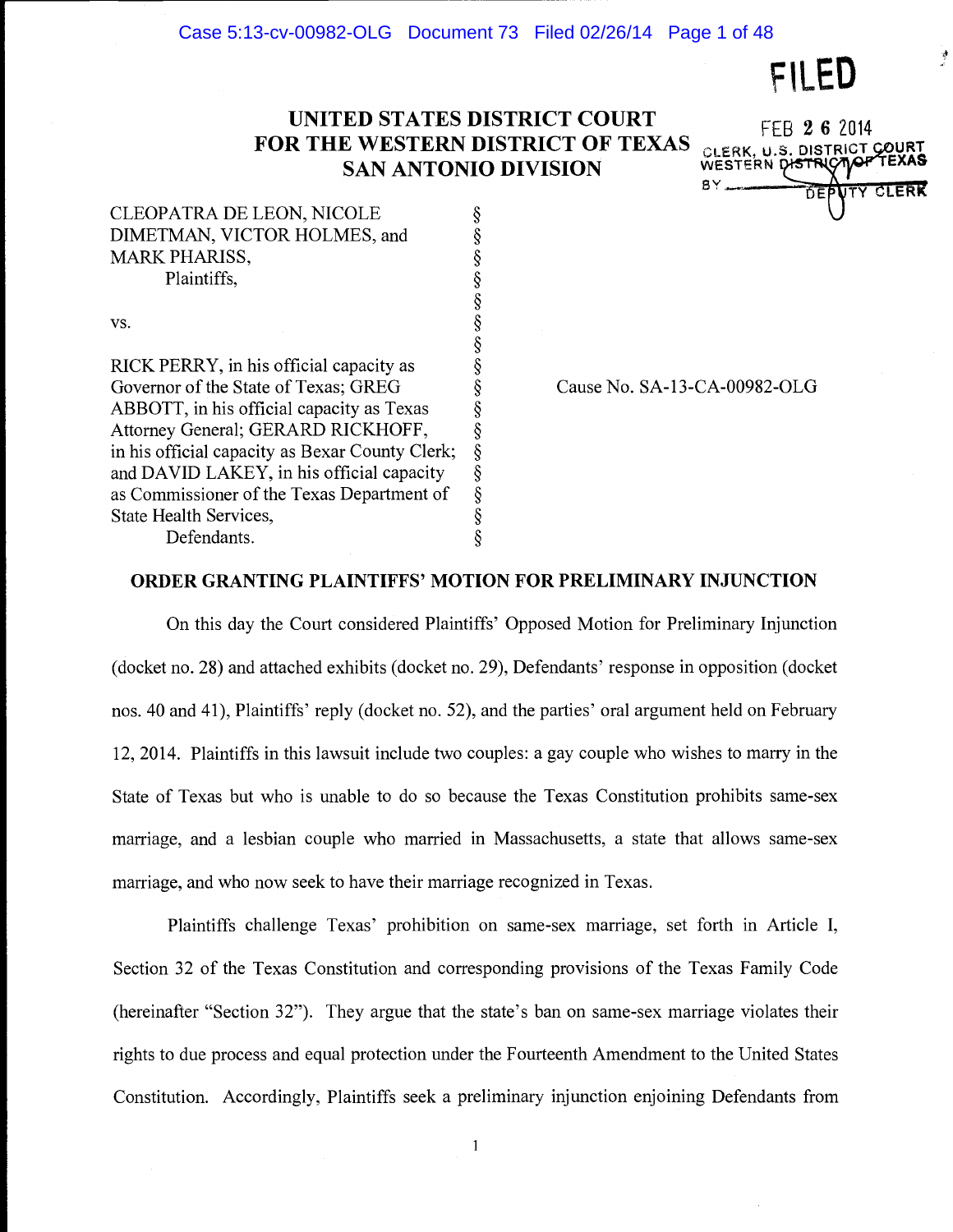#### Case 5:13-cv-00982-OLG Document 73 Filed 02/26/14 Page 2 of 48

enforcing Section 32, and a declaratory judgment that Texas' ban on same-sex marriage and Texas' failure to recognize out-of-state same-sex marriages is unconstitutional.

Regulation of marriage has traditionally been the province of the states and remains so today. However, any state law involving marriage or any other protected interest must comply with the United States Constitution. In United States v. Windsor,  $-$  U.S.  $-$ , 133 S. Ct. 2675 (2013), the United States Supreme Court recently held that the federal government cannot refuse to recognize a valid state-sanctioned same-sex marriage. Now, the lower courts must apply the Supreme Court's decision in *Windsor* and decide whether a state can do what the federal government cannot—discriminate against same-sex couples.

The issue before this Court is whether Texas' current definition of marriage is permissible under the United States Constitution. After careful consideration, and applying the law as it must, this Court holds that Texas' prohibition on same-sex marriage conflicts with the United States Constitution's guarantees of equal protection and due process. Texas' current marriage laws deny homosexual couples the right to marry, and in doing so, demean their dignity for no legitimate reason. Accordingly, the Court finds these laws are unconstitutional and hereby grants a preliminary injunction enjoining Defendants from enforcing Texas' ban on same-sex marriage.

## I. BACKGROUND

## A. The Plaintiffs

The Plaintiffs in this case are two couples who either desire to marry in Texas or are legally married in another state and now wish to have their same-sex marriage recognized in Texas. The following facts regarding the parties in this case are undisputed and established in the pleadings and supporting declarations.

 $\overline{2}$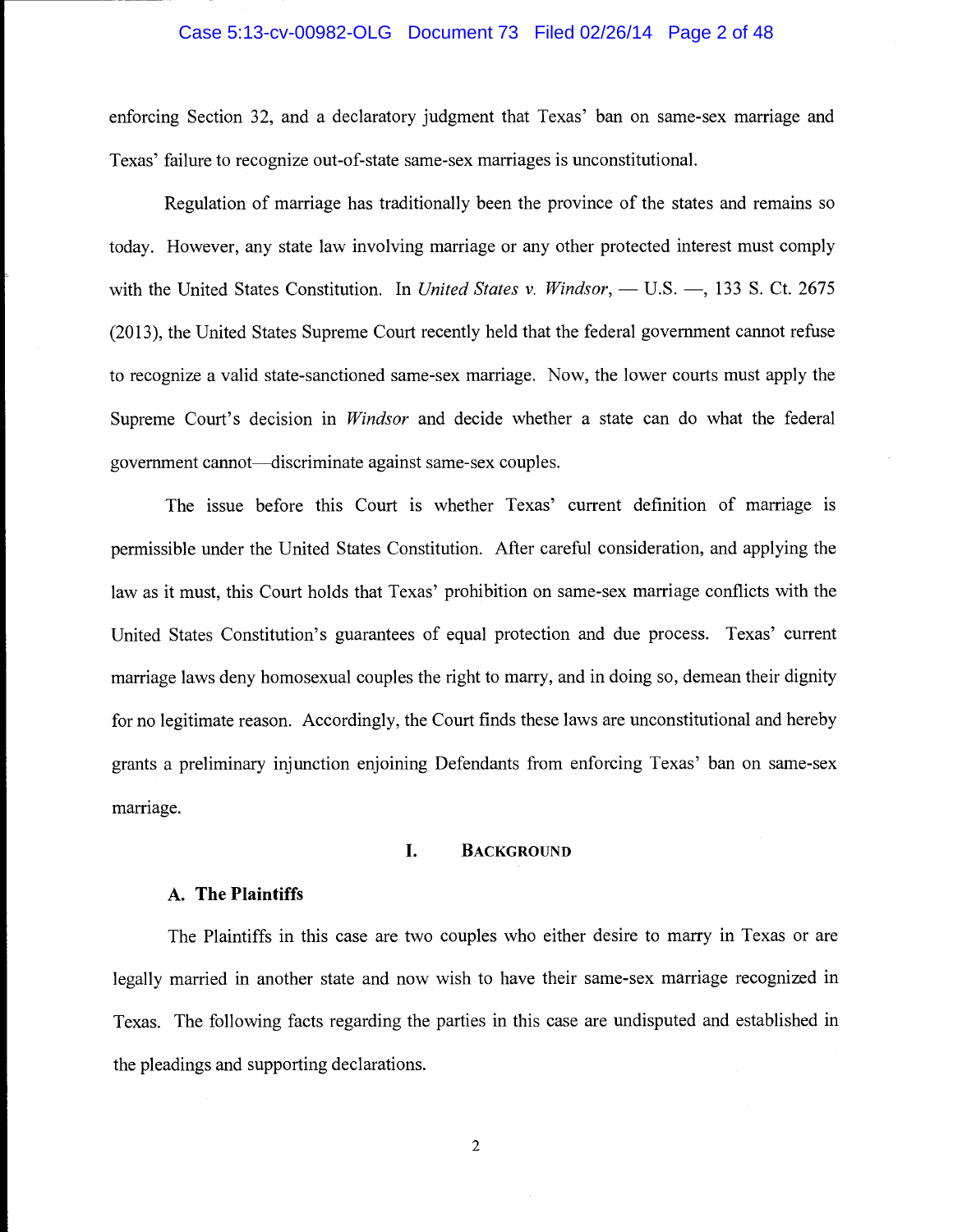## 1. Cleopatra de Leon and Nicole Dimetman

Plaintiffs De Leon and Dimetman have been in a committed relationship since they met in 2001. De Leon is a United States Air Force veteran. She was on active duty for four years and served six years in the Texas Air National Guard. De Leon was honorably discharged after ten years of service. At the time she met Dimetman, De Leon was serving in the Texas Air National Guard while also working as a statistical analyst. Dimetman was running her own business.

As a couple, De Leon and Dimetman have supported one another as they pursued further education. During their time together, De Leon attended and completed graduate school, receiving a Master's degree in Applied Statistics from the University of Texas at San Antonio. Meanwhile, Dimetman attended the University of Texas Law School and became an attorney licensed to practice in the State of Texas. De Leon and Dimetman continue to share finances, live together, and have a loving, stable relationship.

De Leon and Dimetman wanted to have a family, and it was important to them to marry one another before they became parents. The couple wanted to marry in Texas, their home state, but Section 32 prevented them from doing so. Therefore, they chose to marry in Massachusetts, a state that recognizes same-sex marriage. They married in Boston on September 11, 2009, after having an eight-year solid, loving relationship.

In 2012, De Leon and Dimetman became parents to a child,  $C<sup>1</sup>$  Although De Leon is C's biological mother, both her and Dimetman consider themselves C's mothers. They both share child-rearing duties and obligations. Because Texas does not recognize same-sex marriage, Dimetman could not be considered C's legal parent without going through the adoption process. Therefore, to obtain recognition as C's parent, Dimetman formally adopted C at considerable expense.

 $1$  The Court uses the letter C in referring to Plaintiffs' child in order to protect his/her identity.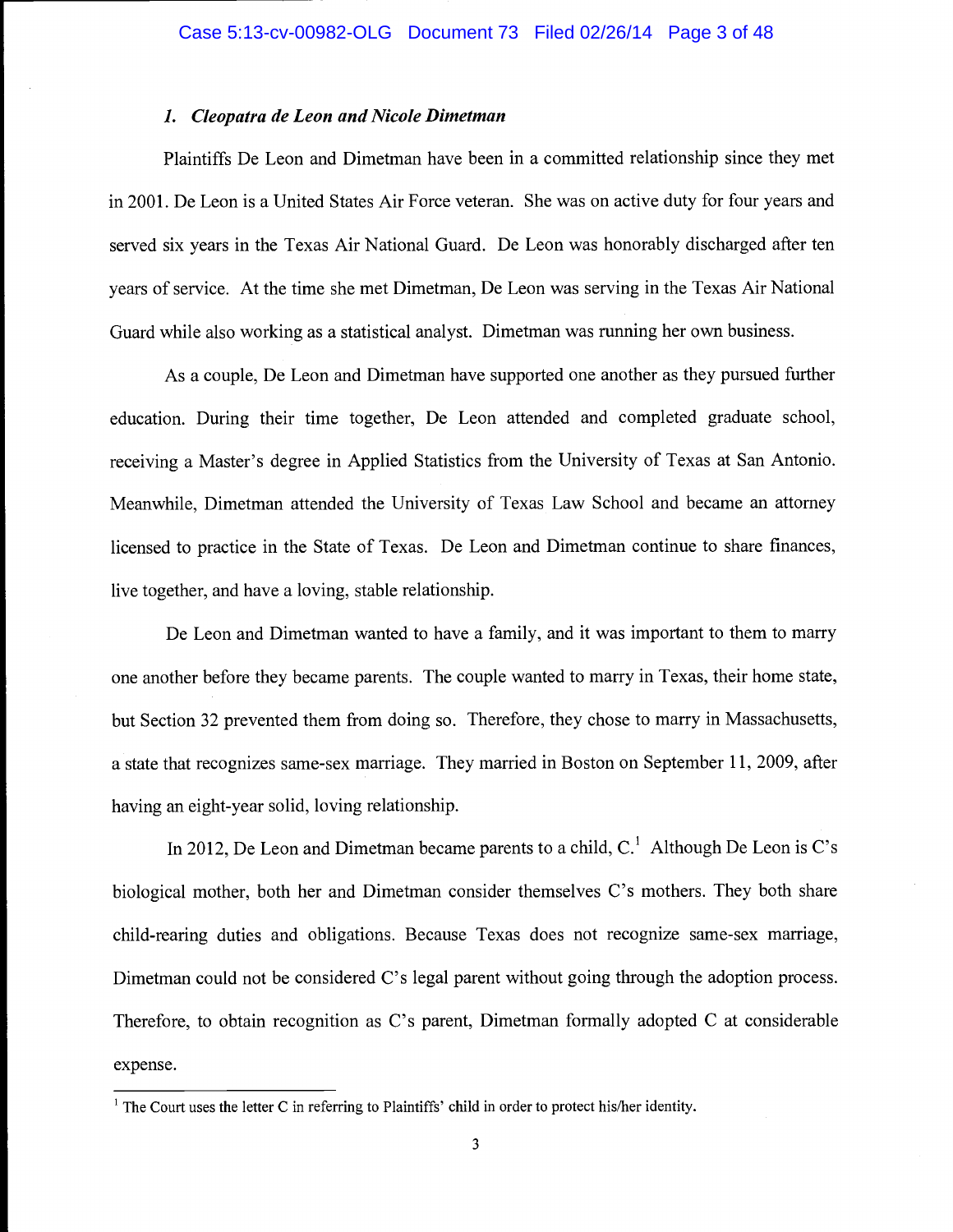## 2. Victor Holmes and Mark Phariss

Plaintiffs Holmes and Phariss met in the spring of 1997. At the time, Holmes was in the Air Force and stationed in San Antonio. Phariss was and remains an attorney licensed to practice in Texas. The couple quickly developed a friendship that became a dating relationship. On August 9, 1997, the couple went on their first date. They celebrate August 9 as their anniversary.

After dating for several months, Holmes and Phariss started living together. Holmes, who joined the Air Force when he was eighteen, began a military program to become a physician's assistant. After completing the program, the Air Force stationed Holmes at different bases throughout the country. Because Phariss continued to live and work in Texas, he and Holmes spent the next eleven years in a long-distance relationship. Depending on where Holmes was serving, Phariss and Holmes would travel as often as every week to see each other. During Holmes' final assignment at Sheppard Air Force base in Wichita Falls, Texas, Holmes and Phariss generally saw one another each weekend and on special occasions during the week.

Holmes honorably served our nation for nearly twenty-three years and retired as a Major at the end of 2010. After enduring an eleven-year, long-distance relationship, Holmes and Phariss were able to live together again. Holmes and Phariss now want to marry in Texas. On October 3, 2013, the couple applied for a marriage license at the Bexar County Clerk's office, but Defendant Gerard Rickhoff refused to issue one because Holmes and Phariss are both men.

## B. The Defendants

Defendant Rick Perry is the Governor of Texas, and Defendant Greg Abbott is Texas' Attorney General. They are both responsible for executing and defending the laws of the State of Texas and its Constitution.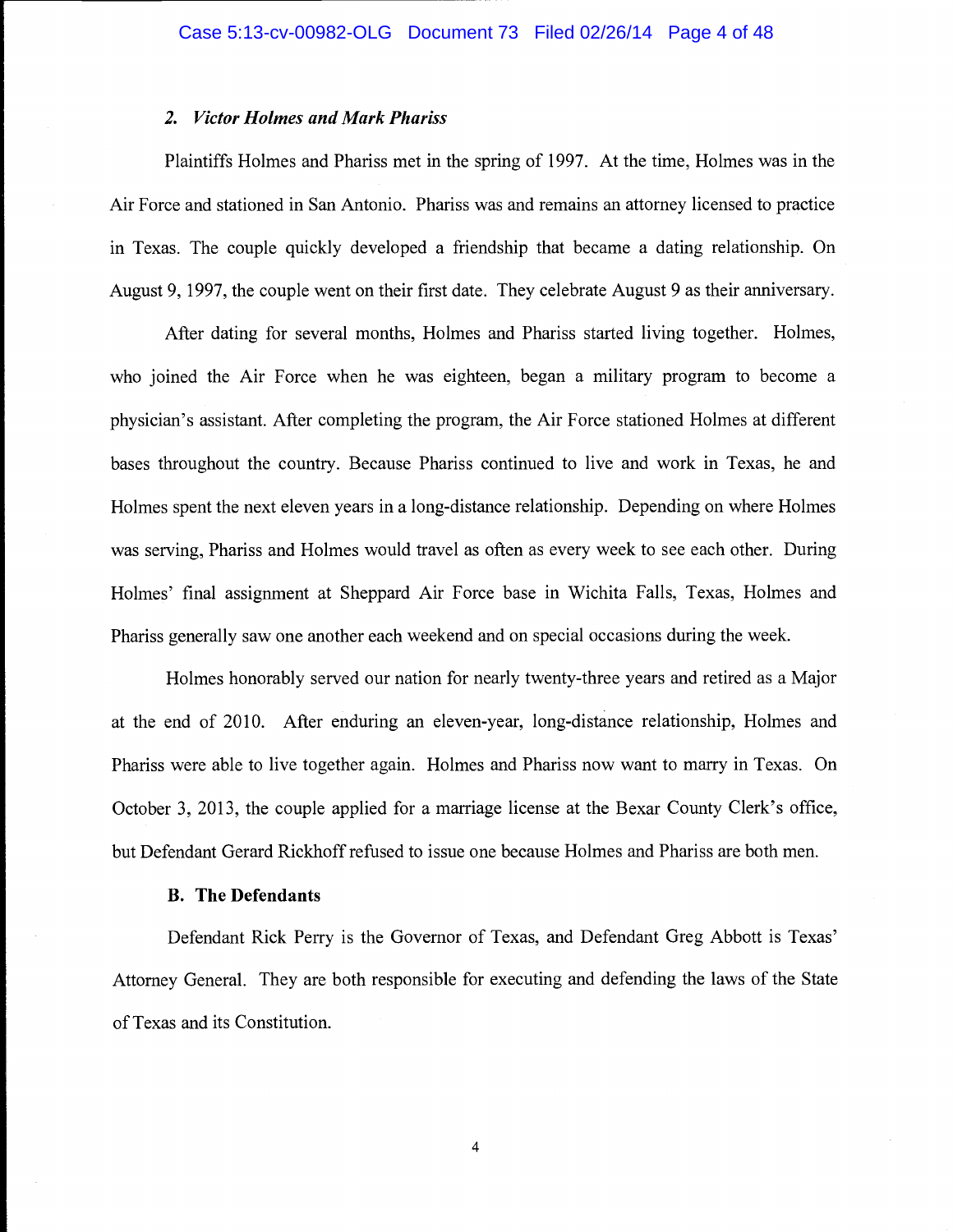## Case 5:13-cv-00982-OLG Document 73 Filed 02/26/14 Page 5 of 48

Defendant Gerard Rickhoff is the Bexar County Clerk. His duties include providing marriage applications, issuing marriage licenses, and determining whether individuals meet the requirements for marriage.

Defendant David Lakey is the Commissioner of the Texas Department of State Health Services, which includes the bureau of vital statistics. He is responsible for prescribing and furnishing to local clerks' offices the marriage forms that require applicants to list the names of a "bride" and a "groom."

## C. Texas Laws at Issue

Plaintiffs seek this Court to preliminarily enjoin Defendants from enforcing Article I, Section 32 of the Texas Constitution and corresponding provisions in the Texas Family Code that ban same-sex marriage. This Order addresses these laws and the corresponding legislative history leading to their enactment.

## 1. Texas Family Code and the initial state ban on same-sex marriage

The Texas legislature's ban on same-sex marriage dates back to 1997 when Section 2.001 of the Texas Family Code was enacted. Section 2.001 prohibits the clerk of any Texas county from issuing a marriage license to persons of the same gender. See TEx. FAM. CODE ANN. § 2.001(b) (West 2013).

In 2003, the Texas legislature amended the Texas Family Code to add Section 6.204, which among other things, prohibits recognition in Texas of lawful same-sex marriages executed in other jurisdictions.<sup>2</sup> Section 6.204 declares void all marriages between persons of the same sex and all civil unions. TEx. FAM. CODE ANN. § 6.204(b). It also prohibits the State and any of its agencies and political subdivisions from giving effect to any:

<sup>&</sup>lt;sup>2</sup> See Act of Sept. 1, 2003, 78th Leg., R.S., ch. 124, § 1 (West 2003); TEX. FAM. CODE ANN. § 6.204 (West 2013).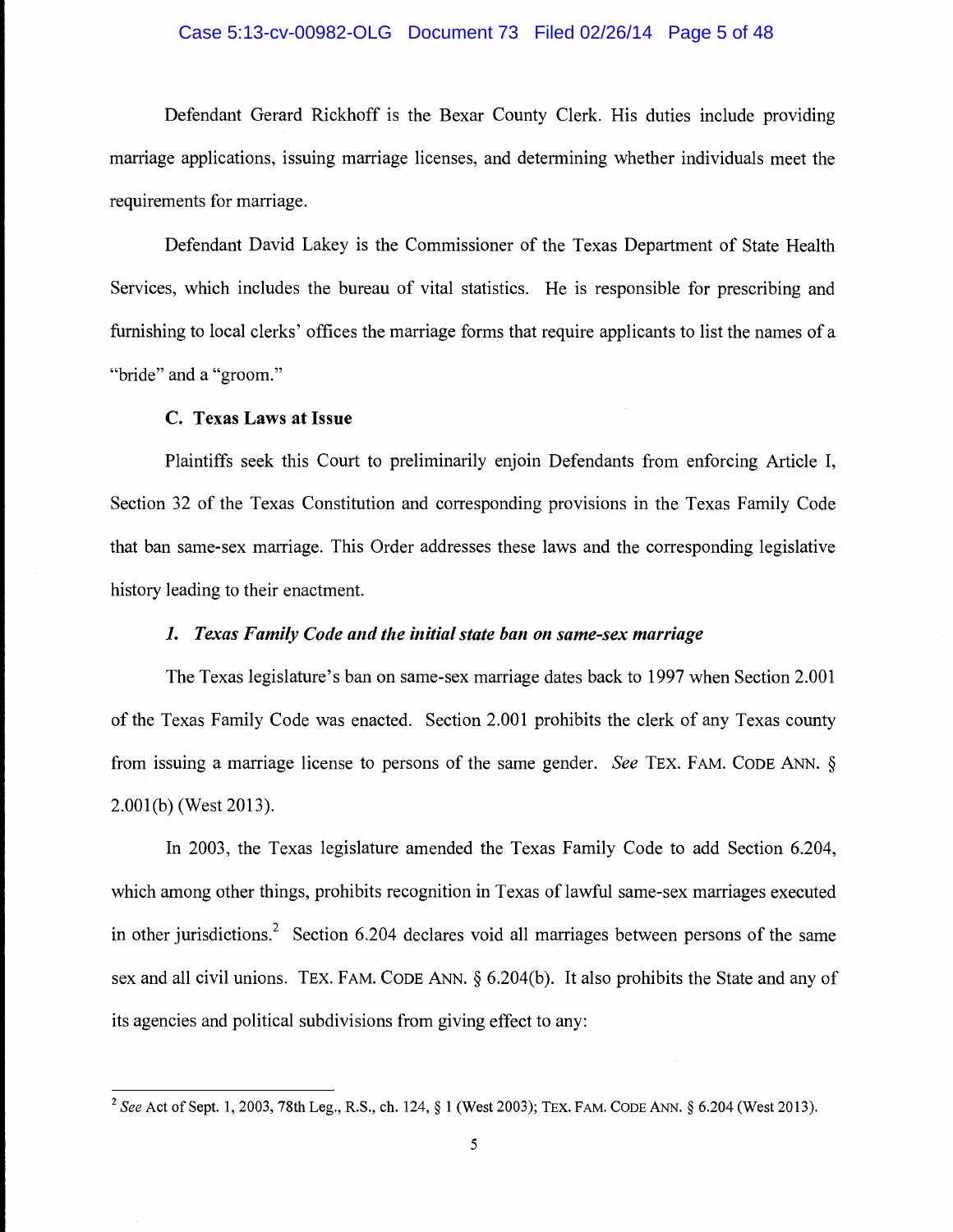(1) public act, record, or judicial proceeding that creates, recognizes, or validates a marriage between persons of the same sex or a civil union in the state or in any other jurisdiction; or

(2) right or claim to any legal protection, benefit, or responsibility asserted as a result of a marriage between persons of the same sex or a civil union in this state or in any other jurisdiction.

TEX. FAM. CODE ANN. § 6.204(c). Supporters of Section 6.204 claimed:

The protective marriage relationship between a man and a woman is a fundamental institution whose purpose is the propagation of the species in humanity's collective interest. The state has an interest in protecting this relationship, because it gives women and children the surest protection against poverty and abuse, provides for the healthy psychological development of children, and avoids health risks of same-sex relations and promiscuity. The state's recognition of same-sex marriages would undermine the institution of marriage and society's ability to transmit its values to younger generations.

HOUSE RESEARCH ORG., Focus REPORT, MAJOR ISSUES OF THE 78TH LEG., REG. SESS., No. 78-

12, at 83 (Tex. Aug. 6, 2003). In addition to the grounds cited in the legislative report, supporters of the bill claimed it was necessary to prohibit the recognition of out-of-state civil unions because these: (1) "would create a new class of children without mothers or fathers" that "would increase costs to corporations and governmental entities;" (2) "could lead to the recognition of bigamy, incest, pedophilia, and group marriage," and (3) "[i]f the state does not draw the line here, it would be difficult to draw it anywhere." See HOUSE RESEARCH ORG., DAILY FLOOR REPORT, 78TH LEG., REG. SESS., at 27-29 (Tex. Apr. 29, 2003).

## 2. Texas Constitutional Amendment

Article I, Section 32 of the Texas Constitution began as House Joint Resolution No. 6 (hereinafter "H.J.R. 6"), which proposed to amend the Texas Constitution to define marriage as "the union of only one man and one woman." H.J.R. Res. 6, 79th Leg., Reg. Sess. (Tex. 2005). On April 25, 2005, subdivision (b) was added, which expressly bars the State and any political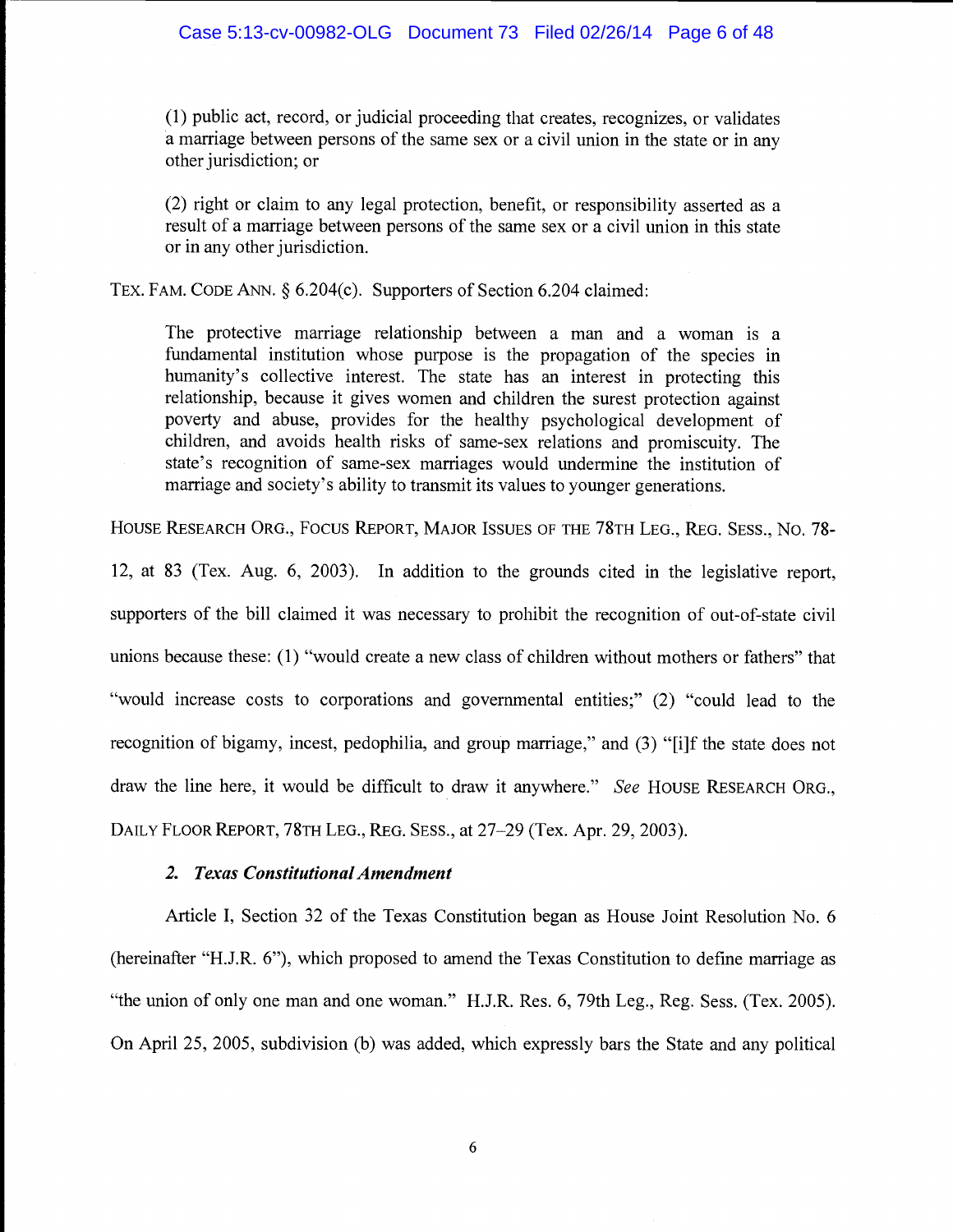## Case 5:13-cv-00982-OLG Document 73 Filed 02/26/14 Page 7 of 48

subdivision thereof from creating or recognizing any legal status identical or similar to marriage. See TEx. CONST. art. I, § 32(b).

The legislative history of H.J.R. 6 shows that the amendment was supported by the same purported rationale as Section 6.204 of the Texas Family Code. The primary argument in support of H.J.R. 6 was:

[T]raditional marriage consisting of a man and a woman is the basis for a healthy, successful, stable environment for children. It is the surest way for a family to enjoy good health, avoid poverty, and contribute to their community. The sanctity of marriage is fundamental to the strength of Texas' families, and the state should ensure that no court decision undermine this fundamental value.

HOUSE RESEARCH ORG., H.J.R. 6 BILL ANALYSIS, 79TH LEG., REG. SESS., at 3-4 (Tex. Apr. 25,

2005). The authors of the amendment drafted it to preclude not only same-sex couples from marrying, but also any "separate but equal" same-sex institution, such as a civil union. See HOUSE RESEARCH ORG., FOCUS REPORT, AMENDMENTS PROPOSED FOR NOVEMBER 2005 BALLOT, No. 79-10, at 9 (Tex. Sept. 15, 2005) (noting civil unions should not be permitted because they would be a "way for same-sex couples to circumvent laws protecting marriage by creating a legal arrangement that is substantially the same as marriage").

H.J.R. 6 passed following votes in both houses of the Texas legislature. Under Texas law, the governor's approval is not necessary to put a proposed constitutional amendment on an electorate ballot. See TEx. CONST. art. 17, § 1(a). Nevertheless, in early June 2005, Governor Rick Perry signed the proposed constitutional amendment at the Calvary Christian Academy in Fort Worth, Texas.

After approval by the Texas legislature and Defendant Perry, H.J.R. 6 was placed on the electorate ballot in 2005 as Proposition 2. Proposition 2 passed with approximately 76% of the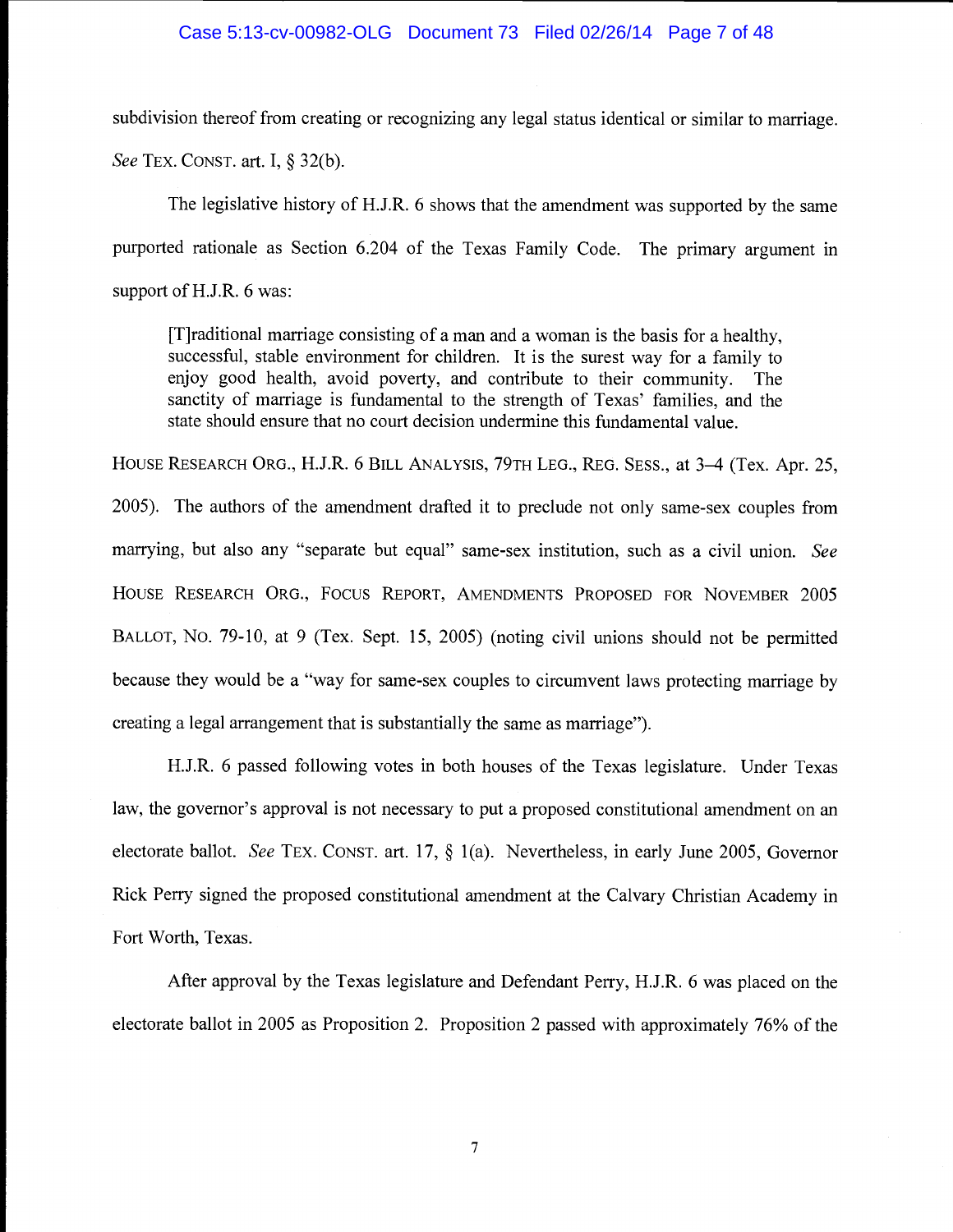## Case 5:13-cv-00982-OLG Document 73 Filed 02/26/14 Page 8 of 48

vote. As a result, Article I of the Texas Constitution now includes the following amendments under Section 32:

(a) Marriage in this state shall consist only of the union of one man and one woman.

(b) This state or a political subdivision of this state may not create or recognize any legal status identical or similar to marriage.

TEX. CONST. art. I, § 32.

## D. National Debate on Same-Sex Marriage

In the last couple of decades, our nation has experienced a politically charged and controversial debate regarding the right to marry, and particularly, the right of same-sex couples to marry in the United States. Both state and federal governments have taken center stage in this debate, participating in court proceedings or enacting legislation that either supports or bans same-sex marriage.

## 1. Other states 'positions on same-sex marriage

In 1993, the Hawaii Supreme Court was the first court that opened the door to same-sex marriage, holding that the state's prohibition on same-sex marriage was discriminatory under the Hawaii Constitution. Baehr v. Lewin, 74 Haw. 530, 852 P.2d 44, 59 (1993). The court remanded the case to allow the state to justify its position and show if the marriage statute was narrowly drawn to further a compelling state interest. Id. at 68.<sup>3</sup>

In 1999, the Vermont Supreme Court held that the state of Vermont was required to offer all the benefits of marriage to same-sex couples. Baker v. Vermont, 170 Vt. 194, 744 A.2d 864, 866-67 (1999). The determination of whether to provide such benefits to same-sex partners by including them within the marriage statutes, or by creating a parallel domestic partnership system

<sup>&</sup>lt;sup>3</sup> On remand, the circuit court held Hawaii's marriage statute was unconstitutional. Baehr v. Mike, Civ. No. 91-13945, 1996 WL 694235, at \*22 (Haw. Cir. Ct. Dec. 3, 1996). The government was unable to show the statute furthered a compelling state interest. Id. at \*21.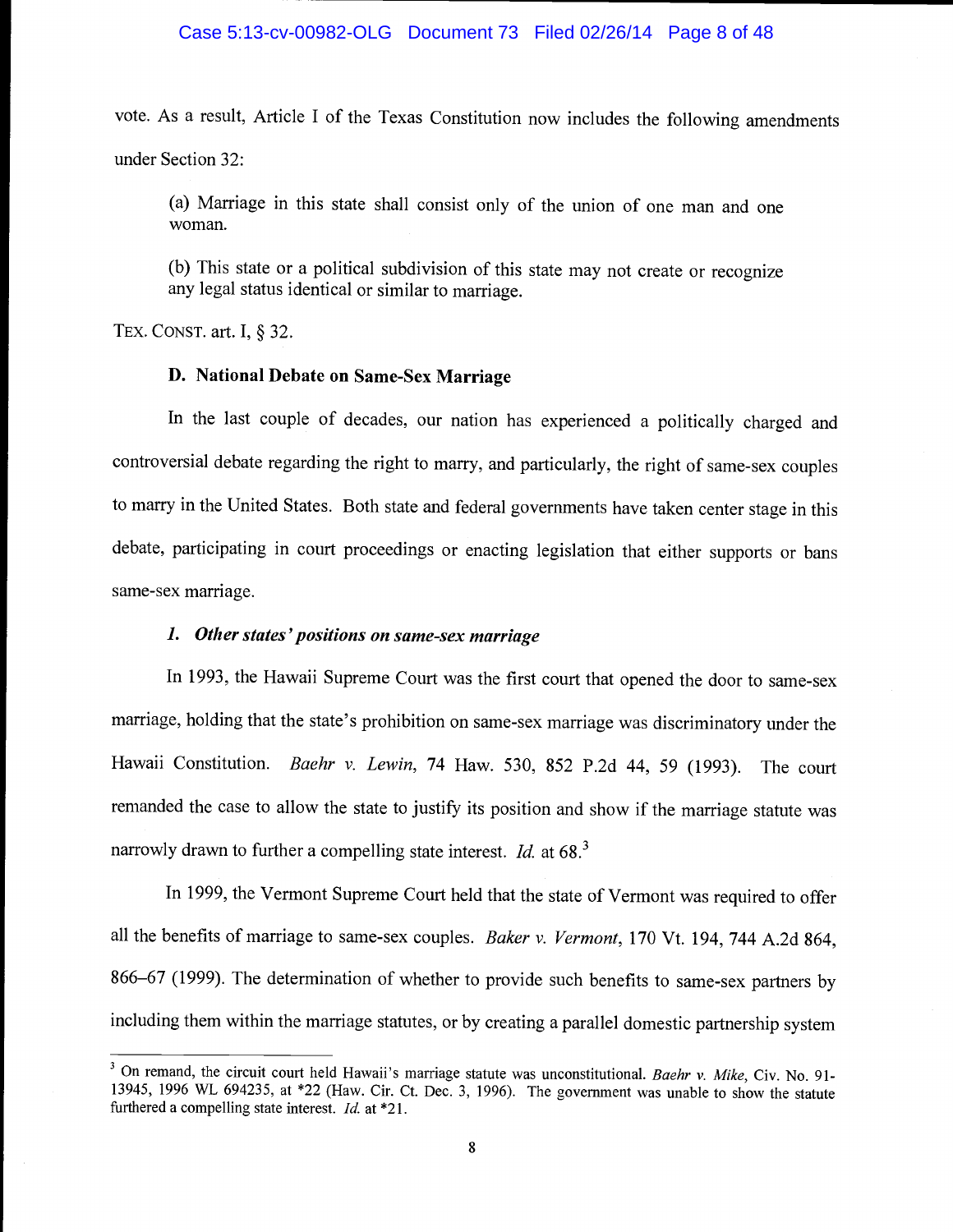## Case 5:13-cv-00982-OLG Document 73 Filed 02/26/14 Page 9 of 48

or some equivalent statutory alternative, was left to the Vermont legislature. See id. at 886. The Vermont legislature complied with this mandate by creating a legal status for civil unions. See An Act Relating to Civil Unions, 2000 Vt. Acts & Resolves 91 § 1(1) (legislative findings). This was the nation's first law granting gay couples nearly all marriage benefits through the formation of a civil union.<sup>4</sup> The reaction to this legislation was immediate and visceral in the next few years. See Bourke v. Beshear, No. 3:13-CV-750-H, 2014 WL 556729, at \*2 n. 1 (W.D. Ky. Feb. 12, 2014) (citing statutes from over twenty-seven states that enacted anti-same-sex marriage legislation).

Then, in 2003, two cases significantly changed the treatment and protection of homosexuals under the law. First, the United States Supreme Court ruled that the Due Process Clause of the Fourteenth Amendment protected the sexual relations and privacy of gay men and lesbians. Lawrence v. Texas, 539 U.S. 558, 578 (2003). Second, the Massachusetts Supreme Court declared that the Massachusetts constitution protected the right of same-sex couples to marry, and therefore, that the state's ban on same-sex marriage violated its own state constitution. Goodridge v. Dep 't of Pub. Health, 798 N.E. 2d 941, 948, 969 (Mass. 2003).

Since 2003, states continue to have polarizing views on the issue of same-sex marriage; that is, most states have either legalized same-sex marriage or passed a constitutional amendment or other legislation prohibiting same-sex marriage and civil unions. To this day, six states have legalized same-sex marriage through state court decisions (California, Connecticut, Iowa, Massachusetts, New Jersey, New Mexico); eight states have passed same-sex marriage legislation (Delaware, Hawaii, Illinois, Minnesota, New Hampshire, New York, Rhode Island, Vermont); and three states have legalized same-sex marriage through popular vote (Maine,

<sup>&</sup>lt;sup>4</sup> In September 1, 2009, the Vermont legislature later permitted same-sex marriage through a statute. See 15 V.S.A. § 9, which redefines marriage as the "legally recognized union of two people."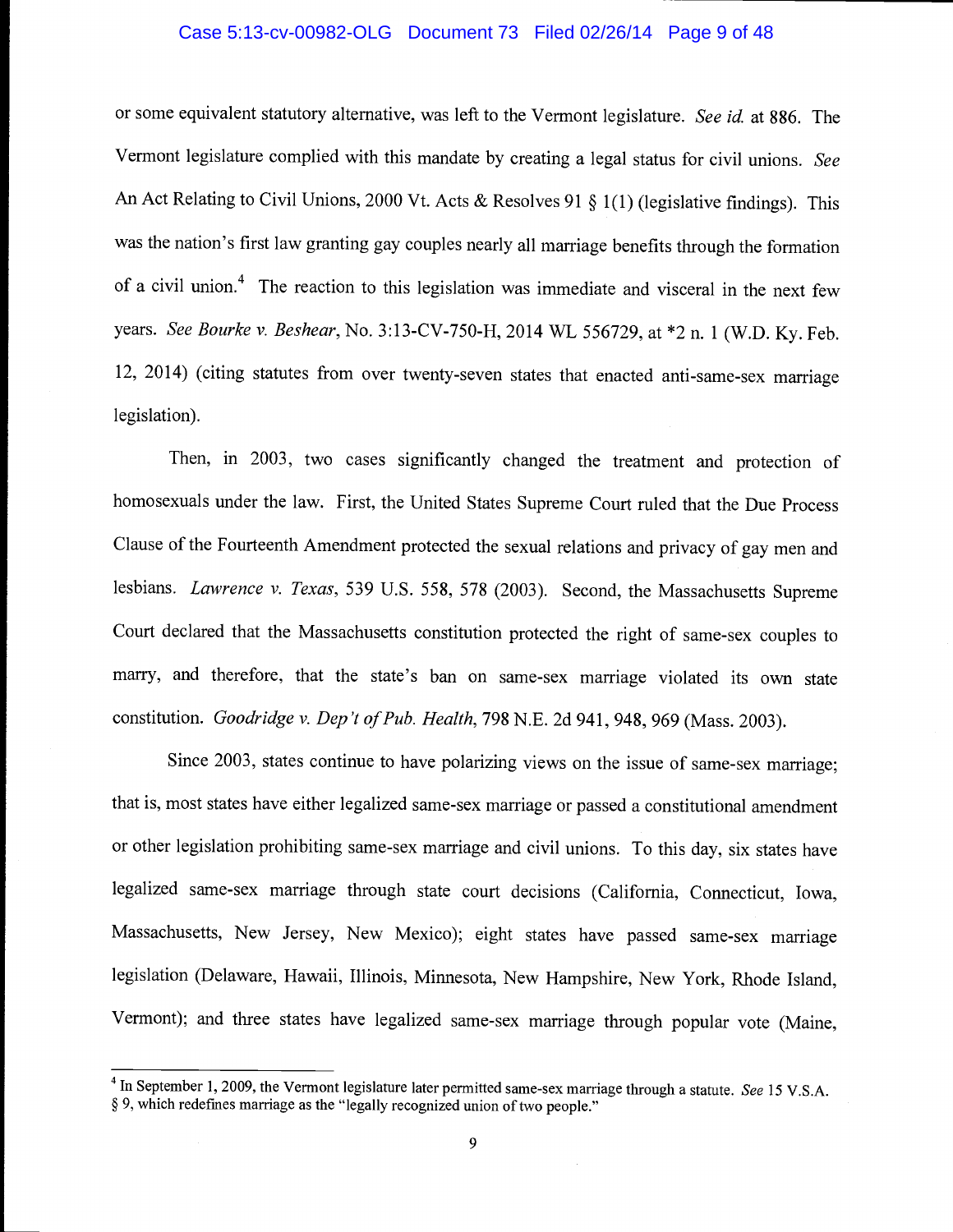## Case 5:13-cv-00982-OLG Document 73 Filed 02/26/14 Page 10 of 48

Maryland, Washington). See Kitchen v. Herbert, No. 2:13-cv-217, 2013 WL 6697874, at \*5 n. 4 (D. Utah Dec. 20, 2013).

## 2. Federal government and same-sex marriage

The federal government has also participated in the same-sex marriage debate. In 1996, Congress passed the Defense of Marriage Act (DOMA), which, among other things, barred federal recognition of same-sex marriages deemed legal in other states and barred same-sex civil unions for purposes of federal law. Act. of Sept. 21, 1996, Pub. L. 104-199, 110 Stat. 2419. In 2013, the Supreme Court held in United States v. Windsor that Section 3 of DOMA was unconstitutional. 133 S. Ct. at 2696.

That same year, the Supreme Court also considered an appeal from a case involving California's Proposition 8. After the California Supreme Court held that California's constitution recognized same-sex marriage, In re Marriage Cases, 43 Cal 4th 757, 76 Cal. Rptr. 3d 683, 183 P.3d 384 (2008), California voters passed Proposition 8 in November 2008, which amended California's constitution to prohibit same-sex marriage. Then, a California federal court determined that Proposition 8 violated the guarantees of equal protection and due process under the United States Constitution. Perry v. Schwarzenegger, 704 F. Supp. 2d 921, 1003 (N.D. Cal. 2010). The Ninth Circuit Court of Appeals affirmed the district court's holding in Perry  $v$ . Brown, 671 F.3d 1052, 1095 (9th Cir. 2012), rev'd, 133 5. Ct. 2652 (2013). The case was then appealed to the Supreme Court, but the Court did not address the merits of the question presented. Hollingsworth v. Perry, 133 S. Ct. 2652, 2668 (2013). Instead, the Court vacated the Ninth Circuit's opinion for lack of jurisdiction, finding the proponents of Proposition 8 did not have standing to appeal the district court's decision after California officials refused to defend the law. Id.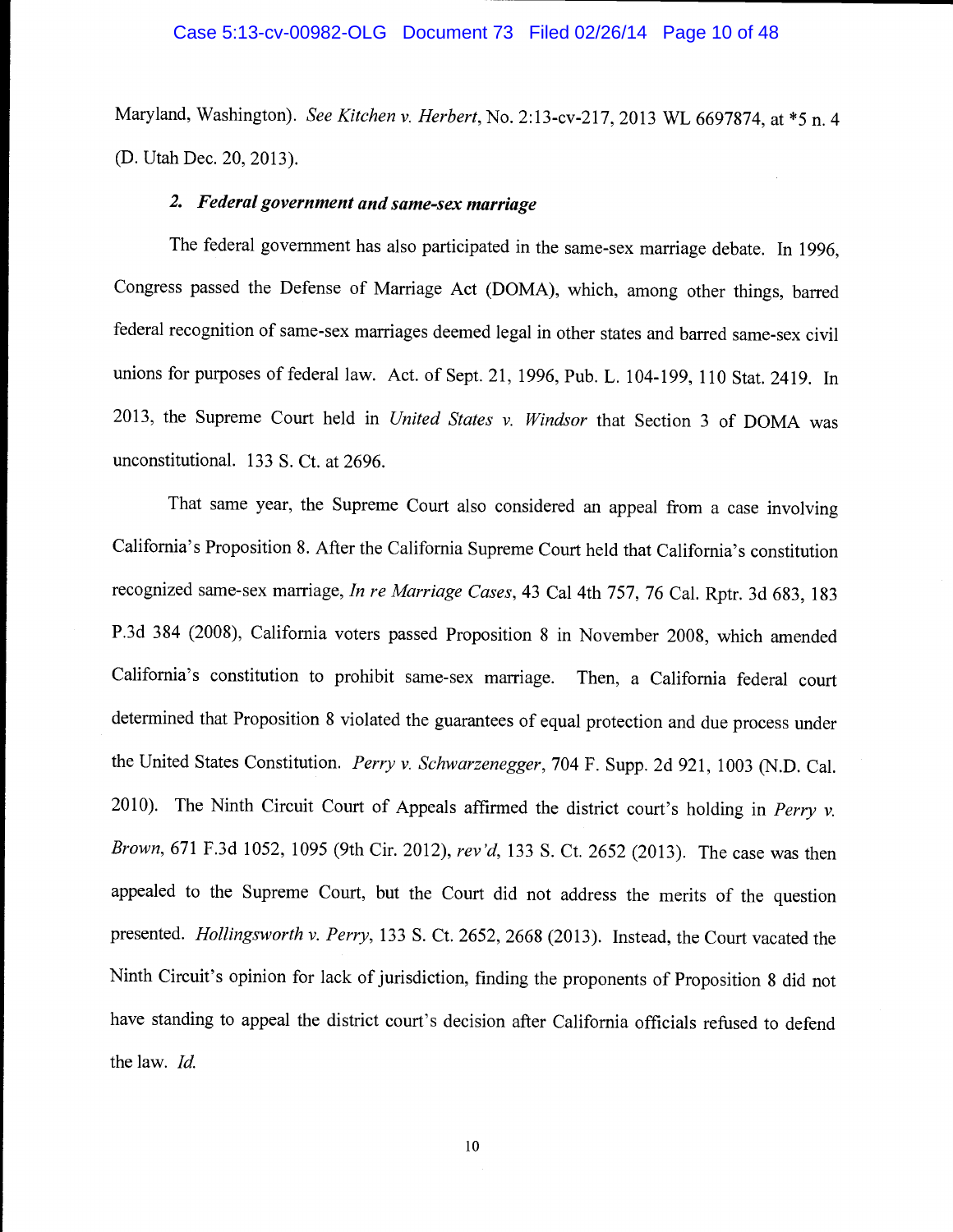## Case 5:13-cv-00982-OLG Document 73 Filed 02/26/14 Page 11 of 48

Most recently, six federal district courts have issued decisions declaring states' bans on same-sex marriage to be unconstitutional. See Lee v. Orr, No. 13-cv-8719, 2014 WL 683680 (N.D. Ill. Feb. 21, 2014) (applied only to Cook County, Illinois); Bostic v. Rainey, No. 2:13-cv-395, 2014 WL 561978 (E.D. Va. Feb. 13, 2014) (Virginia); Bourke, 2014 WL 556729 (Kentucky); Bishop v. United States ex rel. Holder, No. 04-cv-848-TCK-TLW, 2014 WL 116013 (N.D. Okia. Jan. 14, 2014) (Oklahoma); Obergefell v. Wymyslo, No. 1:13-cv-501, 2013 WL 6726688 (S.D. Ohio Dec. 23, 2013) (Ohio); Kitchen, 2013 WL 6697874 (Utah).

## II. ANALYSIS

## A. Preliminary Matters

#### 1. Plaintiffs' standing

As a preliminary matter, the Court notes that Defendants' pleadings and written briefs neither address nor challenge Plaintiffs' standing in this case.<sup>5</sup> However, the Court addresses the issue of standing as it is one of subject-matter jurisdiction. See Cobb v. Central States, 461 F.3d 632, 635 (5th Cir. 2006). Federal courts have no jurisdiction unless a case or controversy is presented by a party with standing to litigate. Taylor ex rel. Gordon v. Livingston, 421 F. App'x 473, 474 (5th Cir. 2011) (quoting Nevares v. San Marcos Consol. md. Sch. Dist., 111 F.3d 25, 26 (5th Cir. 1997)).

A plaintiff must meet three elements to establish standing. First, a plaintiff must have suffered an injury in fact which is concrete and particularized. Lujan v. Defenders of Wildlife, 504 U.S. 555, 560 (1992). Second, a plaintiff must establish a causal connection between the injury and the conduct complained of.  $Id$ . Third, it must be likely, as opposed to merely

<sup>&</sup>lt;sup>5</sup> In the preliminary injunction hearing, Defendants mentioned, for the first time, that Plaintiffs had "not made a clear showing that they ha[d] standing to raise claims" in this case, because they had not explained what injury they had suffered. Oral Arg. Tr. p. 43.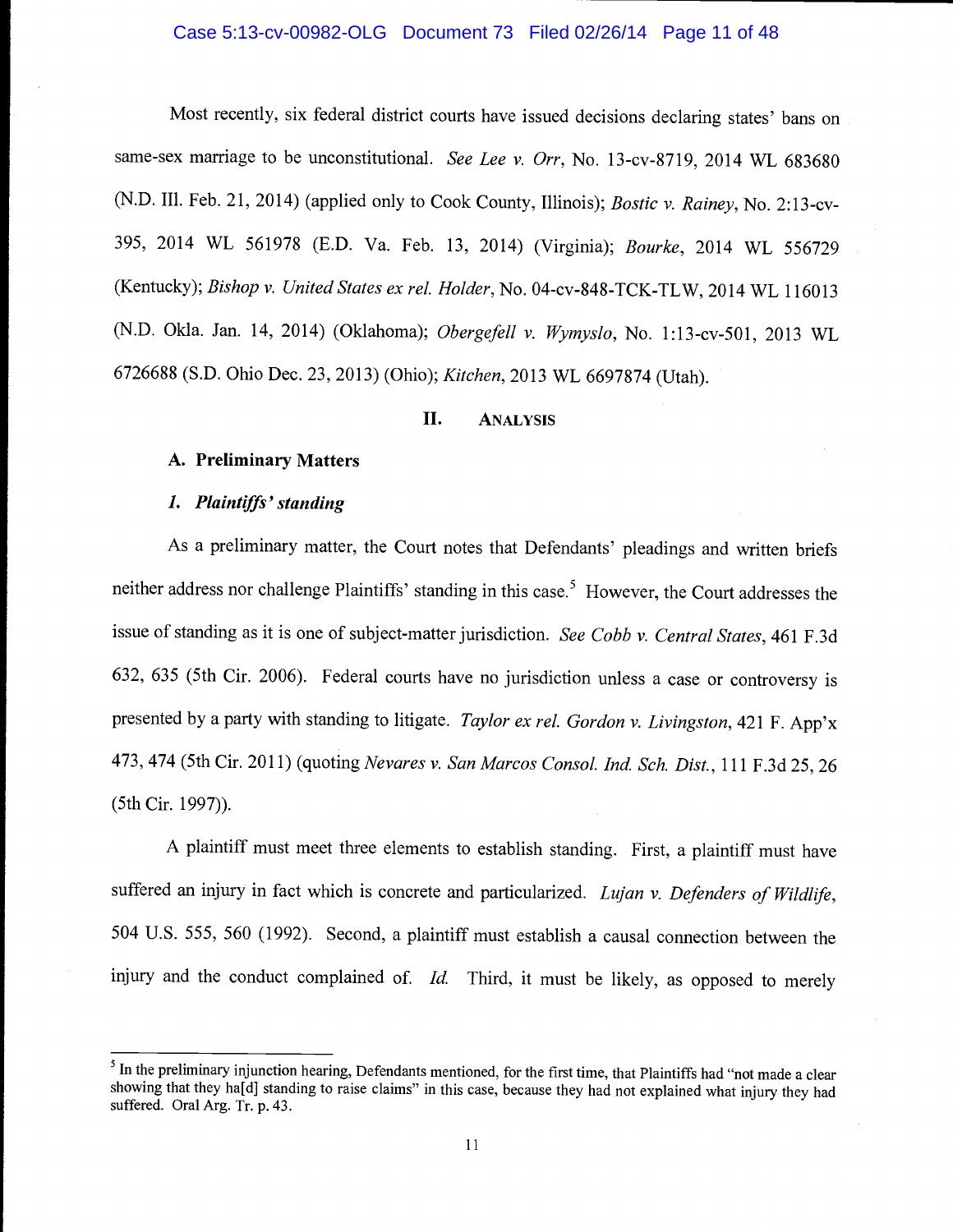speculative, that the injury will be redressed by a favorable decision. Id. (quoting Simon  $v$ . E. Ky. Welfare Rights Org., 426 U.s. 26, 38 (1976)).

There is no dispute that Plaintiffs are loving couples in long-term committed relationships, who seek to marry in Texas or have their out-of-state same-sex marriage recognized in Texas. Plaintiffs claim they have suffered real and particularized injuries as a direct result of Defendants' enforcement of Texas' laws banning same-sex marriage. These injuries include far-reaching legal and social consequences, along with the pain of humiliation, stigma, and emotional distress.

For example, Plaintiffs note that Texas' refusal to marry or recognize same-sex marriage denies them many state law benefits. Plaintiffs argue that, among other things, current Texas laws do not allow them to:

- (1) claim statutory protections afforded to married couples upon the death of a spouse, such as intestacy rights. TEX. PROBATE CODE §§ 38, 45;
- (2) bring an action for wrongful death. TEx. Civ. PRAC. & REM. CODE § 71.004;
- (3) claim certain protections against the partition of the homestead following the death of a spouse. TEX. CONST. art. 16,  $\S$  52;
- (4) receive the community property presumption afforded to married couples. TEx. FAM. CODE § 3.003;
- (5) petition the court for an equitable division of community property, including rights in any pension or retirement plan. TEX. FAM. CODE  $\S$  $7.001, 7.003;$
- (6) seek spousal maintenance if they separate or divorce. TEX. FAM. CODE §  $8.051;$
- (7) enjoy the benefit of the "zone of privacy" that heterosexual married couples enjoy in the form of evidentiary privileges between spouses. TEx. R. EvID. 504;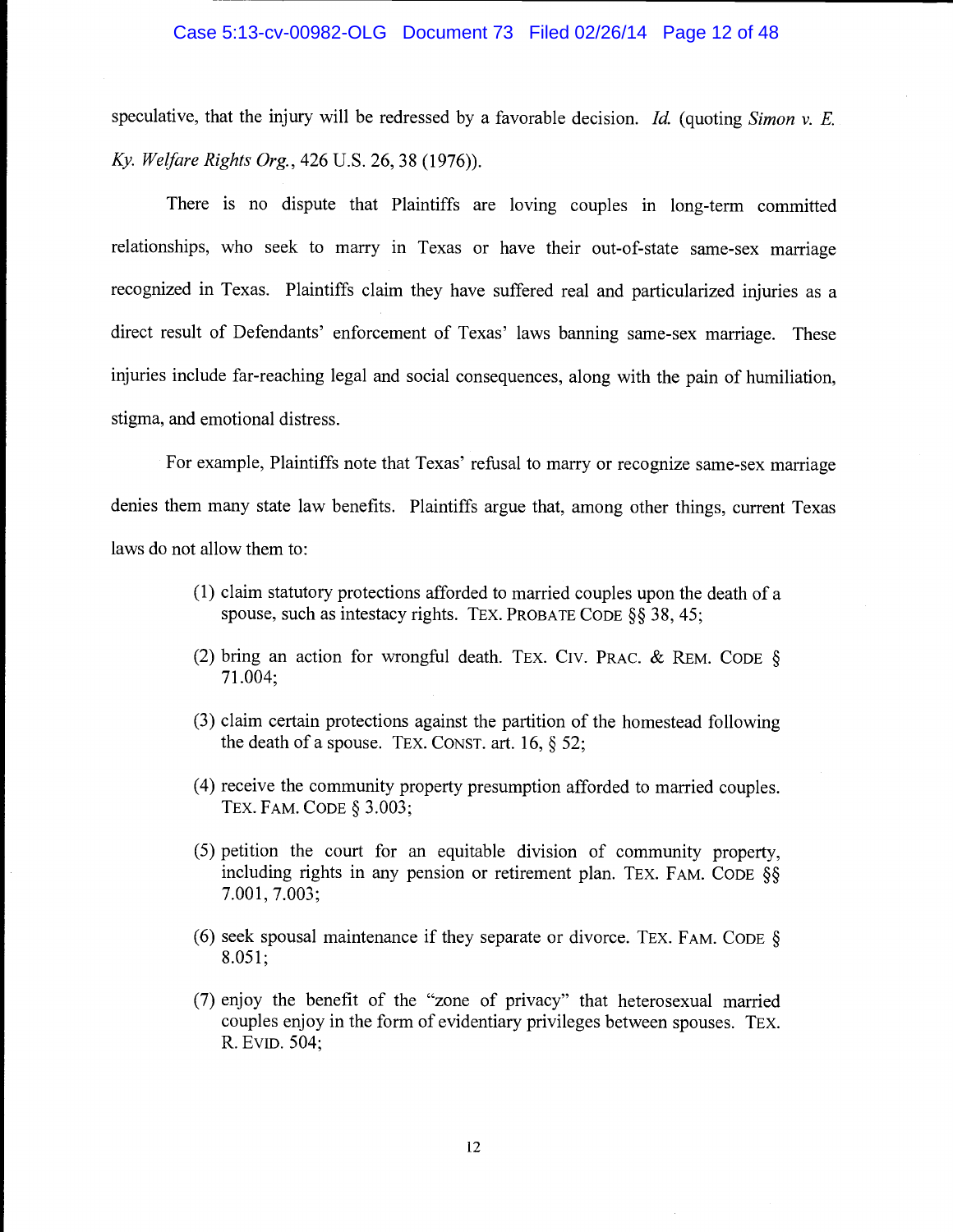- (8) enjoy succession rights under state laws of intestacy. TEX. PROB. CODE  $\S$ 45; or
- (9) have the right to make burial or other decisions regarding the handling and disposition of one another's remains.

On October 3, 2013, Plaintiffs Holmes and Phariss applied for a marriage license from the Bexar County Clerk Rickhoff' s office. Defendant Rickhoff refused to issue a license because Holmes and Phariss are both men. This denial establishes an Article III injury. See Parker v. D.C., 478 F.3d 370, 376 (D.C. Cir. 2007) (holding that courts have consistently treated a license or permit denial pursuant to a state or federal administrative scheme as an Article III injury); see also Bishop, 2014 WL 116013, at \*14 (noting couple proved standing because they sought marriage license and were denied such license because of their same-sex couple status); see also Bostic, 2014 WL 561978, at \*14. Meanwhile, Plaintiffs De Leon and Dimetman contend that because Texas does not recognize same-sex marriage, Dimetman could not be considered their child's legal parent unless she went through the long administrative and expensive process of adoption. The Court finds these monetary damages constitute a concrete, injury in fact suffered by Plaintiffs due to Texas' ban on same-sex marriage.

Furthermore, Plaintiffs allege they have suffered state sanctioned discrimination, stigma, and humiliation as a result of Texas' ban on same-sex marriage. Plaintiffs claim they are considered inferior and unworthy under Texas law. Stigmatic injury is a form of injury that supports standing in this case. See Allen v. Wright, 468 U.S. 737, 755 (1984) (finding that stigmatic injury often caused by discrimination is a type of noneconomic injury that may be sufficient to support standing); see also Bostic, 2014 WL 561978, at \*14 (same). In this case, it is clear that Plaintiffs suffer humiliation and discriminatory treatment under the law on the basis of their sexual orientation, and this stigmatic harm flows directly from Texas' ban on same-sex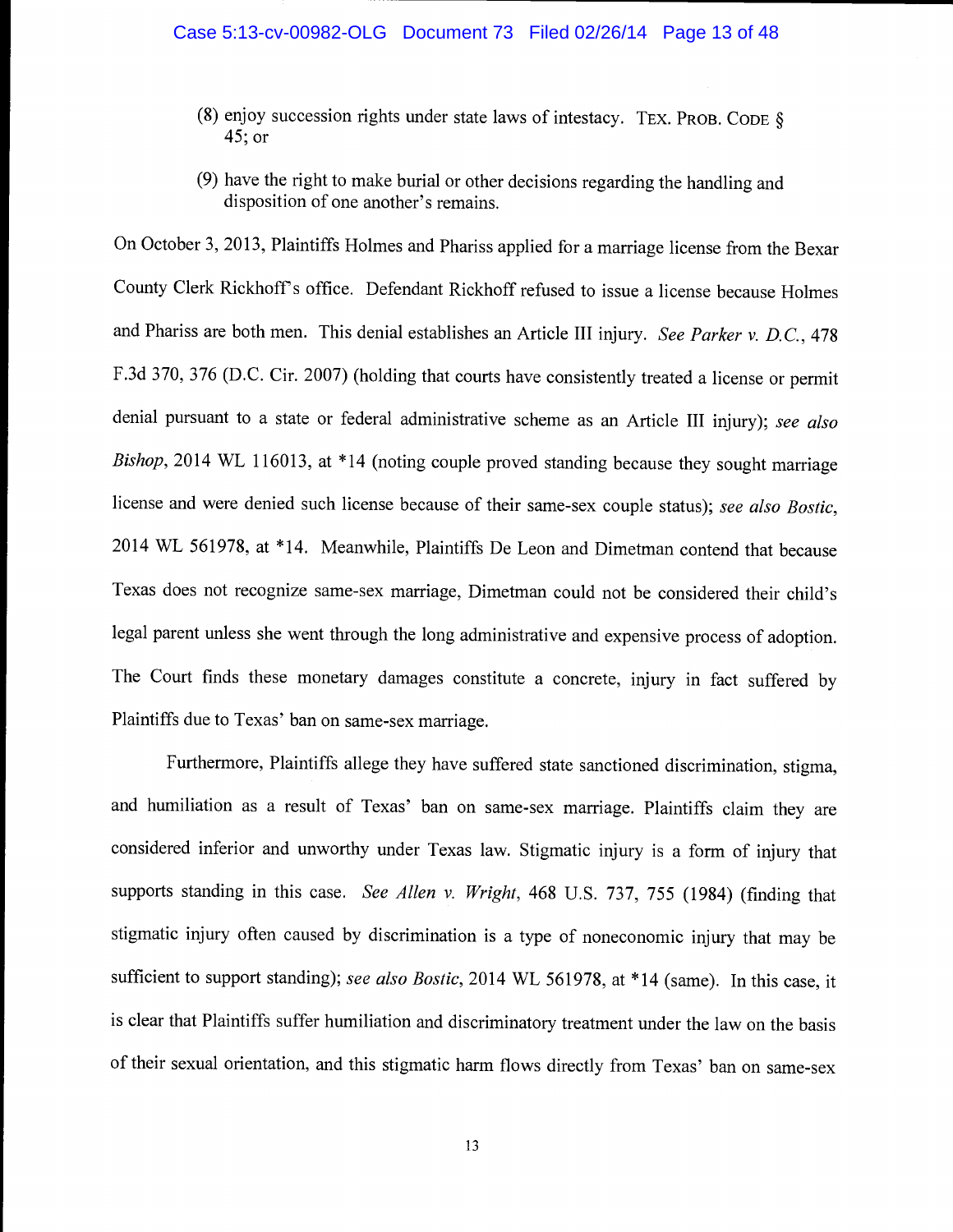## Case 5:13-cv-00982-OLG Document 73 Filed 02/26/14 Page 14 of 48

marriage. See Bishop, 2014 WL 116013, at \*9. Furthermore, in equal protection cases when the government erects a barrier to prevent one group from obtaining a benefit that another group receives, "[t]he injury in fact. . . is the denial of equal treatment resulting from the imposition of the barrier." Ne. Fla. Chapter of the Assoc. Gen. Contractors of Am. v. City of Jacksonville, Fla., 508 U.S. 656, 666 (1993). Accordingly, the Court finds all Plaintiffs in this case have established the denial of equal treatment under Texas law. The Court finds Plaintiffs have satisfied the first standing requirement by establishing they have suffered injuries.

Plaintiffs have also established the causation element needed for standing, as the injuries raised are directly related to Texas' ban on same-sex marriage. See Lujan, 504 U.S. at 560. Finally, the Court finds Plaintiffs meet the third standing requirement. If this Court issues an injunction prohibiting Defendants from enforcing Texas' marriage laws, Plaintiffs' injuries will be redressed—Plaintiffs would be allowed to marry, or have their out-of-state same-sex marriage recognized in Texas. This would allow Plaintiffs to be eligible for the many state-law benefits they are now denied. Accordingly, the Court finds Plaintiffs have standing to bring the claims before this Court.

## 2. Baker v. Nelson 's Precedential Value

The next preliminary matter involves Defendants' assertion that Plaintiffs' claims are foreclosed by Supreme Court precedent in Baker v, Nelson, 409 U.S. 810 (1972). In 1971, two men from Minnesota brought a lawsuit in state court arguing that Minnesota was constitutionally required to allow same-sex marriage. Baker v. Nelson, 191 N.W.2d 185, 187 (Minn. 1971), appeal dismissed, 409 U.S. 810 (1972). The Minnesota Supreme Court found that Minnesota's restriction of marriage to opposite-sex couples did not violate either the equal protection or the due process clause of the Fourteenth Amendment. Id. at 186-87. On appeal, the United States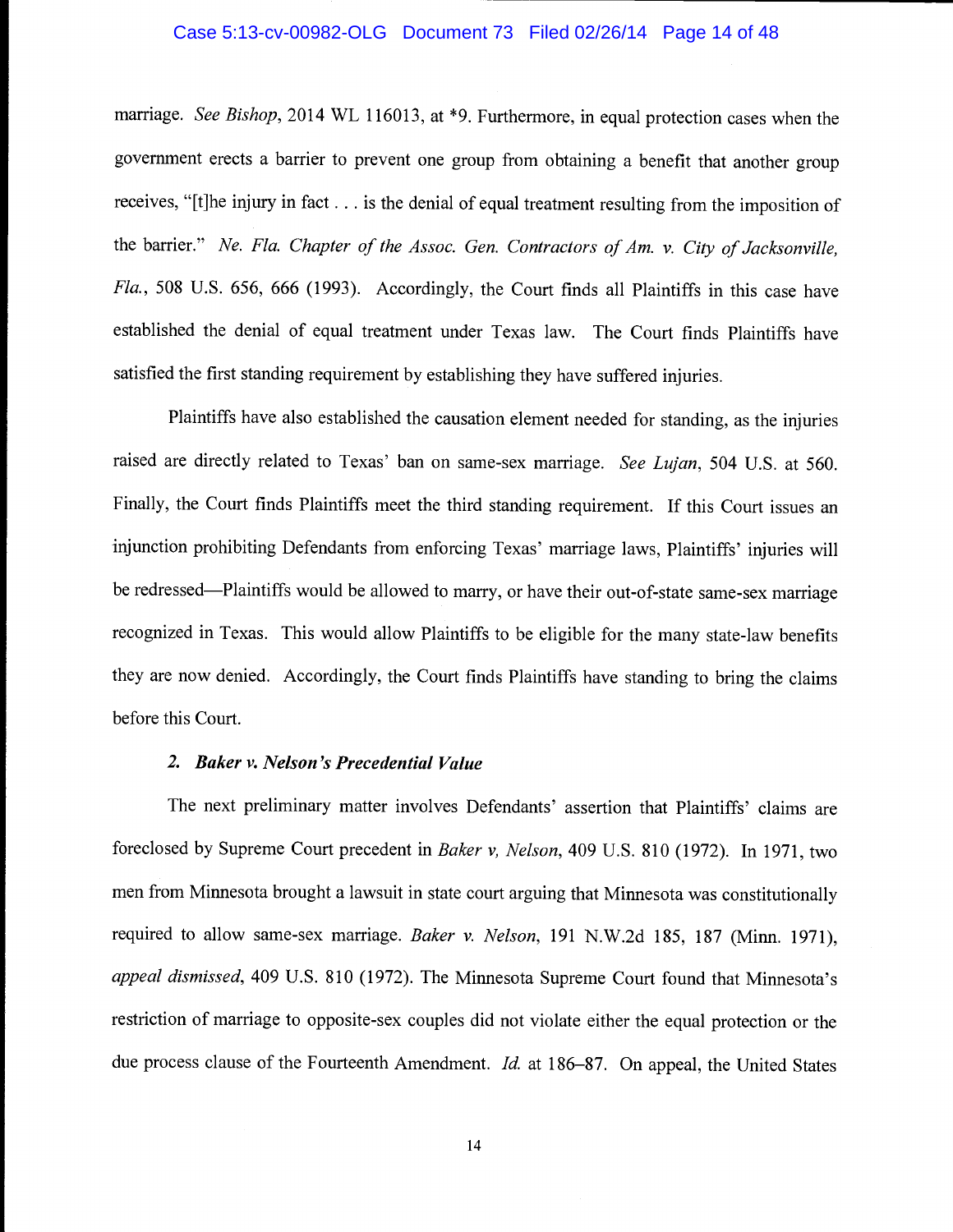## Case 5:13-cv-00982-OLG Document 73 Filed 02/26/14 Page 15 of 48

Supreme Court summarily dismissed the case "for want of a substantial federal question." Baker, 409 U.S. at 810. As a result, Defendants contend that the Court's summary dismissal in Baker is binding on this Court and the present lawsuit should be dismissed for lack of a substantial federal question.

There is no dispute that summary dispositions by the Supreme Court are considered precedential and binding on lower courts. See Mandel v. Bradley, 432 U.S. 173, 176 (1977) (noting summary dispositions prevent lower courts from coming to opposite conclusions on the issues presented and decided by those actions). There is also no dispute that the questions presented in Baker are similar to the questions presented here. Both cases involve challenges to the constitutionality of a state statute which prohibits same-sex marriage. The ruling of the Supreme Court of Minnesota rejected due process and equal protection arguments similar to those presented by Plaintiffs in this case. However, summary dispositions may lose their precedential value and are no longer binding "when doctrinal developments indicate otherwise." Hicks v. Miranda, 422 U.S. 332, 344 (1975) (quoting Port Auth. Bondholder 's Protective Comm. v. Port of N.Y. Auth., 387 F.2d 259, 263 n.3 (2d Cir. 1967)). Baker was decided more than forty years ago. This Court finds that subsequent doctrinal and societal developments since 1972 compel this Court to conclude that the summary dismissal in Baker is no longer binding, and that the issue of same-sex marriage now presents a substantial federal question.

First, in 1973, the Supreme Court recognized that sex is a quasi-suspect classification. See Frontiero v. Richardson, 411 U.S. 677, 688 (1973). Then, the Supreme Court recognized a new form of heightened scrutiny and applied it to sex-based classifications. See Lalli v. Lalli, 439 U.S. 259, 264-65 (1978); Craig v. Boren, 429 U.S. 190, 197-98 (1976). In 1996, the Supreme Court held that a Colorado constitutional amendment targeting homosexuals based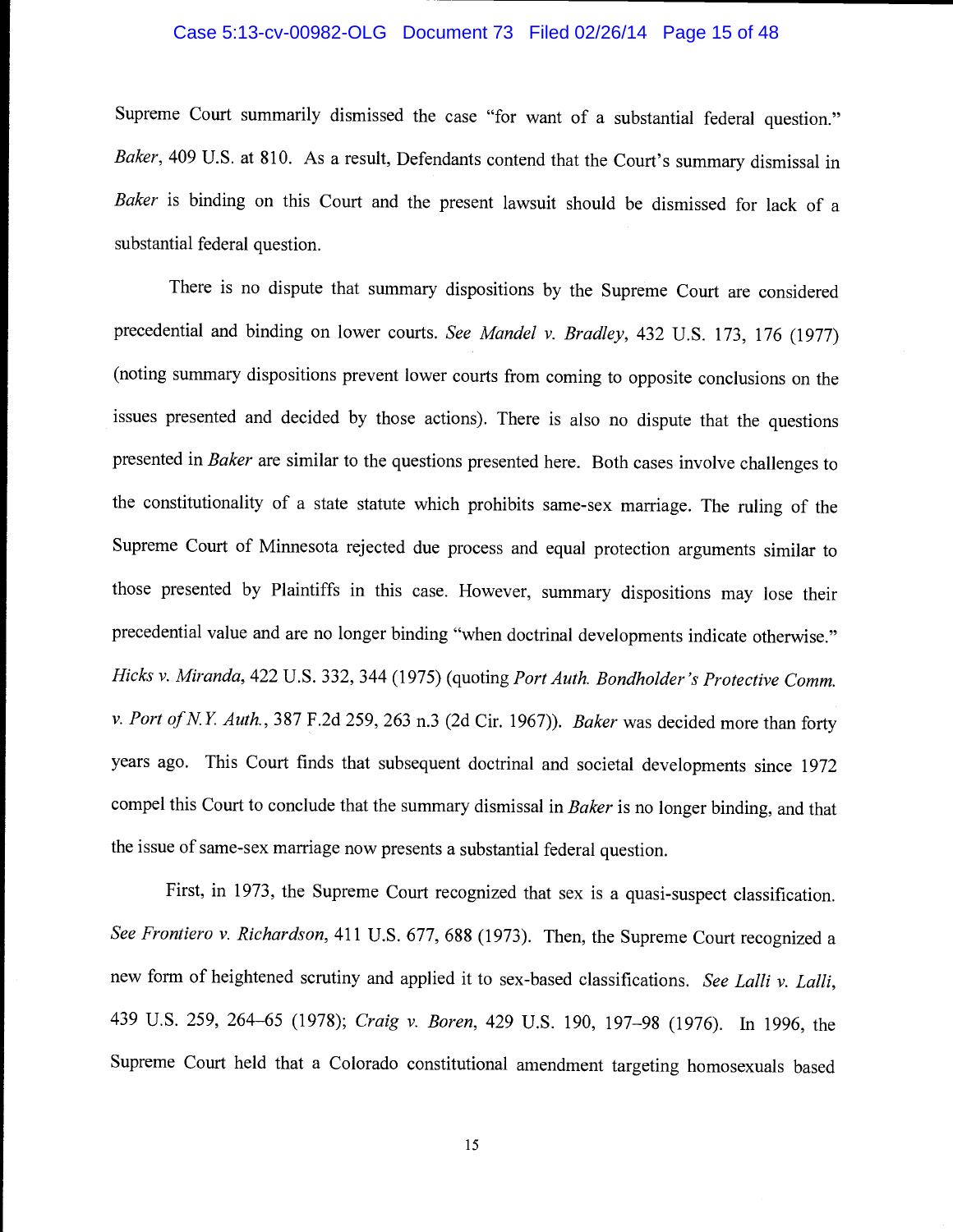## Case 5:13-cv-00982-OLG Document 73 Filed 02/26/14 Page 16 of 48

upon animosity lacked a rational relation to any legitimate governmental purpose. See Romer v. Evans, 517 U.S. 620, 634-35 (1996) (citing Dep't of Agr. v. Moreno, 413 U.S. 528, 534 (1973)) ("[I]f the constitutional conception of 'equal protection of the laws' means anything, it must at the very least mean that a bare . . . desire to harm a politically unpopular group cannot constitute a legitimate governmental interest.") (emphasis added).

Then, in 2003, the Court held that homosexuals had a protected liberty interest to engage in private, sexual activity; that homosexuals' moral and sexual choices were entitled to constitutional protection; and that moral disapproval did not provide a legitimate justification for a Texas law criminalizing sodomy. See Lawrence, 539 U.S. at 564, 571. The Court held that the Constitution protects "personal decisions relating to marriage, procreation, contraception, family relationships, [and] child rearing" and that homosexuals "may seek autonomy for these purposes." *Id.* at 574.

Most recently, in 2013, the United Supreme Court held that the Constitution prevented the federal government from treating state-sanctioned heterosexual marriages differently than state-sanctioned same-sex marriages, and that such differentiation "demean[ed] the couple, whose moral and sexual choices the Constitution protects." See Windsor, 133 S. Ct. at 2694. Notably, that same year, while the Court declined to reach the merits in Perry v. Hollingsworth because the petitioners lacked standing to pursue the appeal, the Court did not dismiss the case outright for lack of a substantial federal question. See 133 S. Ct. at 2652.

Accordingly, the Court finds that these cases present the type of doctrinal developments that render Baker's summary dismissal of no precedential value. It is now clear that while state bans on same-sex marriage may have been deemed an "unsubstantial" question in 1972, the issue is now a "substantial" federal question based on doctrinal developments in Supreme Court law.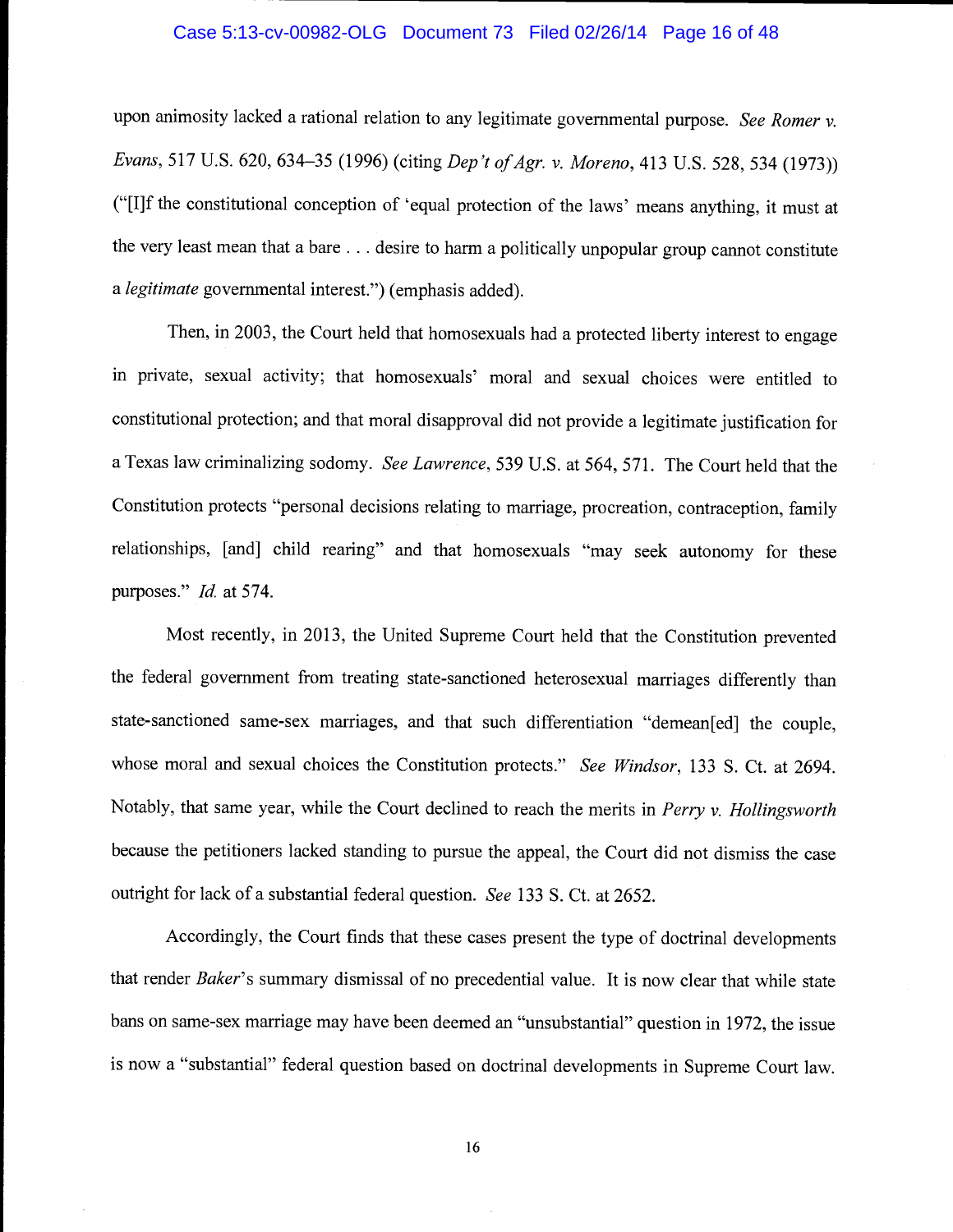## Case 5:13-cv-00982-OLG Document 73 Filed 02/26/14 Page 17 of 48

See Windsor v. United States, 699 F.3d 169, 178 (2d Cir. 2012), aff'd, 133 S. Ct. 2675 (2013) (holding that Baker was not controlling as to the constitutionality of DOMA, reasoning that "[i]n the forty years after Baker, there have been manifold changes to the Supreme Court's equal protection jurisprudence" and that "[e]ven if Baker might have had resonance... in 1971, it does not today")

Defendants in this case allege that, despite the doctrinal developments in the abovementioned cases, some courts have found that Baker survives as controlling precedent and precludes consideration of the issues in this lawsuit. During oral argument, Defendants referred to Merritt v. Attorney General, No. 3:13-cv-215-BAJ-SCR, 2013 WL 6044329 (M.D. La. Nov. 14, 2013) as support for their argument that Baker precludes this Court from analyzing the merits of Plaintiffs' claims. Oral Arg. Tr. p. 36.

In Merritt, the court considered a pro se, in forma pauperis, plaintiff's lawsuit challenging Louisiana's ban on same-sex marriages. *Id.* at  $*1$ . The plaintiff was a detainee at the East Louisiana Mental Health System Forensic Unit. Id. Following a show cause order and no briefing, the court dismissed plaintiff's complaint noting the "Constitution does not require States to permit same-sex marriages;" the unidentified state legislators named as defendants were "entitled to absolute immunity from liability under § 1983 for their legislative activities;" and the plaintiff failed to allege any facts against the Attorney General. Id. at \*2.

The court in *Merritt* did not indicate the bases for its ruling. Furthermore, the viability of Baker was never briefed in Merritt. In fact, the plaintiff did not submit briefing on any substantive issue. Therefore, this Court does not find Merritt to be persuasive in this case and declines to follow it. Rather, this Court joins four recent district court decisions rejecting the argument that Baker still has precedential value and bars courts from addressing the issue of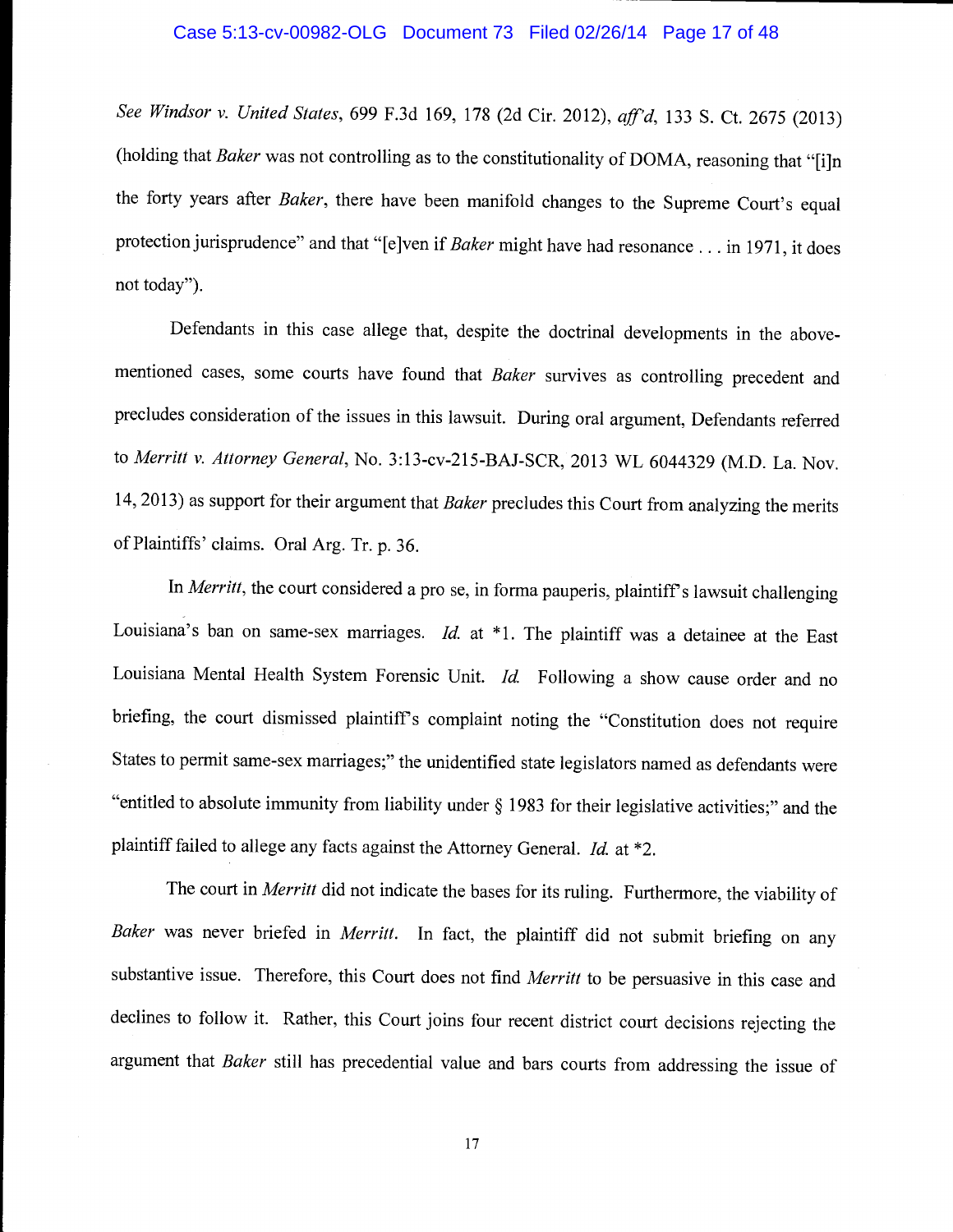same-sex marriage. See Bostic, 2014 WL 561978, at \*9-10; Bourke, 2014 WL 556729, at \*1; Bishop, 2014 WL 116013, at \*15-17; Kitchen, 2013 WL 6697874, at \*7-9. The Court finds Baker is not controlling and does not bar this Court from reviewing Plaintiffs' claims in this case.

## B. Preliminary Injunction

The Court now considers Plaintiffs' constitutional challenges to Texas' laws banning same-sex marriage in the context of the preliminary injunction Plaintiffs seek.

## 1. Standard of Review

A plaintiff requesting the extraordinary remedy of a preliminary injunction must establish the following four factors: (1) a substantial likelihood of success on the merits; (2) a substantial threat that failure to grant the injunction will result in irreparable injury; (3) the threatened injury outweighs any damage that the injunction may cause the opposing party; and (4) the injunction will not disserve the public interest. Winter v. Natural Res. Def. Council, Inc., 555 U.S. 7, 20 (2008); Valley v. Rapides Parish Sch. Bd., 118 F.3d 1047, 1050 (5th Cir. 1997).

## 2. Application

## (A) Likelihood of Success

In order to determine whether Plaintiffs are likely to prevail on the merits, this Court must address Plaintiffs' constitutional challenges to Texas' marriage laws, primarily Section 32. Plaintiffs contend that Texas' refusal to allow and recognize same-sex marriage violates their equal protection and due process rights under the Fourteenth Amendment.

## (i) Equal Protection Challenge

Plaintiffs in this case contend that Texas' refusal to allow them to marry--- or refusal to recognize their state-sanctioned out-of-state marriage—pursuant to Article I, Section 32 of the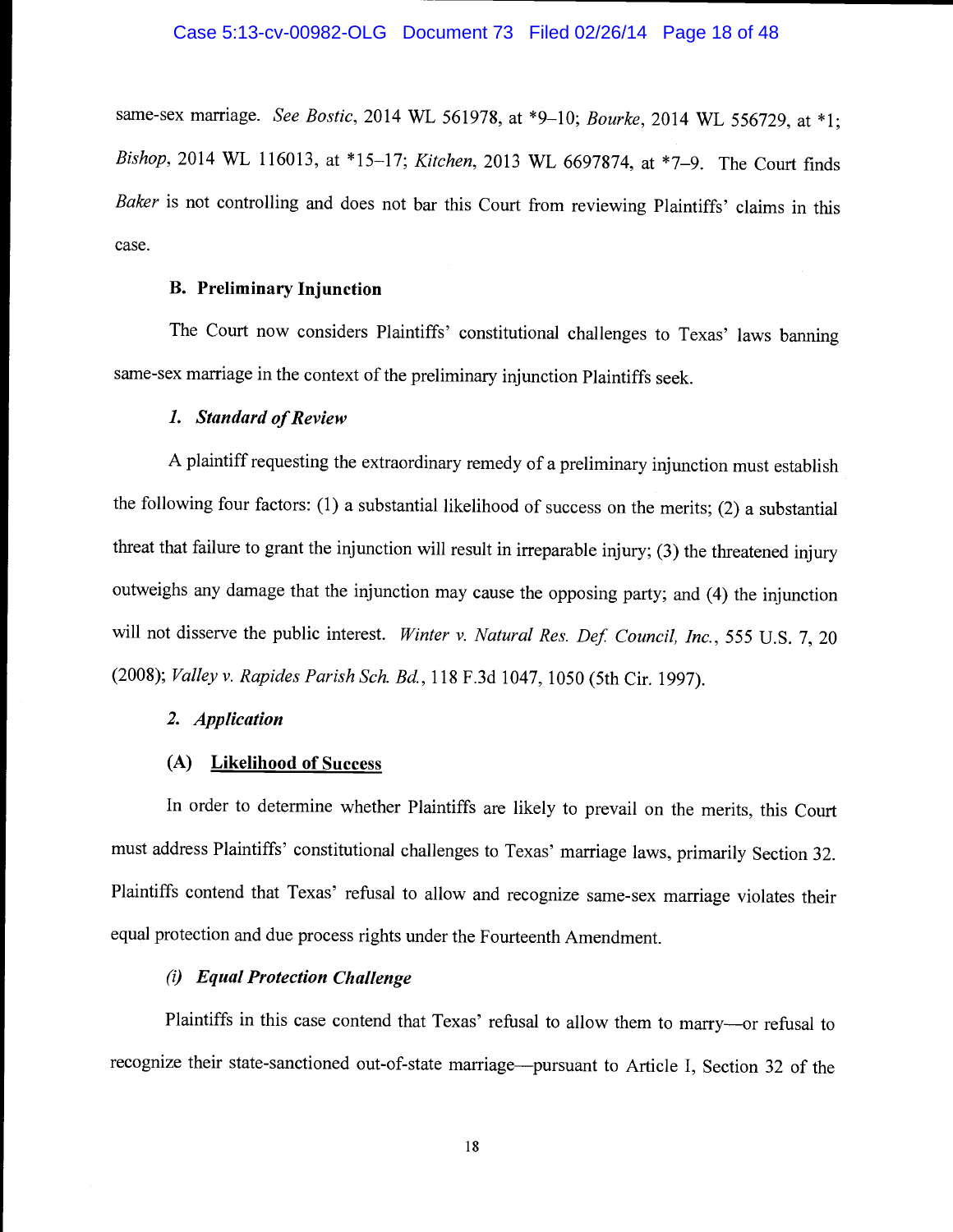## Case 5:13-cv-00982-OLG Document 73 Filed 02/26/14 Page 19 of 48

Texas Constitution deprives them of equal protection. The Equal Protection Clause of the Fourteenth Amendment commands that no state shall deny to any person within its jurisdiction the equal protection of the laws. See U.S. CONST. amend. XIV, § 1. This essentially means that all persons similarly situated should be treated alike. See City of Cleburne, Tex. v. Cleburne Living Ctr., 473 U.S. 432, 439 (1985) (citing Plyler v. Doe, 457 U.S. 202, 216 (1982)). The Constitution "neither knows nor tolerates classes among citizens." Plessy v. Ferguson, 163 U.S. 537, 559 (1896) (Harlan, J., dissenting). While a "law enacted for broad and ambitious purposes often can be explained by reference to legitimate public policies which justify the incidental disadvantages they impose on certain persons," it must nevertheless, at least, "bear a rational relationship to a legitimate governmental purpose." Romer, 517 U.S. at 635.

Plaintiffs argue that refusing to permit a same-sex couple to marry under Section 32(a), and failing to recognize legal out-of-state same-sex marriages pursuant to Section 32(b), "demeans the couple, whose moral and sexual choices the Constitution protects." Windsor, 133 S. Ct. at 2694 (citing Lawrence, 539 U.S. at 588). Just like the federal law the Court in Windsor reviewed, Section 32 identifies a "subset" of relationships (i.e. same-sex relationships) for which Texas denies the same equal rights, responsibilities, and benefits that opposite-sex couples receive through marriage. Therefore, Plaintiffs contend Section 32 is subject to equal protection review.

Laws reviewed under the Equal Protection Clause are subject to one of three levels of scrutiny: strict scrutiny, intermediate scrutiny, or rational basis review. Clark v. Jeter, 486 U.S. 456, 461 (1988). Strict scrutiny applies to suspect classifications based on race, alienage, or national origin. City of Cleburne, 473 U.S. at 440. Under strict scrutiny review, a state must show the challenged classification is narrowly tailored to further a compelling governmental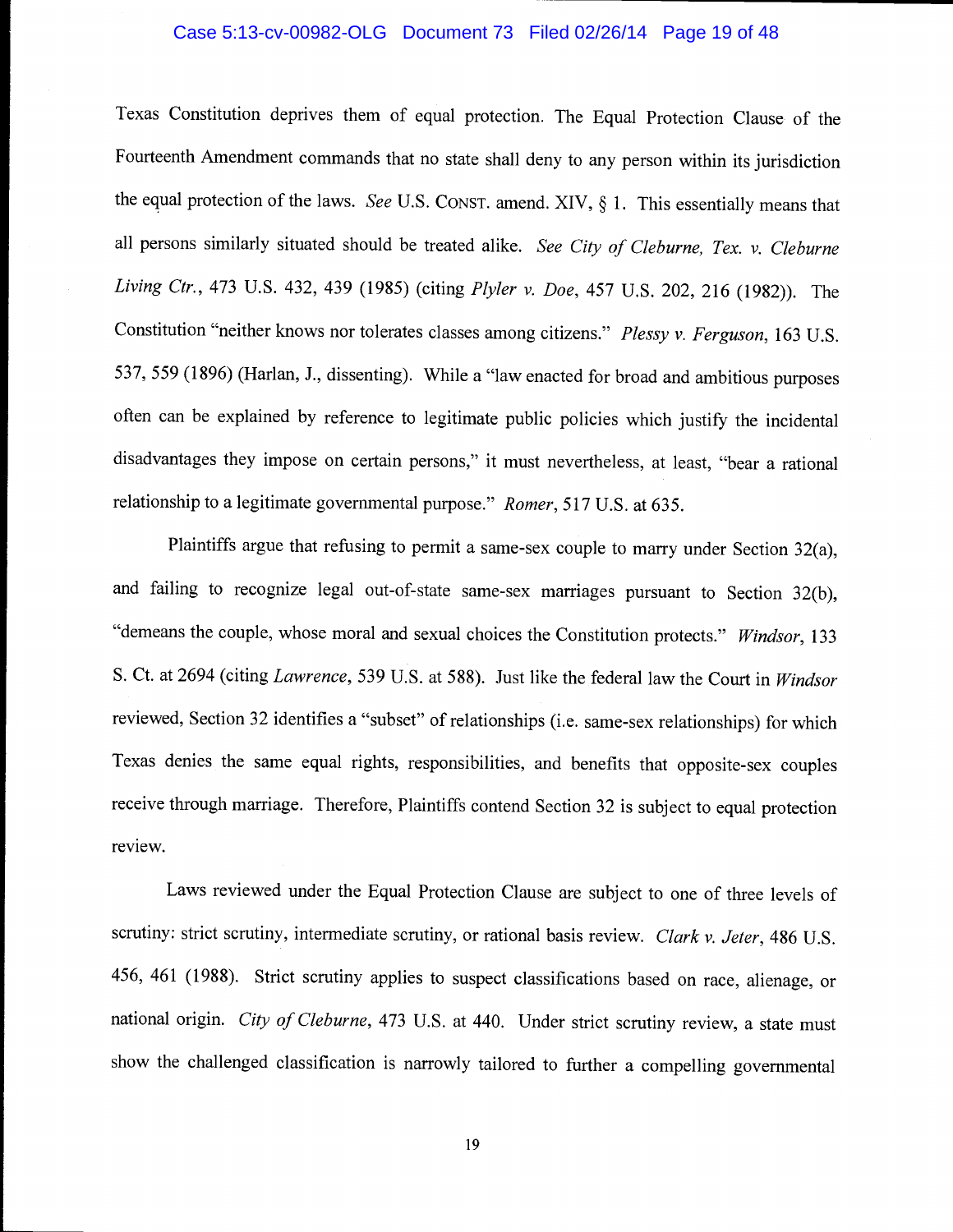## Case 5:13-cv-00982-OLG Document 73 Filed 02/26/14 Page 20 of 48

interest. Grutter v. Bollinger, 539 U.S. 306, 326 (2003). Intermediate or heightened scrutiny applies to quasi-suspect, discriminatory classifications based on illegitimacy and gender. Cleburne, 473 U.S. at 441. To survive heightened scrutiny review, a classification must be substantially related to a sufficiently important governmental interest. Id. All other classifications are subject to rational basis review. Id. at 440-41. Under rational basis review, a classification will be upheld as long as there is a rational relationship between the disparity of treatment and some legitimate governmental purpose. Heller v. Doe, 509 U.S. 312, 319 (1993).

# (a) Plaintiffs argue Texas' marriage laws should be subject to heightened scrutiny

Plaintiffs argue that Section 32 discriminates against them on the basis of their sexual identity in violation of the Equal Protection Clause. When a state law adversely affects members of a certain class, but does not significantly interfere with their fundamental rights, courts first determine how closely they should scrutinize the challenged regulation. Kadrmas v. Dickinson Pub. Schs., 487 U.S. 450, 458-61 (1988).

The Supreme Court consistently applies heightened scrutiny to laws that discriminate against a group that it considers a suspect or quasi-suspect classification, i.e. one that has experienced a "history of purposeful unequal treatment or [has] been subjected to unique disabilities on the basis of stereotyped characteristics not truly indicative of their abilities." Mass. Bd. of Ret. v. Murgia, 427 U.S. 307, 313 (1976). In addition to looking at a history of discrimination, courts also consider whether the characteristics that distinguish the class indicate a typical class member's ability to contribute to society, Cleburne, 473 U.S. at 440-41; whether the distinguishing characteristic is "immutable" or beyond the group member's control, Lyng v. Castillo, 477 U.S. 635, 638 (1986); and whether the group is "a minority or politically powerless," Bowen v. Gilliard, 483 U.S. 587, 602 (1987). Plaintiffs argue that homosexuals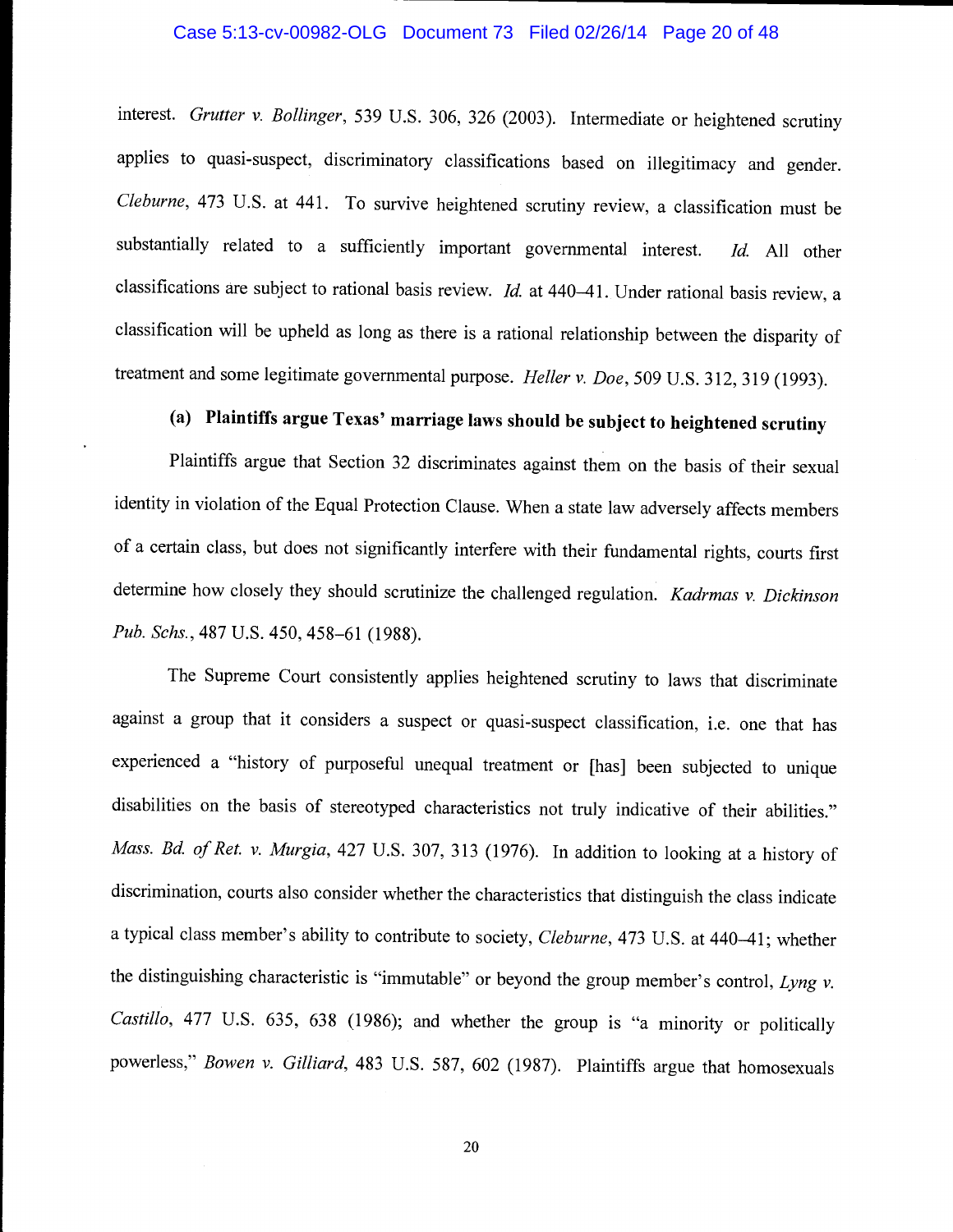## Case 5:13-cv-00982-OLG Document 73 Filed 02/26/14 Page 21 of 48

fulfill all four factors to be considered a suspect or quasi-suspect classification, and therefore, that this Court should review Texas' same-sex marriage ban under heightened scrutiny.

Plaintiffs note that homosexuals have suffered a long history of discrimination. This long history of discrimination against homosexuals is widely acknowledged in federal American jurisprudence. See, e.g., Lawrence, 539 U.S. at 571 ("[F]or centuries there have been powerful voices to condemn homosexual conduct as immoral" and "lesbians and gay men have suffered a long history of discrimination and condemnation."); Rowland v. Mad River Local Sch. Dist., Montgomery Cnty., Ohio, 470 U.S. 1009, 1014 (1985) (J. Brennan, dissenting) ("Moreover, homosexuals have historically been the object of pernicious and sustained hostility, and it is fair to say that discrimination against homosexuals is 'likely . . . to reflect deep-seated prejudice rather than . . . rationality.""); High Tech Gays v. Def. Indus. Sec. Clearance Office, 895 F.2d 563, 573 (9th Cir. 1990) ("[H]omosexuals have suffered a history of discrimination."); Ben-Shalom v. Marsh, 881 F.2d 454, 465-66 (7th Cir. 1989) ("Homosexuals have suffered a history of discrimination and still do, though possibly now in less degree."); Baker v. Wade, 769 F.2d 289, 292 (5th Cir. 1985) (noting that "the strong objection to homosexual conduct . . . has prevailed in Western culture for the past seven centuries.").

The Court agrees that throughout history, many federal and state laws have categorically discriminated against homosexuals. For example, in 1952, Congress prohibited gay men and women from entering the country. See Obergefell, 2013 WL 6726688, at \*14; see also Boutilier v. INS, 387 U.S. 118, 120 (1967) (concluding that the legislative history of the Immigration and Nationality Act of 1952 "indicate[d] beyond a shadow of a doubt that the Congress intended the phrase 'psychopathic personality' to include homosexuals" and labeled homosexuals "ill"). In 1953, President Eisenhower issued an executive order requiring the discharge of homosexual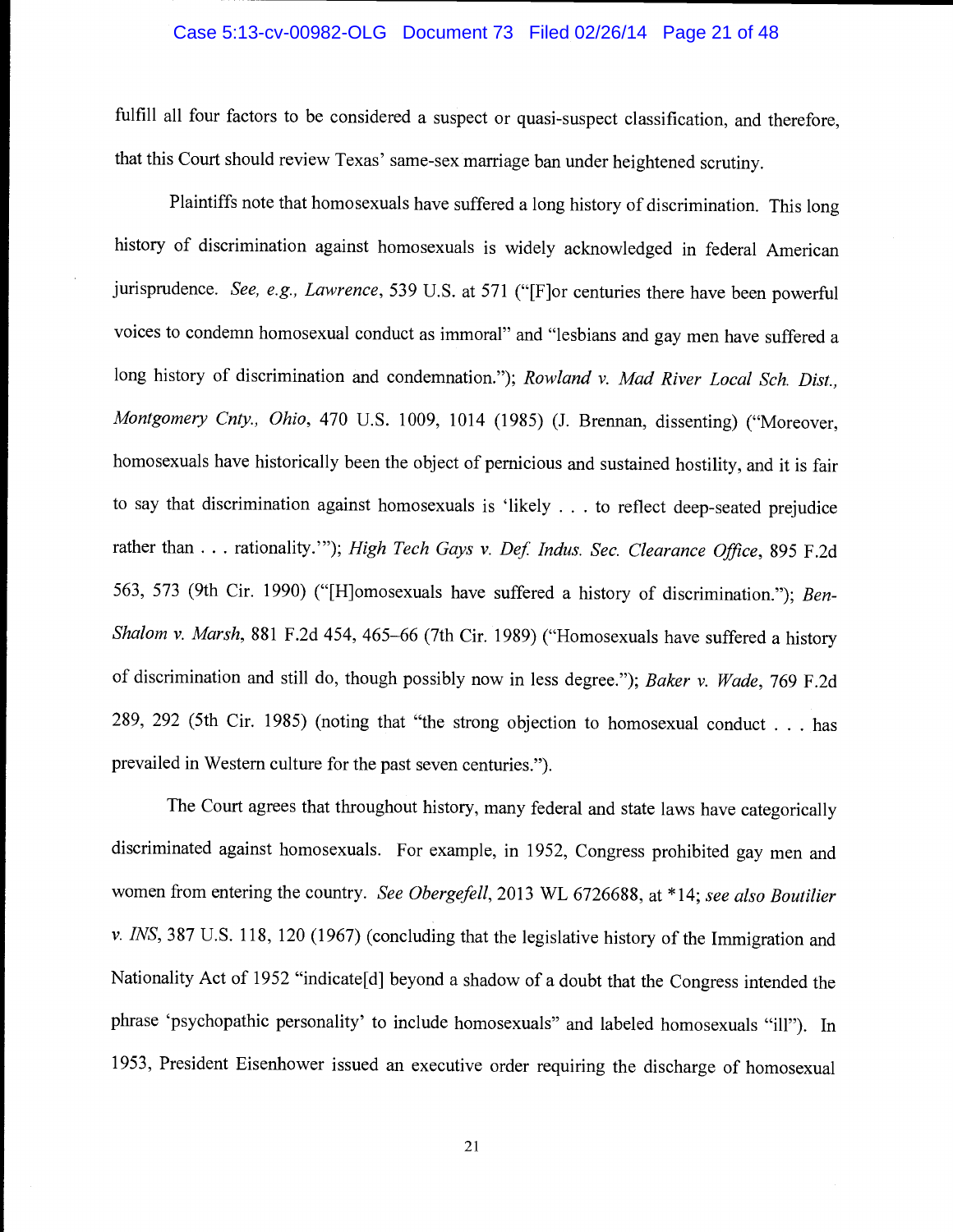## Case 5:13-cv-00982-OLG Document 73 Filed 02/26/14 Page 22 of 48

employees, among others, from all federal employment, and this policy remained in place until 1975. See Exec. Order No. 10450, 18 FR 2489 (1953); see also Employment of Homosexuals and Other Sex Perverts in Government, Interim Report submitted to the Committee by its Subcommittee on Investigations pursuant to S. Res. 280 81st Congress (December 15, 1960), at <sup>9</sup> (finding that between 1947 to 1950, approximately 1,700 applicants for federal positions were denied employment because of their homosexuality, which was considered a "sex perversion" that made them "unsuitable" and a "security risk" for the jobs). Furthermore, until the Supreme Court's decision in Lawrence in 2003, consensual homosexual conduct was criminalized in many states. Golinski, 824 F. Supp. 2d. at 983-84. Before 2011, homosexuals could not openly serve in the military, and the military still criminalizes sodomy today. Obergefell, 2013 WL 6726688, at \*14. Therefore, Plaintiffs have established that homosexuals have been subjected to a long history of discrimination.

Plaintiffs argue that, like other suspect classifications, sexual orientation has no "relation to [the] ability" of a person "to perform or contribute to society." City of Cleburne, 473 U.S. at 440-41; see Pedersen v. Office of Pers. Mgmt., 881 F. Supp. 2d 294, 318-19 (D. Conn. 2012) ("[T]he long-held consensus of the psychological and medical community is that 'homosexuality per se implies no impairment in judgment, stability, reliability or general or social or vocational capabilities.") (quoting 1973 RESOLUTION OF THE AMERICAN PSYCHOLOGICAL ASSOCIATION); Perry v. Schwarzenegger, 704 F. Supp. 2d 921, 1002 (N.D. Cal. 2010) ("[B]y every available metric, opposite-sex couples are not better than their same-sex counterparts; instead, as partners, parents and citizens, opposite-sex couples and same-sex couples are equal."); see also Watkins v. US. Army, 875 F.2d 699, 725 (9th Cir. 1989) ("Sexual orientation plainly has no relevance to a person's ability to perform or contribute to society.")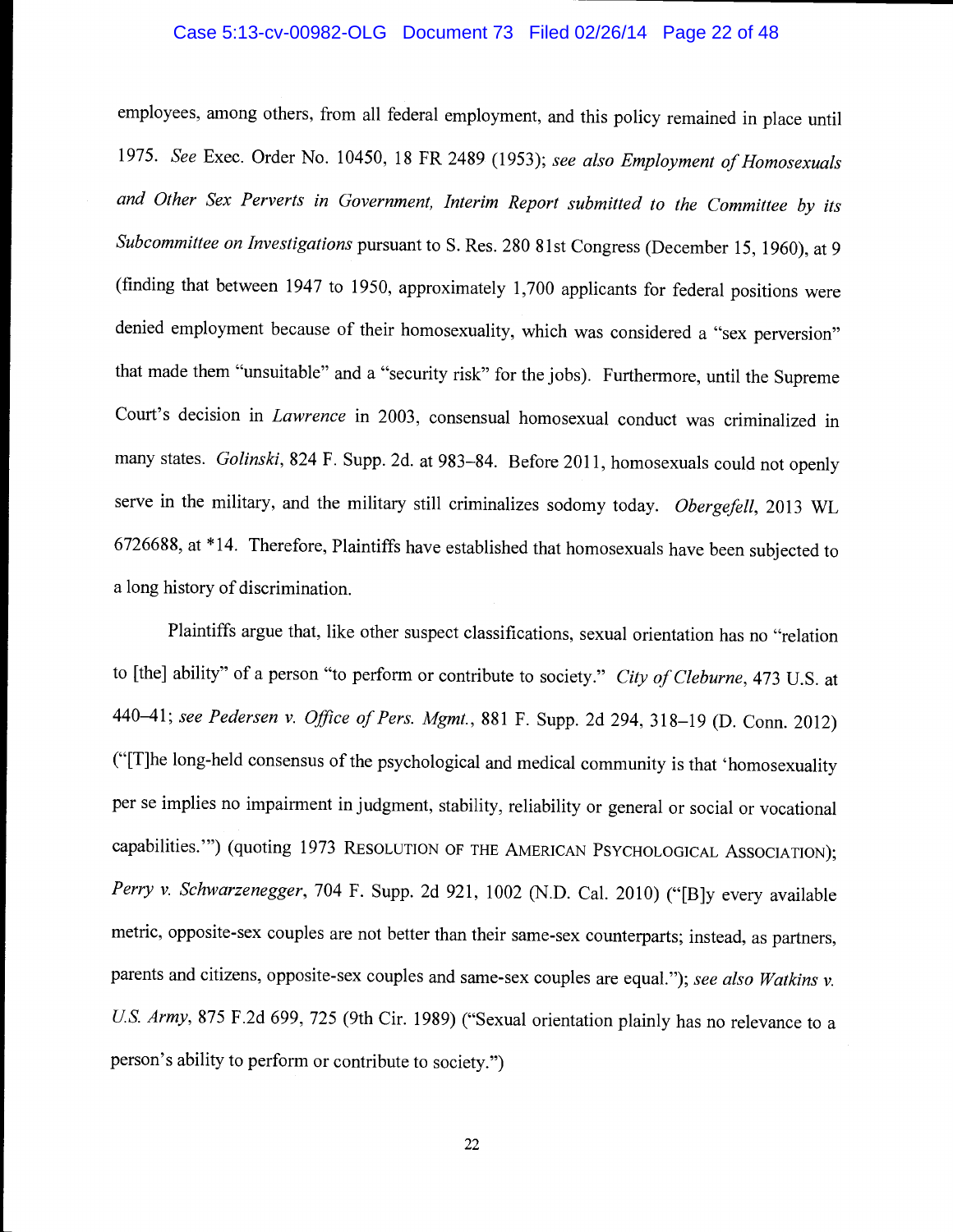## Case 5:13-cv-00982-OLG Document 73 Filed 02/26/14 Page 23 of 48

Plaintiffs also contend sexual orientation is immutable. As the Supreme Court acknowledged, sexual orientation is so fundamental to a person's identity that one ought not be forced to choose between one's sexual orientation and one's rights as an individual-even if one could make a choice. Lawrence, 539 U.S. at 576-77 (recognizing that individual decisions by consenting adults concerning the intimacies of their physical relationships are "an integral part of human freedom"). Many federal courts agree with Plaintiffs' assertion. See, e.g., Perry, 704 F. Supp. 2d at 964-66 (holding sexual orientation is fundamental to a person's identity); Hernandez-Montiel v. INS, 225 F.3d 1084, 1093 (9th Cir. 2000) (holding that sexual orientation and sexual identity are immutable). Furthermore, the scientific consensus is that sexual orientation is an immutable characteristic. See Pedersen, 881 F. Supp. 2d at 320-21 (finding that the immutability of sexual orientation "is supported by studies which document the prevalence of long-lasting and committed relationships between same-sex couples as an indication of the enduring nature of the characteristic."); Perry, 704 F. Supp. 2d at 966 ("No credible evidence supports a finding that an individual may, through conscious decision, therapeutic intervention or any other method, change his or her sexual orientation."); see also G.M. Herek, et al., Demographic, Psychological, and Social Characteristics of Self-Identified Lesbian, Gay, and Bisexual Adults in a US. Probability Sample, 7 SEXUALITY REs. & Soc. POL'Y 176, 186, 188 (2010) (noting that in a national survey, 95 percent of gay men and 84 percent of lesbian women reported that they "had little or no choice about their sexual orientation.")

Finally, Plaintiffs note that homosexual citizens constitute a minority group that lacks sufficient political power to protect themselves against discriminatory laws. In fact, the history of same-sex marriage bans across the nation illustrates the historical lack of political power possessed by gays and lesbians. Plaintiffs point out that not only do homosexuals fit all factors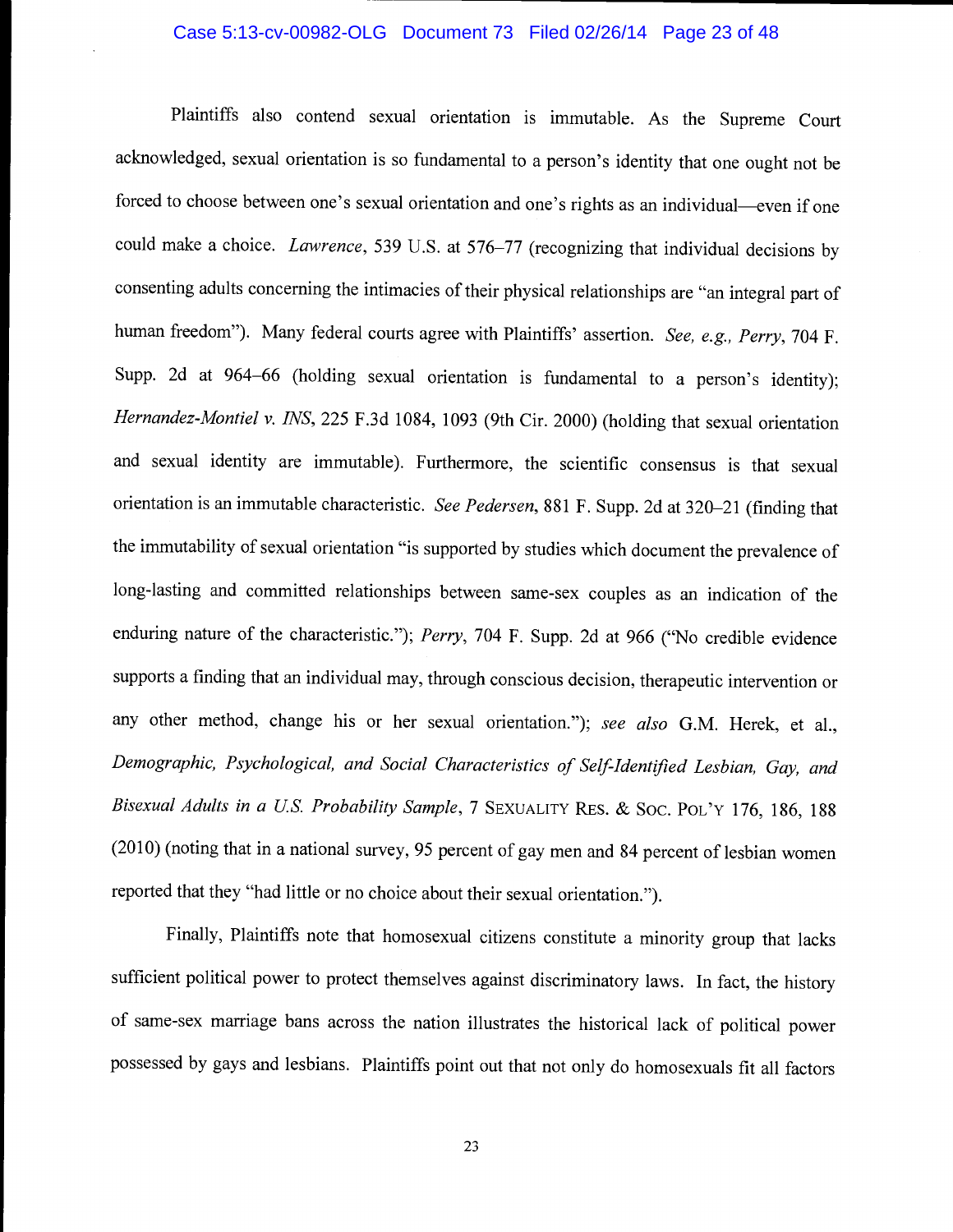## Case 5:13-cv-00982-OLG Document 73 Filed 02/26/14 Page 24 of 48

to be considered a suspect classification, but in fact, several courts have already admitted as much. See, e.g., SmithKline Beecham Corp. v. Abbott Labs, 740 F.3d 471, 480-84 (9th Cir. 2014) (holding use of peremptory strike against gay juror failed heightened scrutiny); see also Pedersen, 881 F. Supp. 2d at 294 (finding statutory classifications based on sexual orientation are entitled to heightened scrutiny); Golinski v. Office of Pers. Mgmt., 824 F. Supp. 2d 968, 314 33 (N.D. Cal. 2012) (same).

The Court finds Plaintiffs' arguments compelling, and at this preliminary injunction stage, it shows an increased likelihood they will ultimately prevail on the merits. Likely, the Fifth Circuit, and eventually the United States Supreme Court, will weigh in on this issue with clear instructions. For now, the Court finds it is not necessary to apply heightened scrutiny to Plaintiffs' equal protection claim since Texas' ban on same-sex marriage fails even under the most deferential rational basis level of review.

# (b) Section 32 fails equal protection challenge even under rational basis review

To survive a rational basis review, Section 32 must bear at least some rational relationship to a legitimate governmental purpose. Romer, 517 U.S. at 631; see City of Cleburne, <sup>473</sup>U.S. at 446 (holding that even when there is a legitimate government purpose, the discrimination must bear at least some rational relationship to that purpose); Heller, 509 U.S. at <sup>321</sup>(noting that rational basis test requires that the proffered justification for a law "must find some footing in the realities of the subject addressed by the legislation."). Courts insist on knowing the relation between the classification adopted and the object to be attained. Romer, 517 U.S. at 632. A law will not survive rational basis unless it is "narrow enough in scope and grounded in a sufficient factual context for [the court] to ascertain some relation between the classification and the purpose it serve[s]." Id. at 632-33.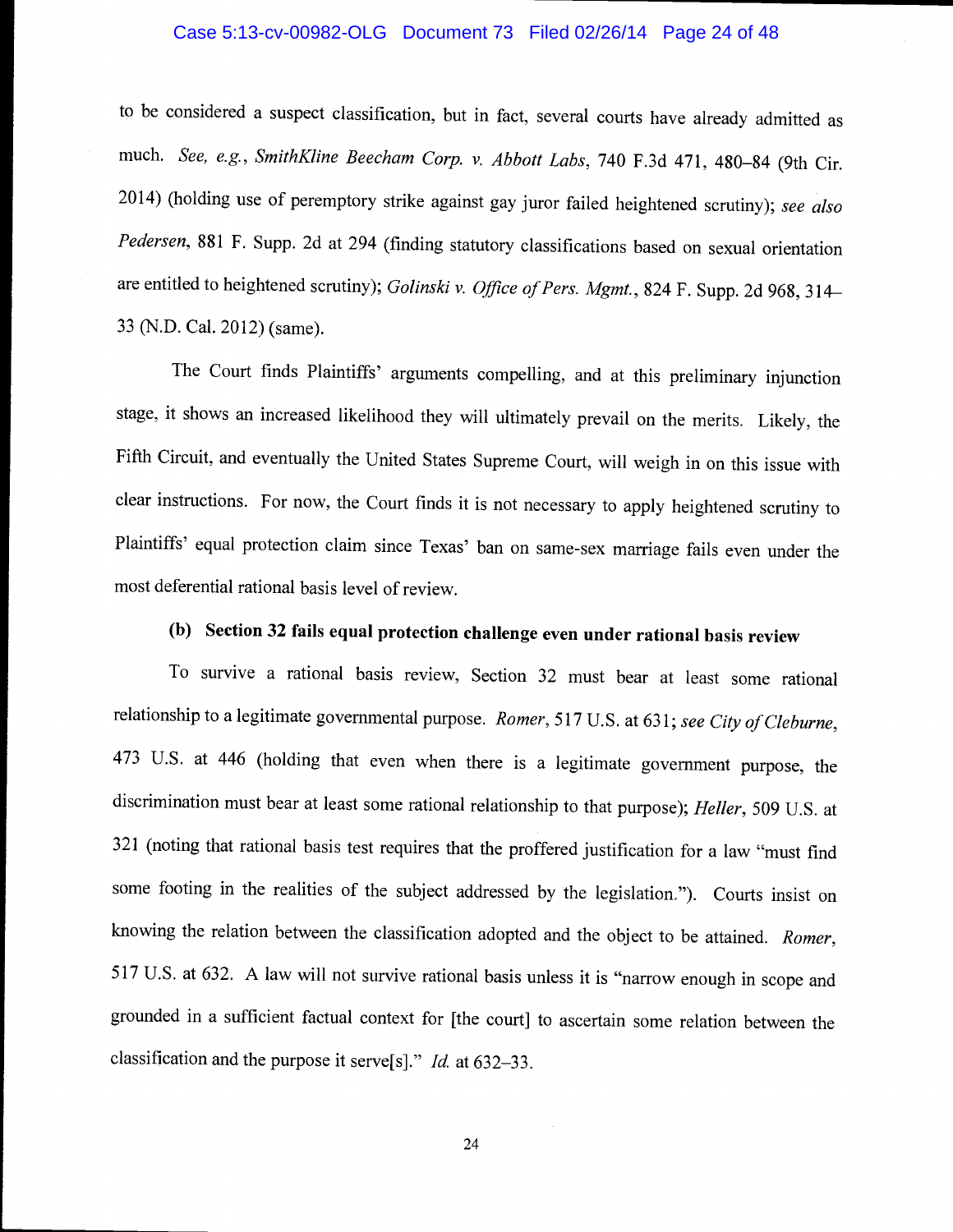## Case 5:13-cv-00982-OLG Document 73 Filed 02/26/14 Page 25 of 48

Defendants in this case have identified two bases or purposes for Section 32: (1) to increase the likelihood that a mother and a father will be in charge of childrearing; and (2) to encourage stable family environments for responsible procreation. These bases fail rational basis review as explained below.

## (1) Childrearing

There is no doubt that the welfare of children is a legitimate state interest; however, limiting marriage to opposite-sex couples fails to further this interest. Instead, Section 32 causes needless stigmatization and humiliation for children being raised by the loving same-sex couples being targeted. See Bostic, 2014 WL 561978, at \*18. "Like opposite-sex couples, same-sex couples have happy, satisfying relationships and form deep emotional bonds and strong commitments to their partners." Perry, 704 F. Supp. 2d at 967. Homosexual couples are as capable as other couples of raising well-adjusted children. See id. at 980 ("Children raised by gay or lesbian parents are as likely as children raised by heterosexual parents to be healthy, successful and well-adjusted"); Varnum v. Brien, 763 N.W.2d 862, 899 (Iowa 2009) ("Plaintiffs presented an abundance of evidence and research, confirmed by our independent research, supporting the proposition that the interests of children are served equally by same-sex parents and opposite-sex parents.")

Defendants have not provided any evidentiary support for their assertion that denying marriage to same-sex couples positively affects childrearing. Accordingly, this Court agrees with other district courts that have recently reviewed this issue and concludes that there is no rational connection between Defendants' assertion and the legitimate interest of successful childrearing. To the contrary, this Court finds that far from encouraging a stable environment for childrearing, Section 32 denies children of same-sex parents the protections and stability they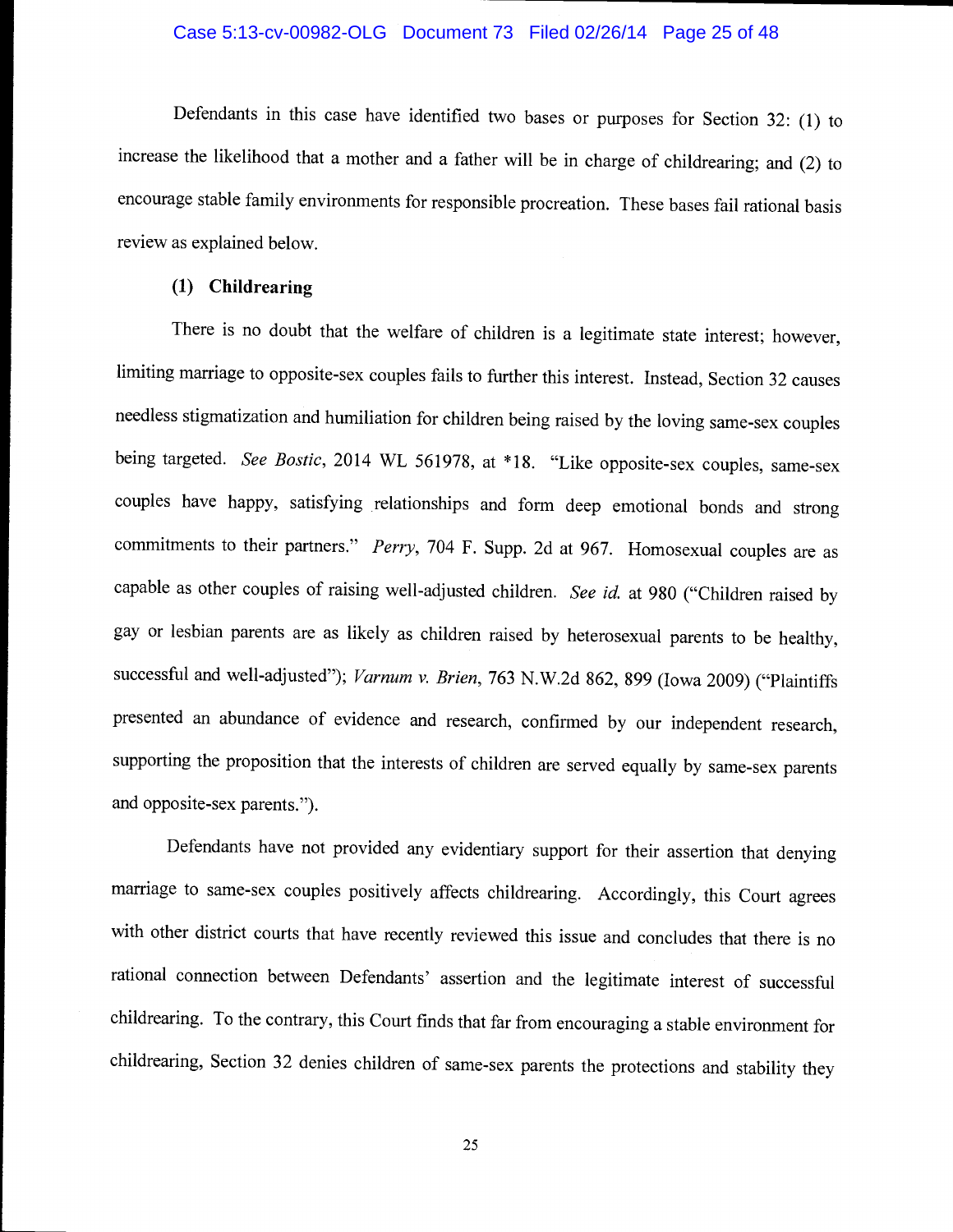## Case 5:13-cv-00982-OLG Document 73 Filed 02/26/14 Page 26 of 48

would enjoy if their parents could marry. See Obergefell, 2013 WL 6726688, at \*20 (noting the only effect the marriage recognition bans have on children's weli-being is harming the children of same-sex couples who are denied the protection and stability of having parents who are legally married); see also Golinski, 824 F. Supp. 2d at 992 ("The denial of recognition and withholding of marital benefits to same-sex couples does nothing to support opposite-sex parents, but rather merely serves to endanger children of same-sex parents."); Pedersen, 881 F. Supp. 2d at 336-37 (finding that the denial of marriage to same-sex parents "in fact leads to a significant unintended and untoward consequence by limiting the resources, protections, and benefits available to children of same-sex parents.")

Furthermore, Defendants' proferred reason fails rational basis because Defendants have failed to establish how recognizing a same-sex marriage can influence, if at all, whether heterosexual couples will marry, or how other individuals will raise their families. See Bishop, 2014 WL 116013, at \*29 ("Marriage is incentivized for naturally procreative couples to precisely the same extent regardless of whether same-sex couples (or other non-procreative couples) are included."). As the Utah court in *Kitchen* noted:

[lit defies reason to conclude that allowing same-sex couples to marry will diminish the example that married opposite-sex couples set for their unmarried counterparts. Both opposite-sex and same-sex couples model the formation of committed, exclusive relationships, and both establish families based on mutual love and support.

2013 WL 6697874, at \*25. Defendants' proferred rationale presumes that same-sex couples cannot be good parents—this is the same type of unconstitutional and unfounded presumption that the Supreme Court has held "cannot stand." See, e.g. Stanley v. Illinois, 405 US. 645, 653 (1972) (holding a state could not conclusively presume that any particular unmarried father is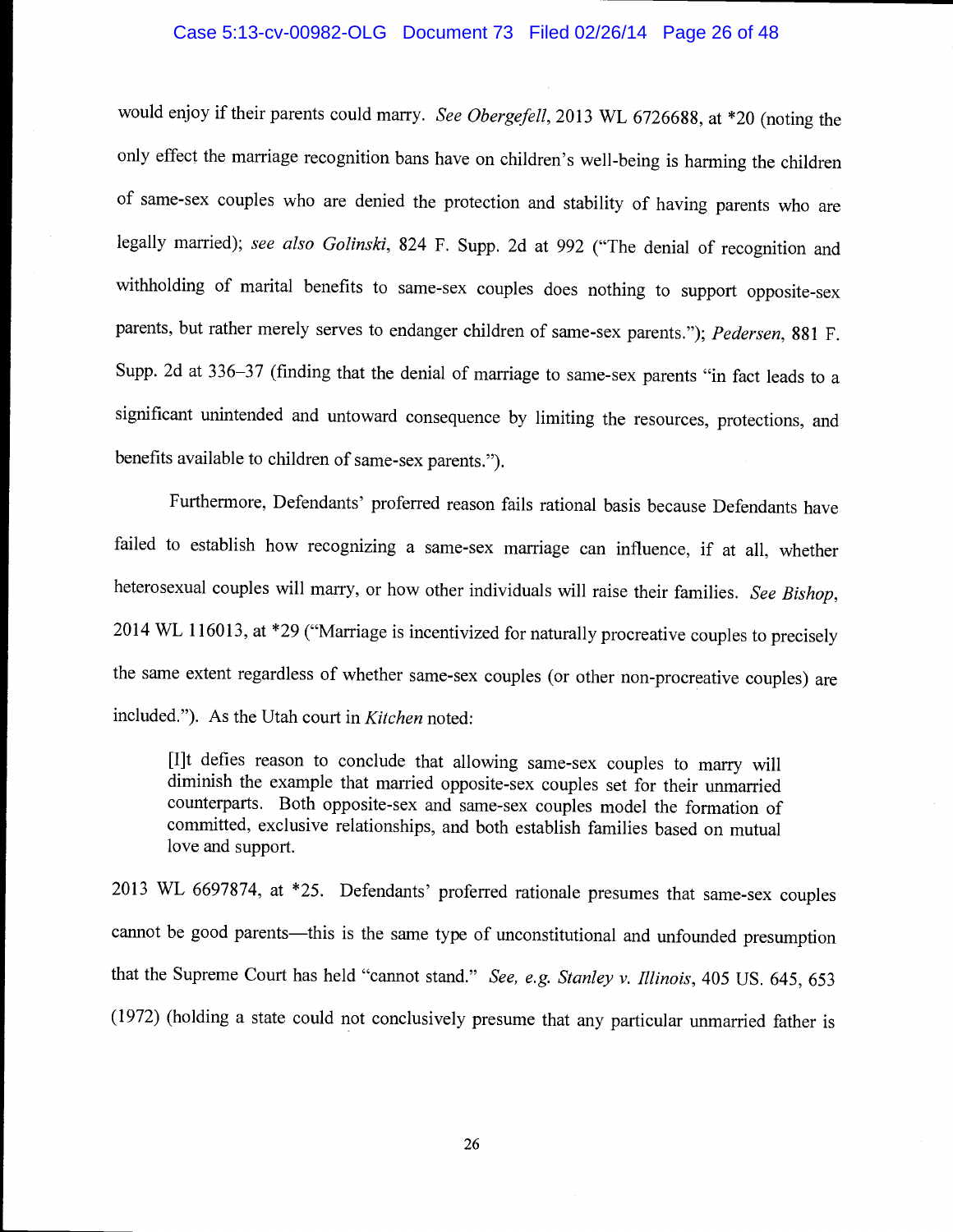## Case 5:13-cv-00982-OLG Document 73 Filed 02/26/14 Page 27 of 48

unfit to raise a child). The Court finds same-sex couples can be just as responsible for a child's welfare as the countless heterosexual couples across the nation.

## (2) Procreation

The procreation argument raised by Defendants also fails. The notion that same-sex marriage will encourage responsible procreation assumes that heterosexual marriage is "naturally procreative." However, procreation is not and has never been a qualification for marriage. Lawrence, 539 U.S. at 605 (Scalia, J., dissenting) ("[W]hat justification could there possibly be for denying the benefits of marriage to homosexual couples exercising 'the liberty protected by the Constitution'? Surely not the encouragement of procreation since the sterile and elderly are allowed to marry."); Golinski, 824 F. Supp. 2d at 993 ("The ability to procreate cannot and has never been a precondition to marriage."). This procreation rationale threatens the legitimacy of marriages involving post-menopausal women, infertile individuals, and individuals who choose to refrain from procreating. See Bishop, 2014 WL 116013, at  $*30$ . These individuals-who cannot or will not procreate—are allowed to marry under Texas' current laws.

Therefore, Section 32 makes "no sense in light of how [it] treat[s] other groups similarly situated in relevant respects," and consequently, "encouraging stable environments for procreating" does not provide a rational basis for Section 32. See Bd. of Trs. of Univ. of Ala. v. Garrett, 531 U.S. 356, 366 n.4 (2001); see also Goodridge v. Dep't of Public Health, 798 N.E.2d 941, 962 (Mass. 2003) ("General Laws c. 207 contains no requirement that applicants for a marriage license attest to their ability or intention to conceive children by coitus. Fertility is not a condition of marriage, nor is it grounds for divorce. People who have never consummated their marriage, and never plan to, may be and stay married."); Baker v. State, 744 A.2d 864, 881 (Vt. 1999) ("It is equally undisputed that many opposite-sex couples marry for reasons unrelated to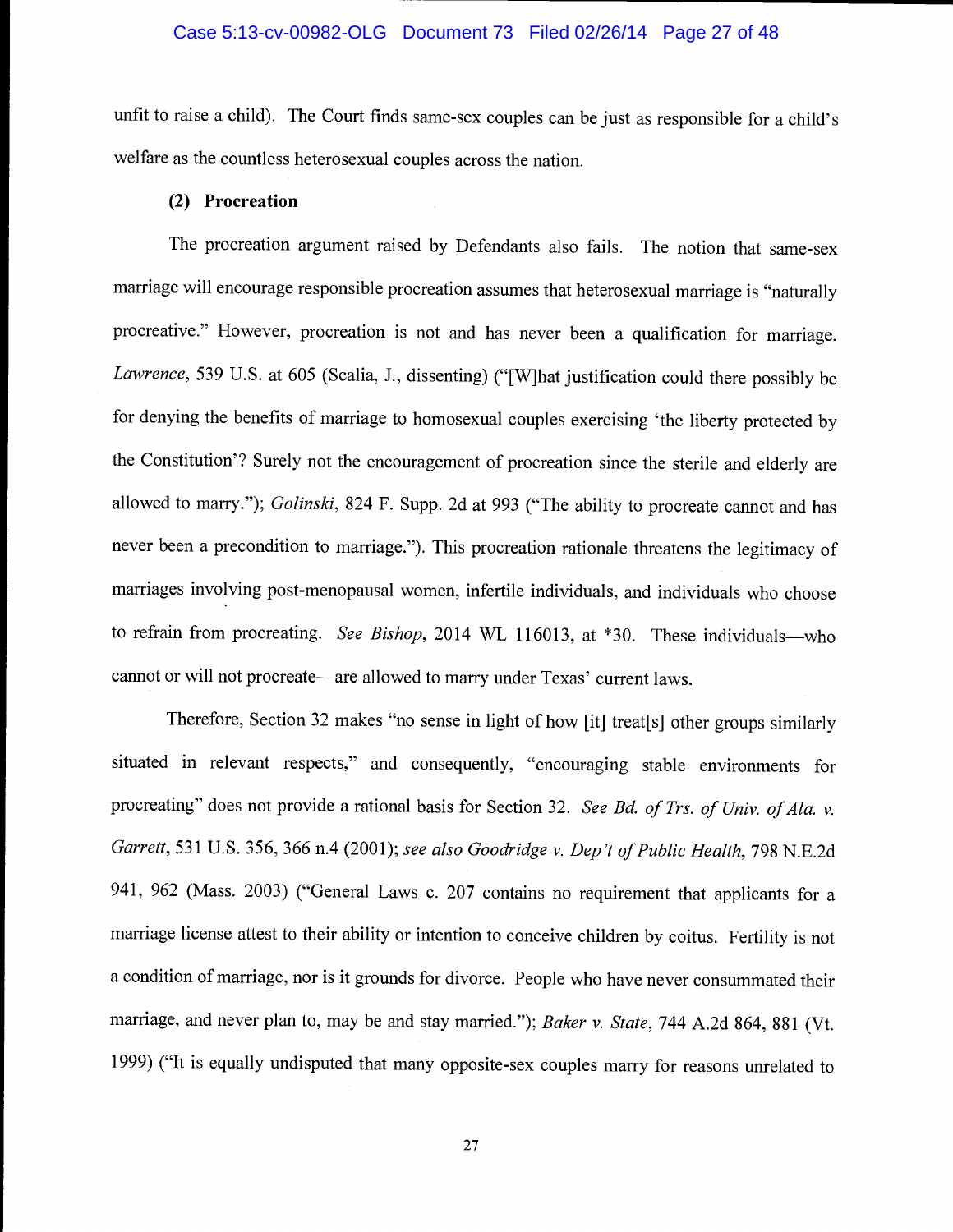## Case 5:13-cv-00982-OLG Document 73 Filed 02/26/14 Page 28 of 48

procreation, that some of these couples never intended to have children, and that others are incapable of having children. Therefore, if the purpose of the statutory exclusion of same-sex couples is to 'further the link between procreation and child rearing,' it is significantly underinclusive.").

Defendants have failed to establish how banning same-sex marriage in any way furthers responsible procreation. "Permitting same-sex couples to marry will not affect the number of opposite-sex couples who marry, divorce, cohabit, have children outside of marriage or otherwise affect the stability of opposite-sex marriages." Perry, 704 F. Supp. at 972. Same-sex marriage does not make it more or less likely that heterosexuals will marry and engage in activities that can lead to procreation. See, e.g., id. at 999; Goodridge, 798 N.E.2d at 962. As the Ninth Circuit aptly put it: "It is implausible to think that denying two men or two women the right to call themselves married could somehow bolster the stability of families headed by one man and one woman." Perry, 671 F.3d at 1089.

In fact, rather than serving the interest of encouraging stable environments for procreation, Section 32 hinders the creation of such environments. See Bishop, 2014 WL 116013, at \*31; Gill v. Office of Pers. Mgmt., 699 F. Supp. 2d 374, 378 (D. Mass. 2010) (concluding that Section 3 of DOMA did nothing to help children of opposite-sex parents but prevented children of same-sex couples from enjoying advantages flowing from a stable family structure); Goodridge, 798 N.E.2d at 335. As Plaintiffs De Leon and Dimetman can attest, same-sex couples, although unable to "naturally procreate," can and do have children. See Windsor, 133 S. Ct. at 2694 (recognizing that laws prohibiting same-sex marriage "humiliate[] tens of thousands of children now being raised by same-sex couples."); see also Bishop, 2014 WL 116013, at \*29. Just like heterosexual couples, same-sex couples can have children through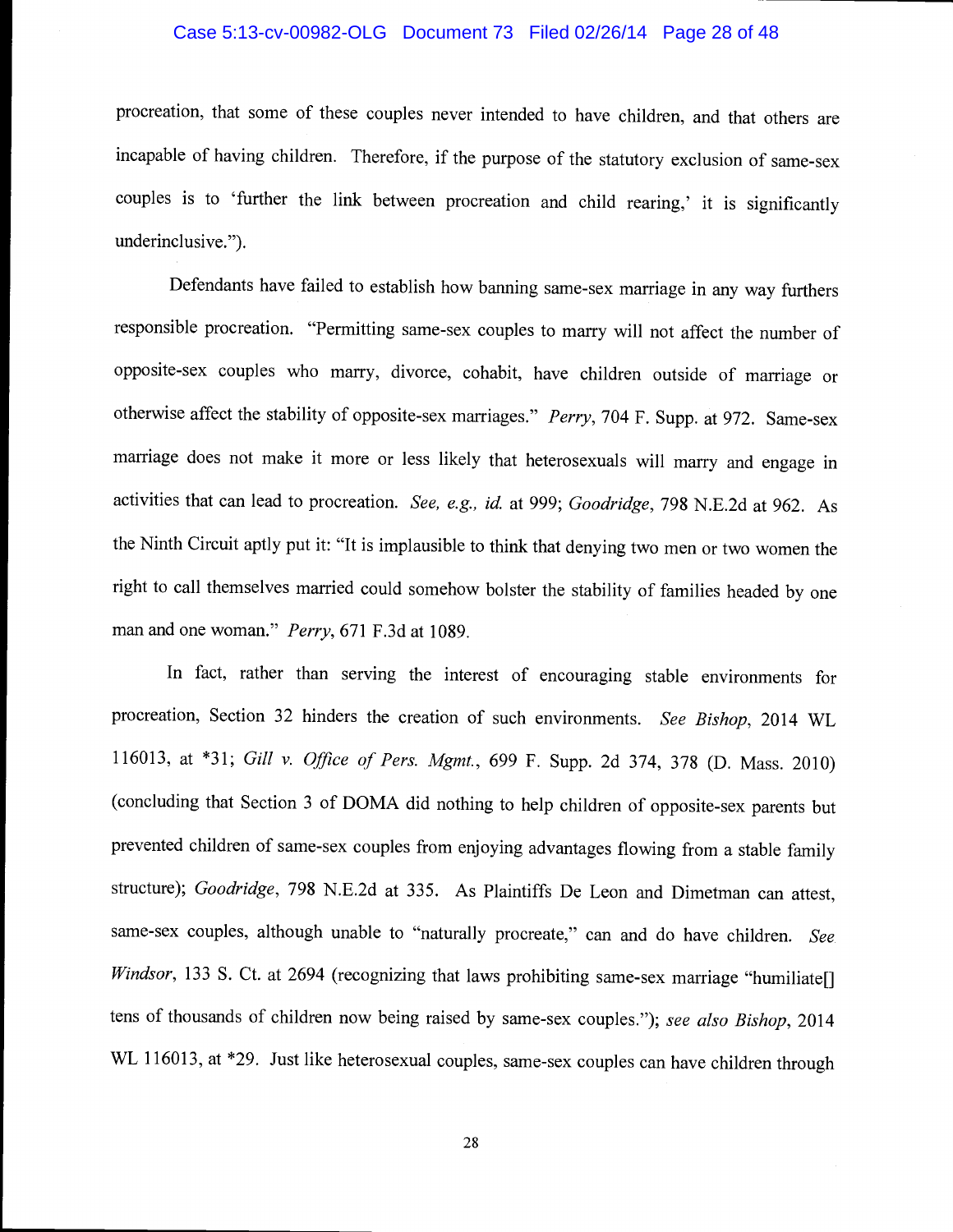## Case 5:13-cv-00982-OLG Document 73 Filed 02/26/14 Page 29 of 48

assisted reproductive technology and adoption. See Golinski, 824 F. Supp. 2d at 992 ("[S]ame sex parents can and do have and adopt children."); Baker, 744 A.2d at 882 ("[T]he reality today is that increasing number of same-sex couples are employing increasingly efficient assistedreproductive techniques to conceive and raise children.")

Therefore, Section 32 is not connected to any legitimate interest that justifies the denial of same-sex marriage or recognition of legal out-of-state same-sex marriages. To the contrary, as an Ohio district court recently found when confronted with the same question, the only "purpose served by treating same-sex married couples differently than opposite-sex married couples is the same improper purpose that failed in Windsor and in Romer: 'to impose inequality' and to make gay citizens unequal under the law." Obergefell, 2013 WL 3814262, at  $*6.6$ 

Therefore, the Court finds the argument that allowing same-sex couples to marry will undermine procreation is nothing more than an unsupported "overbroad generalization" that cannot be a basis for upholding discriminatory legislation. See Plyler, 457 U.S. at 217-18.

#### (3) Tradition

While Defendants do not expressly advance "tradition" as a rational basis for Section 32, they refer to the "traditional definition of marriage" and appeal to how it is "traditionally understood." However, tradition, alone, cannot form a rational basis for a law. See Lawrence, 539 U.S. at 602 (Scalia, J., dissenting) ("Preserving the traditional institution of marriage. . . is just a kinder way of describing the State's moral disapproval of same-sex couples," which, in turn, is not a legitimate reason); Williams v. Illinois, 399 U.S. 235, 239 (1970) ("Neither the

<sup>&</sup>lt;sup>6</sup> The *Obergefell* court held that Ohio's refusal to recognize out-of-state same-sex marriages violated equal protection and issued an injunction requiring the state to recognize a same-sex marriage lawfully performed in Maryland. *Id.* at \*7.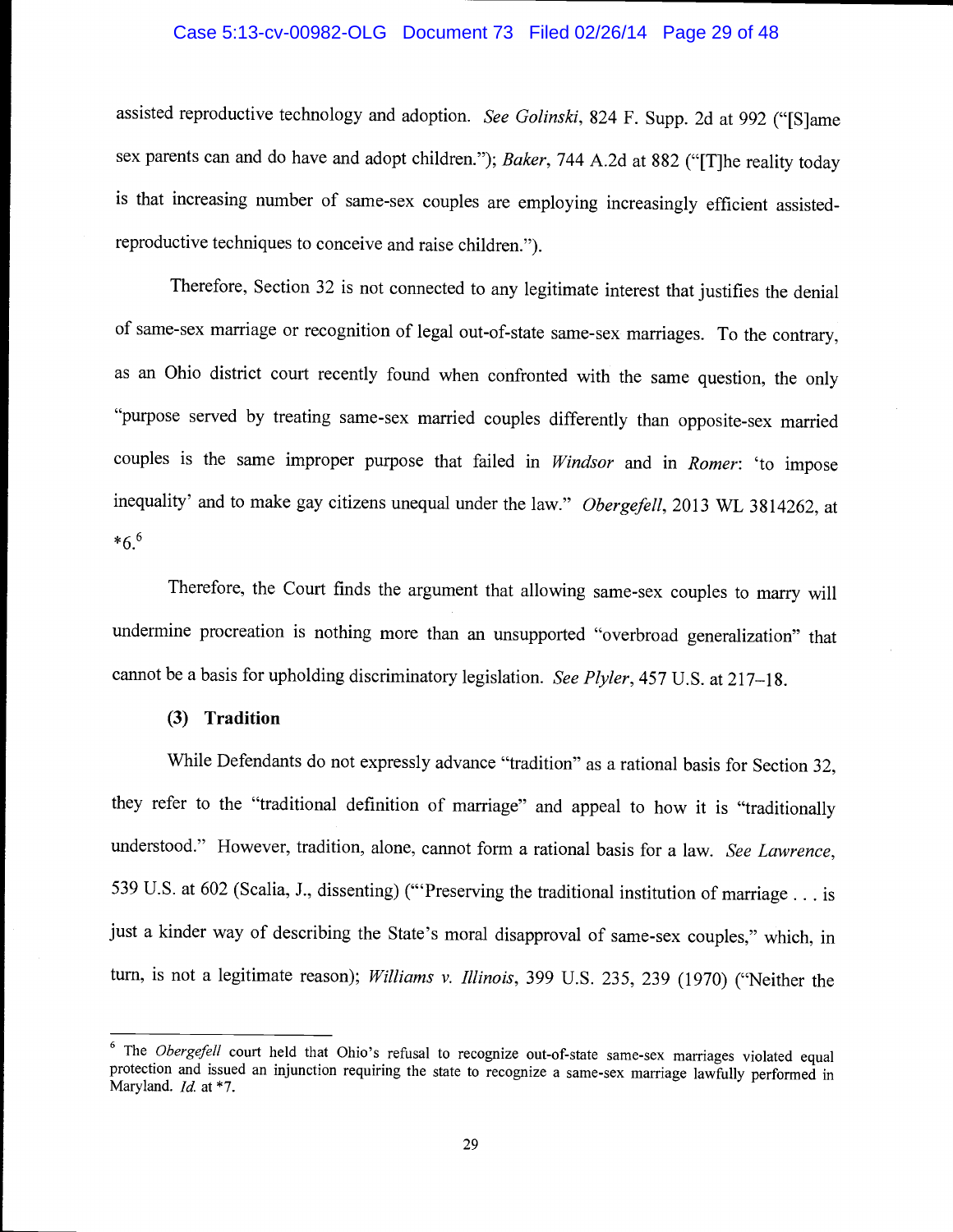## Case 5:13-cv-00982-OLG Document 73 Filed 02/26/14 Page 30 of 48

antiquity of a practice nor the fact of steadfast legislative and judicial adherence to it through the centuries insulates it from constitutional attack."); Perry, 704 F. Supp. 2d at 998 ("[T]he state must have an interest apart from the fact of the tradition itself."); Golinski, 824 F. Supp. 2d at <sup>998</sup>("[TJhe argument that the definition of marriage should remain the same for the definition's sake is a circular argument, not a rational justification.").

Notably, the rationale provided by Defendants as legitimate interests to support Section 32 (procreation, childrearing, and perhaps tradition), is the same rationale that has been uniformly rejected by district courts in the most recent same-sex marriage cases. See,  $e.g.,$ Bostic, 2014 WL 561978, at \*15 (noting that "tradition alone cannot justify denying same-sex couples the right to marry any more than it could justify Virginia's ban on interracial marriage."); *Bourke*, 2014 WL 556729, at \*7 (holding that tradition cannot alone justify the infringement on individual liberties); Bishop, 2014 WL 116013, at \*29 (holding that permitting same-sex couples to receive a marriage license does not harm or erode the procreative origins of the marriage institution, any more than marriages of couples who cannot or do not ever wish to "naturally procreate"); Obergefell, 2013 WL 6726688, at \*20 (holding there is simply no rational connection between Ohio's same-sex marriage recognition bans and the asserted goal of responsible childrearing, given that Ohio's ban does not prevent gay couples from having children); Kitchen, 2013 WL 6697874, at \*25 (noting that where state offered no evidence that opposite-sex couples would be affected by allowing same-sex marriage, "any relationship between [the ban] and the state's interest in responsible procreation 'is so attenuated as to render the distinction arbitrary or irrational.") (quoting City of Cleburne, 473 U.S. at 446); Griego v. Oliver, 316 P.3d 865, 886 (N.M. 2013) ("Regarding responsible procreation, we fail to see how forbidding same-gender marriages will result in the marriages of more opposite-gender couples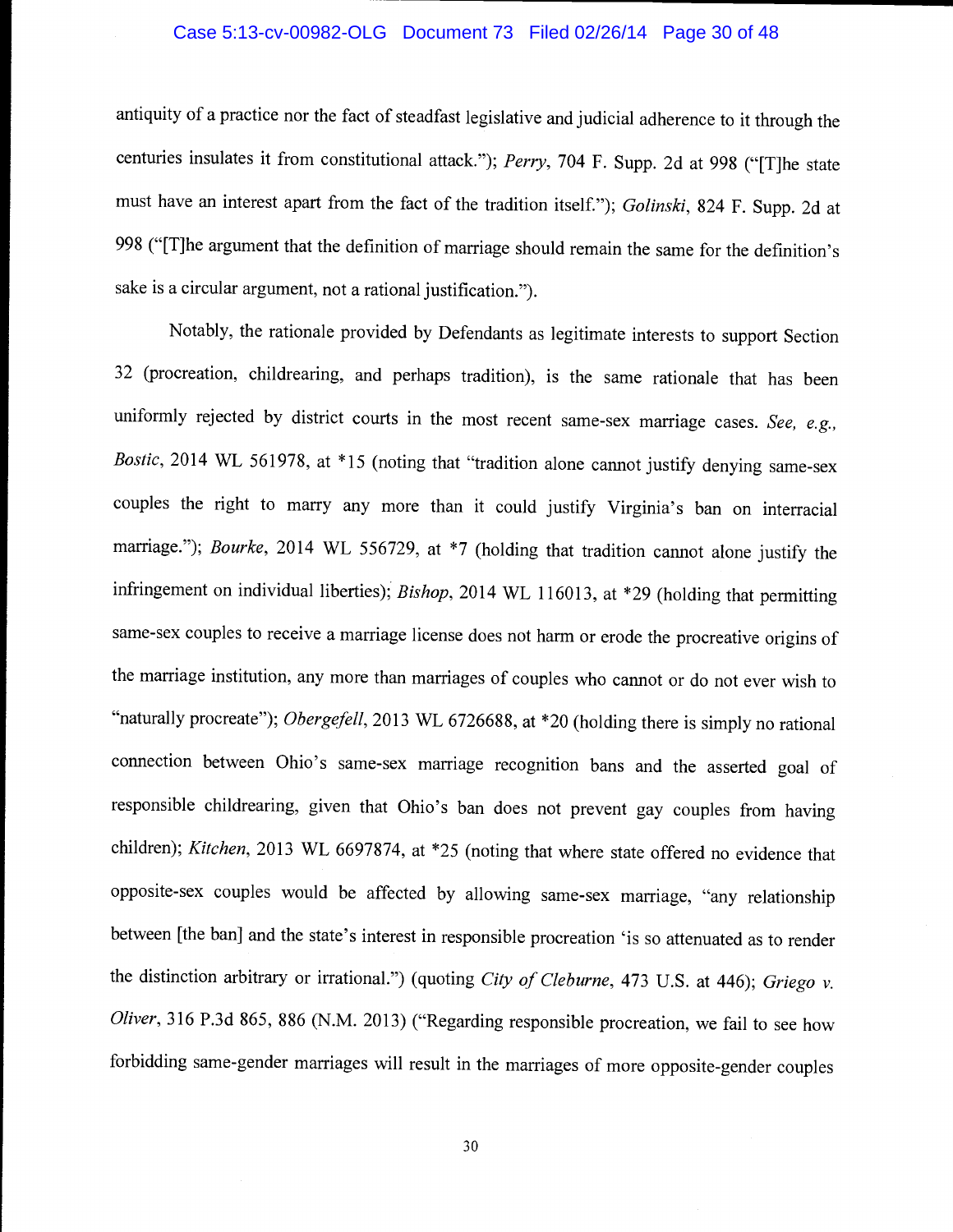## Case 5:13-cv-00982-OLG Document 73 Filed 02/26/14 Page 31 of 48

for the purpose of procreating, or how authorizing same-gender marriages will result in the marriages of fewer opposite-gender couples for the purpose of procreating.").

Accordingly, the Court finds Defendants have failed to show-and the Court has been unable to find—some rational relationship between Section 32 and a legitimate governmental purpose. The Court finds Section 32 is unconstitutional because without a rational relationship to a legitimate governmental purpose, it denies same-sex couples the benefits, dignity and value of celebrating marriage and having their out-of-state marriage recognized. Therefore, the Court holds all Plaintiffs have established a likelihood of prevailing on the merits of their equal protection challenge to Texas' ban on same-sex marriage and refusal to recognize out-of-state same-sex marriages.

Because Plaintiffs have shown that Texas' same-sex marriage ban violates their equal protection rights, the law is unconstitutional without the need to reach any other constitutional challenge. Accordingly, Plaintiffs are likely to succeed on the merits of their case.

## (ii) Due Process Challenge

Since this is a preliminary order, the Court also considers Plaintiffs' due process challenge and their likelihood of success on this separate constitutional claim.

#### (a) Right to marry

## (1) Marriage as a fundamental right

The Due Process Clause of the Fourteenth Amendment guarantees that all citizens have certain fundamental rights. See Planned Parenthood v. Casey, 505 U.S. 833, 846-47 (1992). Plaintiffs Holmes and Phariss contend that Texas' refusal to allow them to marry, pursuant to Article I, Section 32(a) of the Texas Constitution, deprives them of one of these fundamental rights. Plaintiffs argue that while states have the right to adopt regulations including defining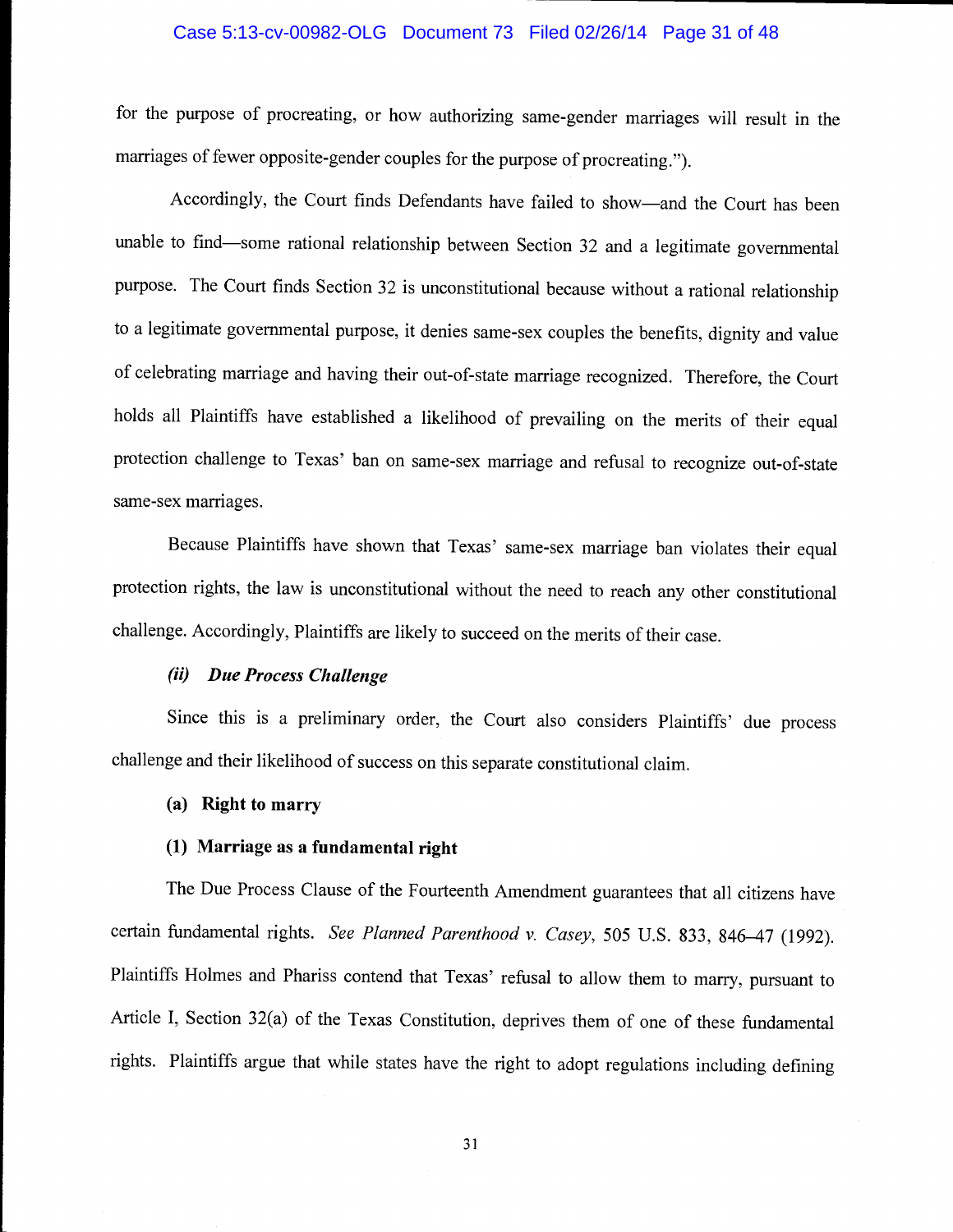### Case 5:13-cv-00982-OLG Document 73 Filed 02/26/14 Page 32 of 48

marriage, such regulations may not infringe on an individual's fundamental constitutional rights. Defendants counter that it is the State's right to define marriage free from federal interference. They assert that the issues before this Court are "inherently political questions" and not "constitutional issues." Oral Arg. Tr. p. 32.

While Texas has the "unquestioned authority" to regulate and define marriage, see Windsor, 133 S. Ct. at 2693, the State must nevertheless do so in a way that does not infringe on an individual's constitutional rights. See id. at 2692 (noting that the incidents, benefits, and obligations of marriage may vary from state to state but are still subject to constitutional guarantees); see Roberts v. US. Jaycees, 468 U.S. 609, 620 (1984) (holding that our federal Constitution "undoubtedly imposes constraints on the state's power to control the selection of one's spouse"); see also Carey v. Population Servs. Int'l, 431 U.S. 678, 684-85 (1977) ("[I]t is clear that among the decisions that an individual may make without unjustified government interference are personal decisions relating to marriage, procreation, contraception, family relationships, and child rearing and education.").

Therefore, contrary to Defendants' assertion that the issues before this Court are "inherently political questions," see Oral Arg. Tr. p. 32, this Court finds that it must determine: (1) what individual rights are at stake in this case; (2) whether those rights are protected by the United States Constitution; (3) and if so, whether Texas' current definition and regulation of marriage impermissibly infringes on those constitutional rights.

The Constitution guarantees that all citizens have certain fundamental rights. These rights vest in every person whom the Constitution protects and, because they are so important, an individual 's fundamental rights may not be submitted to vote and may not depend on the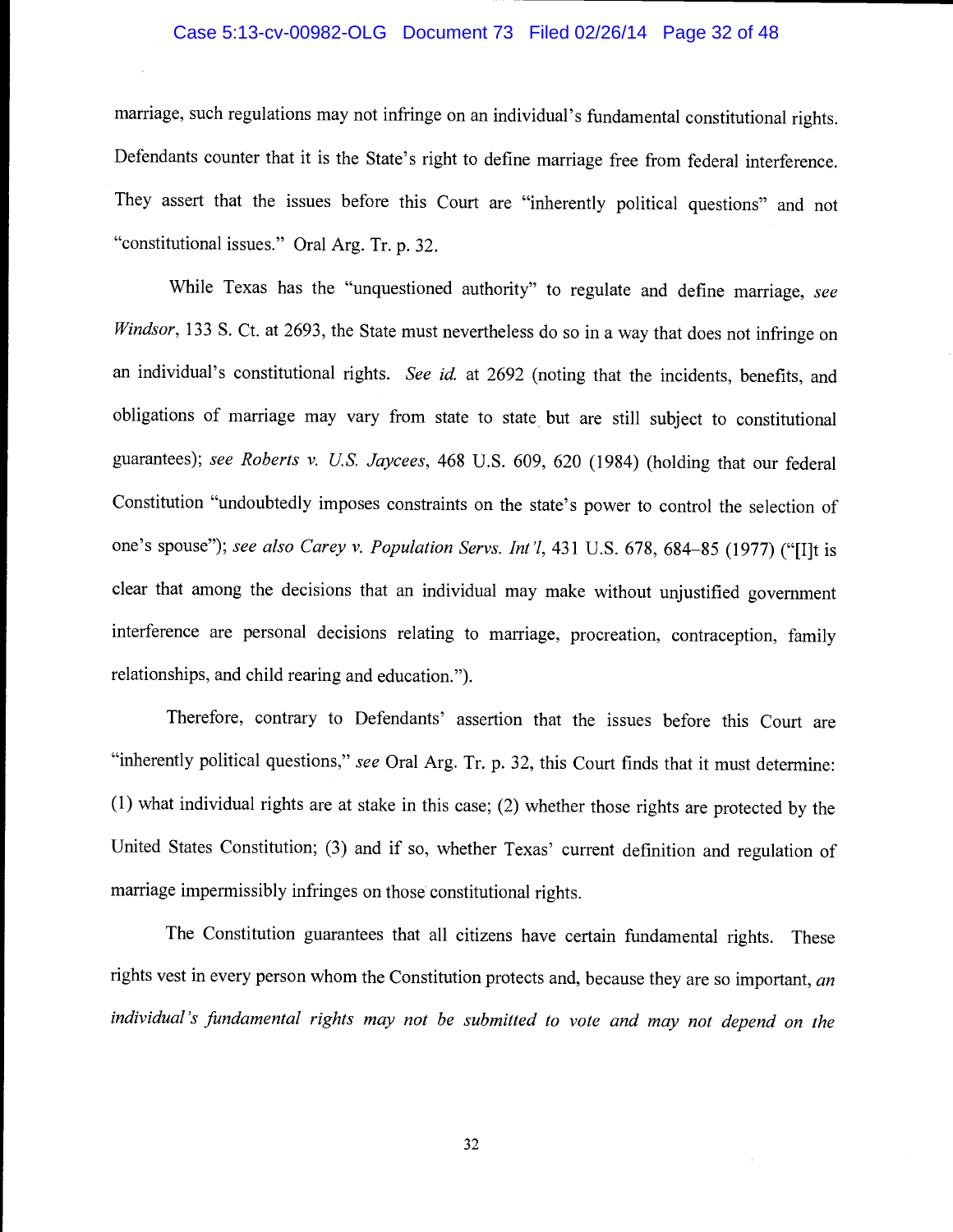#### Case 5:13-cv-00982-OLG Document 73 Filed 02/26/14 Page 33 of 48

outcome of elections. W. Va. State Bd. of Educ. v. Barnette, 319 U.S. 624, 638 (1943) (emphasis added).

The State does not dispute that the right to marry is one of the fundamental rights protected by the United States Constitution. Oral Arg. Tr. p. 37 (arguing Texas marriage law does not violate Plaintiffs' "fundamental" right to marry). See, e.g., Zablocki v. Redhail, 434 U.S. 374, 384 (1978) ("[D]ecisions of this Court confirm that the right to marry is of fundamental importance for all individuals."); United States v. Kras, 409 U.S. 434, 446 (1973) (concluding the Court has come to regard marriage as fundamental); Loving v. Virginia, 388 U.S. 1, 12 (1967) ("The freedom to marry has long been recognized as one of the vital personal rights essential to the orderly pursuit of happiness by free men."); Skinner v. Okla. ex. rel. Williamson, <sup>316</sup>U.S. 535, 541(1942) (noting marriage is one of the basic civil rights of man fundamental to our existence and survival); Maynard v. Hill, 125 U.S. 190, 205, 211 (1888) (characterizing marriage as "the most important relation in life" and as "the foundation of the family and society, without which there would be neither civilization nor progress.").

While the right to marry is not explicitly mentioned in the text of the Constitution, this right is nevertheless protected by the guarantee of liberty under the Due Process Clause. For example, in Casey, the Supreme Court explicitly noted:

Marriage is mentioned nowhere in the Bill of Rights and interracial marriage was illegal in most States in the 19th century, but the Court was no doubt correct in finding it to be an aspect of liberty protected against state interference by the substantive component of the Due Process Clause in *Loving v. Virginia*.

<sup>505</sup>U.S. at 847-48; see Cleveland Bd. of Educ. v. LaFleur, 414 U.S. 632, 639-40 (1974) (recognizing that freedom of personal choice in matters of marriage and family life is one of the liberties protected by the Due Process Clause of the Fourteenth Amendment); see also Meyer v.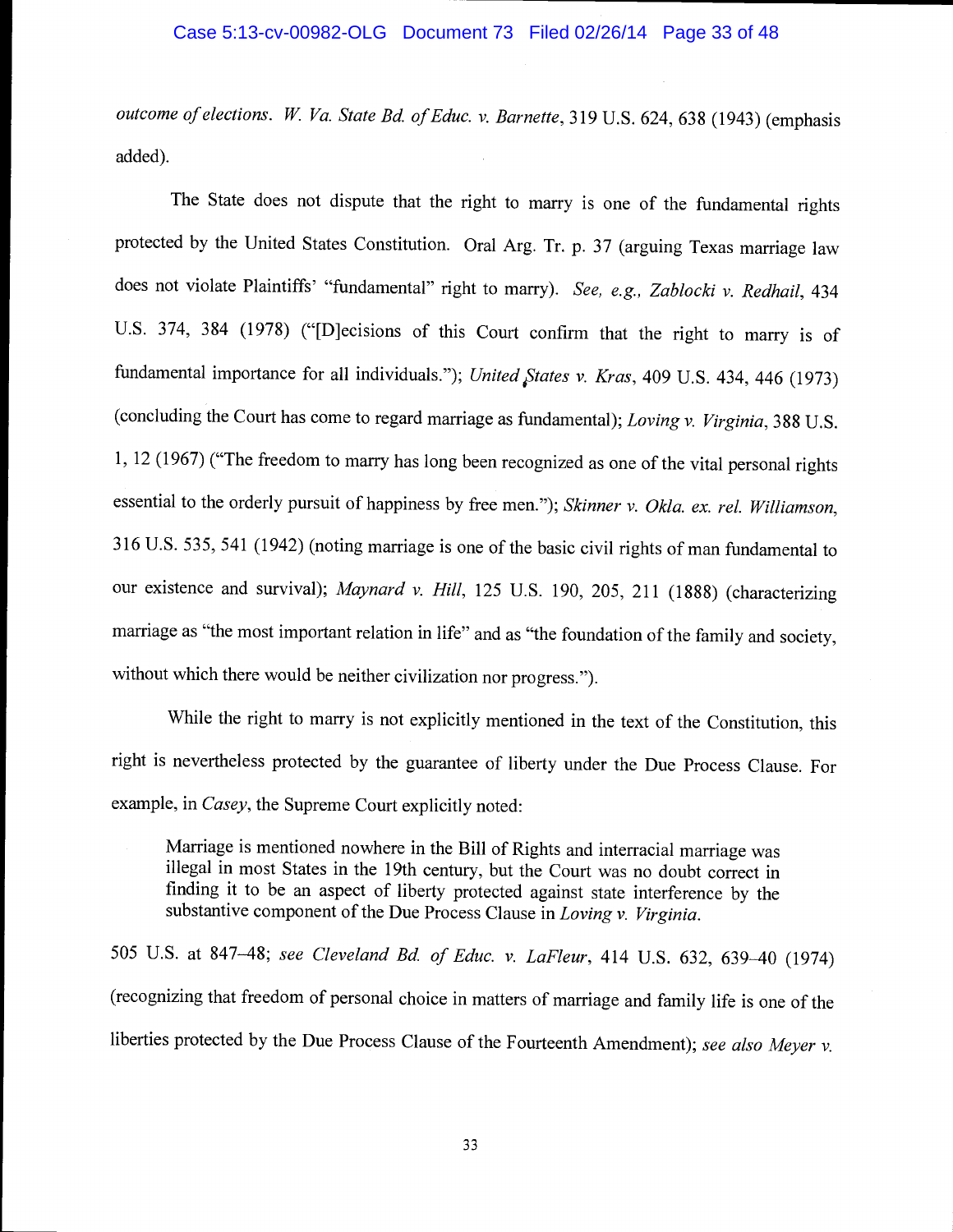Nebraska, 262 U.S. 390, 399 (1923) (holding the right to marry is a central part of the liberty protected by the Due Process Clause).

The Supreme Court has also recognized the right to marry implicates additional rights that are protected by the Fourteenth Amendment, including the rights to privacy, liberty, and association in marriage. See, e.g., M.L.B. v. S.L.J., 519 U.S. 102, 116 (1996) (citing Boddie v. Connecticut, 401 U.S. 371, 376 (1971)) (noting that choices about marriage, family life, and children upbringing are among the association rights the Court considers sheltered by the Fourteenth Amendment and protected against the State's unwarranted usurpation, disregard, or disrespect); Griswold v. Connecticut, 381 U.S. 479, 486 (1965) (noting that marriage involves "a right of privacy older than the Bill of Rights" and is a "coming together for better or for worse, hopefully enduring, and intimate to the degree of being sacred."). This fundamental right to marry also entails the ability to marry the partner of one's choosing. See generally Loving, 388 U.S. at 12 (noting due process is violated by the denial of the right to marry a person of another race).

Most recently, the Supreme Court recognized that marriage involves one of "the most intimate and personal choices a person may make in a lifetime." Lawrence, 539 U.S. at <sup>574</sup> (quoting Casey, 505 U.S. at 851). The right to marry is "central to personal dignity and autonomy... central to the liberty protected by the Fourteenth Amendment." Id. The Court in Lawrence also recognized that "{p]ersons in a homosexual relationship may seek autonomy for these purposes, just as heterosexual persons do." Id.

# (2) The State may not infringe on an individual's fundamental rights

Given the importance of marriage as a fundamental right and its relation to an individual's rights to liberty, privacy, and association, the Supreme Court has not hesitated to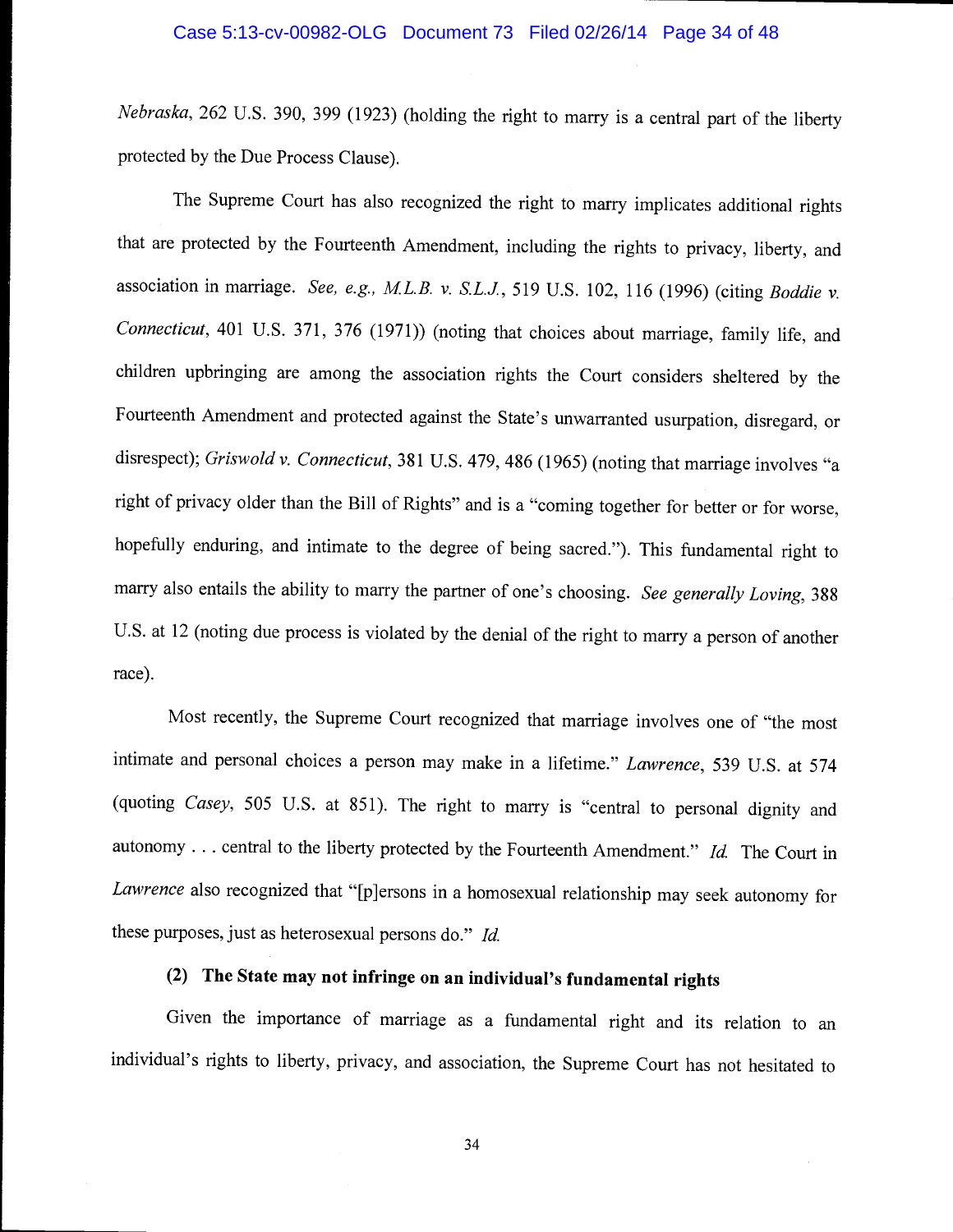## Case 5:13-cv-00982-OLG Document 73 Filed 02/26/14 Page 35 of 48

invalidate state marriage laws whenever such laws intrude on an individual's protected realm of liberty. For example, the Court struck down Virginia's law against interracial marriage in Loving v. Virginia, 388 U.S. at 12. The Court found that Virginia's anti-miscegenation statute violated both the Equal Protection and Due Process Clauses of the Fourteenth Amendment. Id,

In this case, Defendants argue the right to marry does not include the right to same-sex marriage. That is, Defendants claim this is a "definitional" issue, in that Plaintiffs are seeking recognition of a "new right to same-sex marriage" as opposed to the existing "right to marry." This Court finds this argument fails, as the Supreme Court did not adopt this line of reasoning in the analogous case of Loving v. Virginia. Instead of declaring a new right to interracial marriage, the Court held that individuals could not be restricted from exercising their "existing" right to marry on account of their chosen partner. Loving, 388 U.S. at 12. That is, an interracial marriage was considered to be a subset of "marriage," in the same way that same-sex marriage is included within the fundamental right to marry. See Casey, 505 U.S. at 847–48. Section 32(a) explicitly defines marriage as the union of a man and a woman, and in doing so, denies homosexuals the "existing right to marry" and to select the partners of their choosing. This, in turn, violates due process in the same fashion as the anti-miscegenation laws struck down in Loving. See id.

Plaintiffs Holmes and Phariss seek to exercise the right to marry the partner of their choosing, just as the plaintiffs in Loving did, despite the State's purported moral disdain for their choice of partner. As noted by the court in Kitchen:

The alleged right to same-sex marriage that the State claims Plaintiffs are seeking is simply the same right that is currently enjoyed by heterosexual individuals: the right to make a public commitment to form an exclusive relationship and create a family with a partner with whom the person shares an intimate and sustaining emotional bond.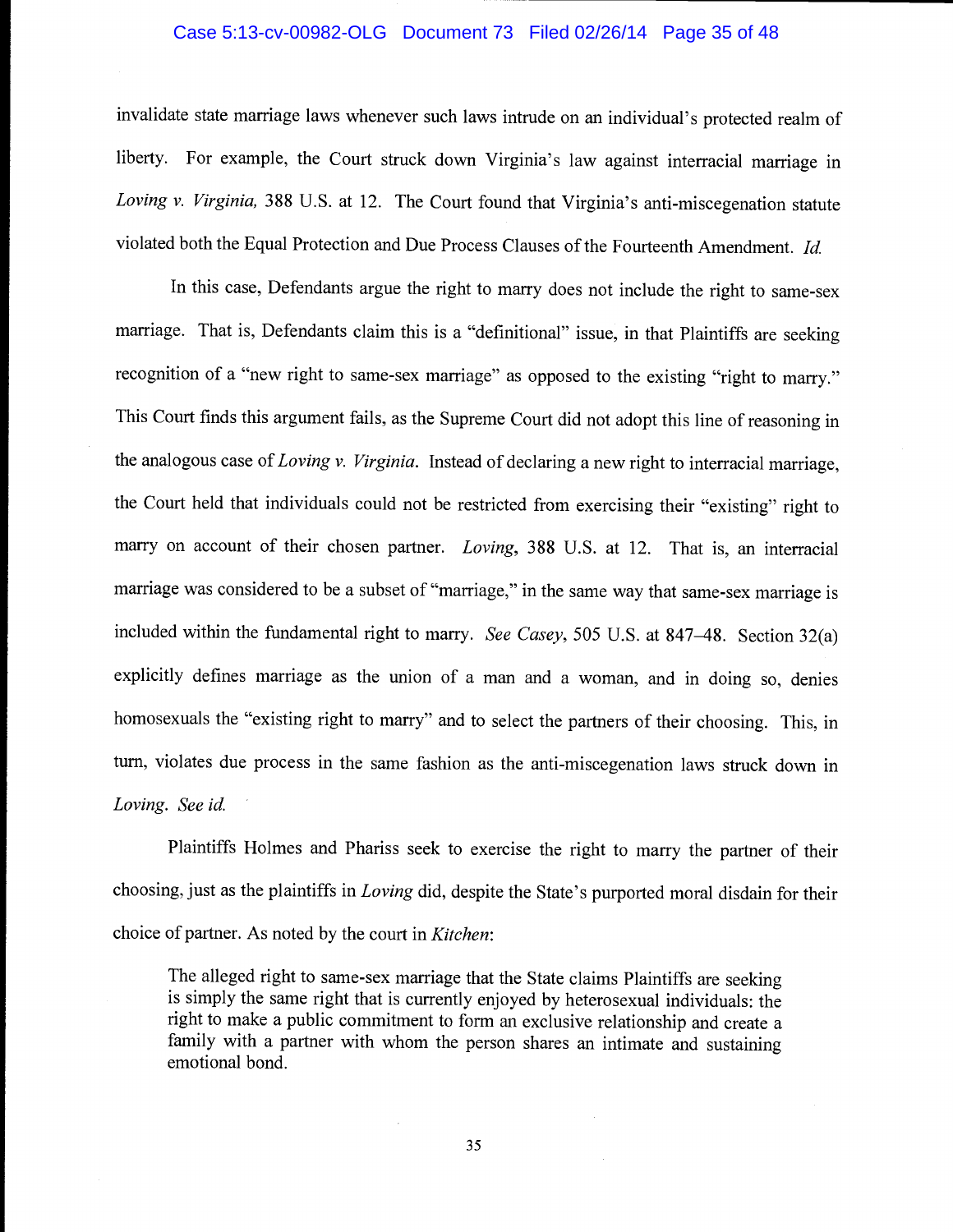2013 WL 6697874, at \*16; see also Bostic, 2014 WL 561978, at \*12 ("Plaintiffs ask for nothing more than to exercise a right that is enjoyed by the vast majority of. . . adult citizens.").

This Court finds that Texas cannot define marriage in a way that denies its citizens the "freedom of personal choice" in deciding whom to marry, nor may it deny the "same status and dignity" to each citizen's decision. See Windsor, 133 5. Ct. at 2689. By denying Plaintiffs Holmes and Phariss the fundamental right to marry, Texas denies their relationship the same status and dignity afforded to citizens who are permitted to marry. It also denies them the legal, social, and financial benefits of marriage that opposite-sex couples enjoy.

As the Supreme Court recently recognized, a state's "definition of marriage is the foundation of the State's broader authority to regulate the subject of domestic relations with respect to the protection of offspring, property interests, and the enforcement of marital responsibilities." Id. at 2691; see also Turner v. Safley, 482 U.S. 78, 96 (1987) ("[M]arital status often is a precondition to the receipt of government benefits (e.g., Social Security benefits), property rights (e.g., tenancy by the entirety, inheritance rights), and other, less tangible benefits (e.g., legitimation of children born out of wedlock)."); Massachusetts v. US. Dep 't of Health & Human Servs., 682 F.3d 1, 11 (1st Cir. 2012) ("Loss of survivor's social security, spouse-based medical care and tax benefits are major detriments on any reckoning; provision for retirement and medical care are, in practice, the main components of the social safety net for vast numbers of Americans.")

## (3) Texas marriage laws do not survive strict scrutiny

By categorically denying the fundamental right to marry to a class of citizens, Section 32(a) "interfere[sJ directly and substantially with the right to marry" and can withstand constitutional challenge only if it survives strict scrutiny. See Zablocki, 434 U.S. at 386-87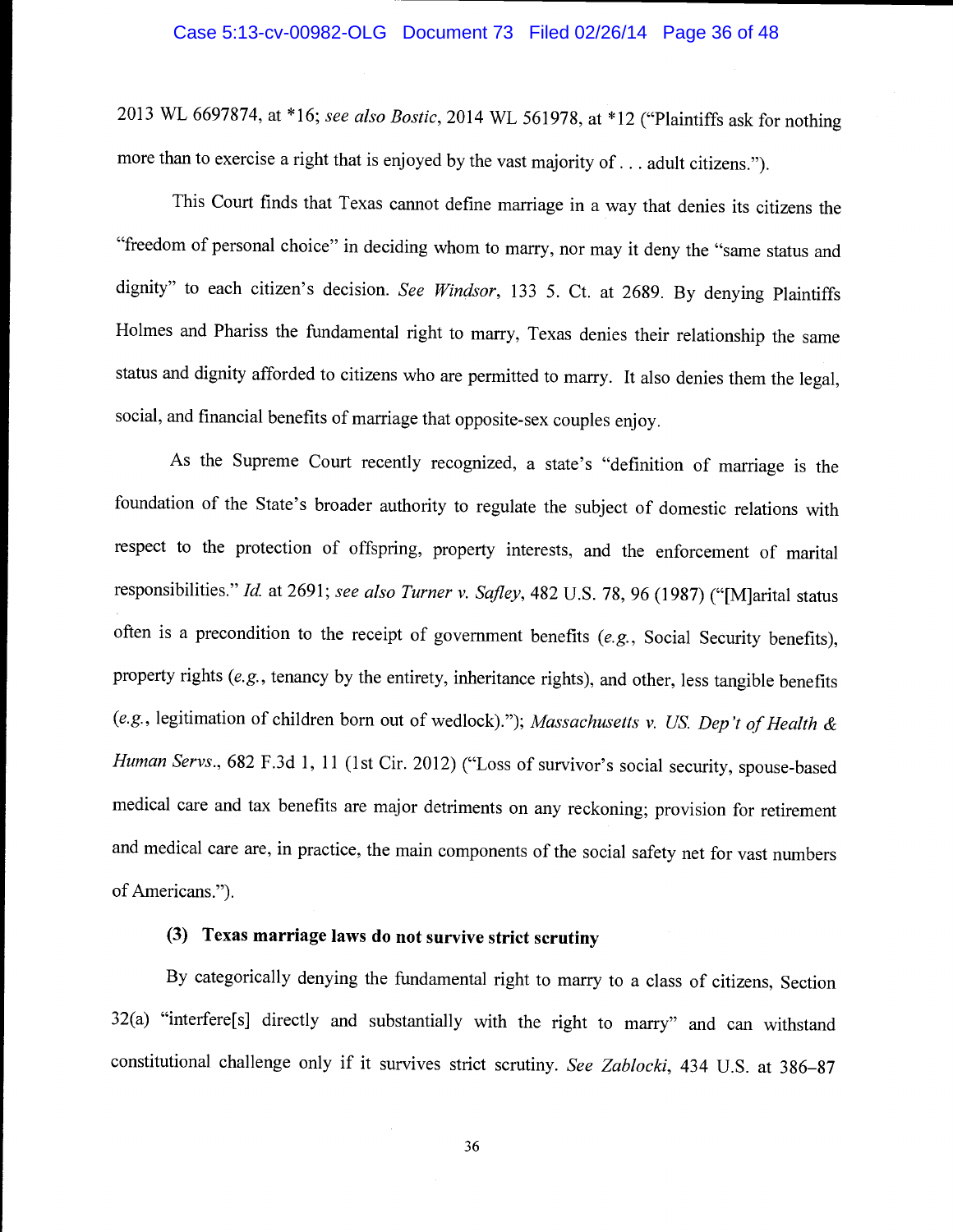## Case 5:13-cv-00982-OLG Document 73 Filed 02/26/14 Page 37 of 48

(applying strict scrutiny because statute that prevented non-custodial parents from marrying unless they provided proof of compliance with child support obligations or obtained a court order would prevent some people from ever marrying). Section 32 survives strict scrutiny and is constitutional only if it is supported by compelling state interests and narrowly tailored to effectuate only those interests. See Reno v. Flores, 507 U.S. 292, 302 (1993); Zablocki, 434 U.S. at 388; Carey, 431 U.S. at 686.

Overall, the Court finds Defendants have not satisfied their burden of proving that Section 32 is constitutional. Defendants have failed to identify any rational, much less a compelling, reason that is served by denying same-sex couples the fundamental right to marry. Consequently, the Court finds that Plaintiffs have shown a likelihood of success on the merits by showing that Texas' marriage laws violate their due process rights under the Fourteenth Amendment.

## (b) Out-of-state marriage recognition

The Court now addresses Plaintiffs De Leon and Dimetman's due process challenge to Article I, Section 32(b), which prevents Texas from recognizing their legal out-of-state same-sex marriage. The Court considers the right to same-sex marriage, which the Court finds to be a "subset" of the existing fundamental right to marry, to be separate and different than the right to marriage recognition—that is, the right of same-sex couples to have their out-of-state marriage recognized in other states (i.e. Texas).

In dealing with the issue of out-of-state same-sex marriage recognition, the Supreme Court in Windsor held that by treating state-sanctioned same-sex married couples differently than state-sanctioned opposite-sex married couples, Section 3 of DOMA violated basic due process principles applicable to the federal government. 133 5. Ct. at 2693. In this case, the Court must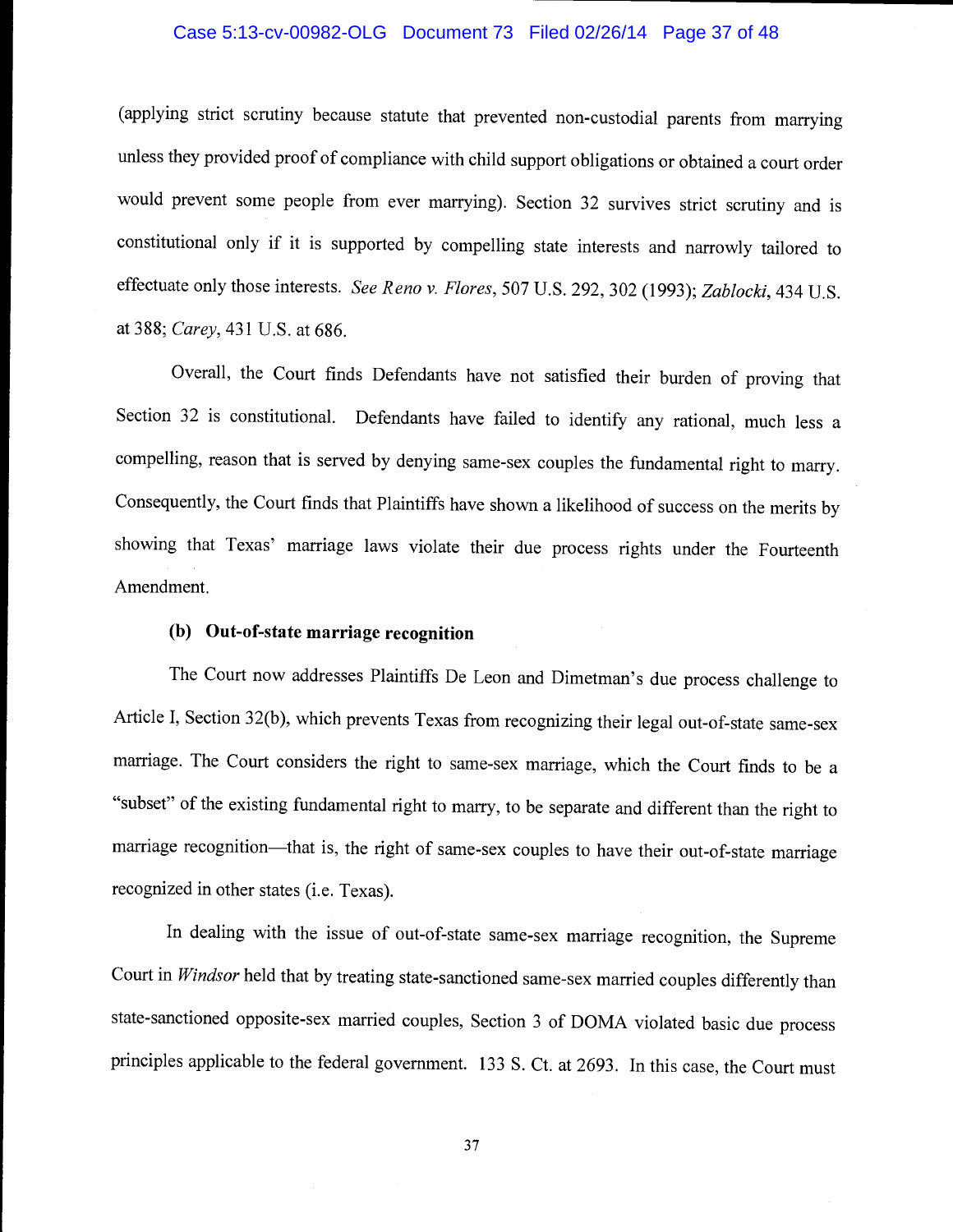## Case 5:13-cv-00982-OLG Document 73 Filed 02/26/14 Page 38 of 48

decide whether a state can do what the federal government cannot—discriminate against statesanctioned same-sex couples and deny them the benefits conferred by marriage.

The Court in Windsor did not clarify whether out-of-state marriage recognition implicated a fundamental right, but held that it was a right protected under the Constitution. See id. at 2696 (holding DOMA was unconstitutional as a deprivation of liberty of the person protected by the Fifth Amendment). Therefore, in reviewing Plaintiffs' due process constitutional challenge to Section 32(b), this Court applies a rational basis review, since Section 32(b) fails even under this most deferential standard.

# (1) Failure to recognize out-of-state marriage lacks rational basis

Under rational basis review, the Court must determine whether Texas' marriage laws, specifically Section 32(b) banning recognition of legal out-of-state same-sex marriages, is rationally related to a legitimate government purpose. This search for a rational relationship "ensure[sI that classifications are not drawn for the purpose of disadvantaging the group burdened by the law." Romer, 517 U.S. at 633. Even under this most deferential standard of review, courts must still "insist on knowing the relation between the classification adopted and the object to be attained."  $Id.$  at 632.

Under Texas law, marriages are presumptively valid in Texas and will be upheld against claims of invalidity "unless a strong reason exists for holding the marriage void or voidable." TEX. FAM. CODE ANN. § 1.101 (West 2013). Consistent with that presumption, "[t]he general rule is that a marriage valid where contracted is valid everywhere, and that one void where contracted is void everywhere." Portwood v. Portwood, 109 S.W.2d 515, 522 (Tex. Civ. App. 1937). "The validity of a marriage is generally determined by the law of the place where it is celebrated." Husband v. Pierce, 800 S.W.2d 661, 663 (Tex. App.-Tyler 1990, no writ); see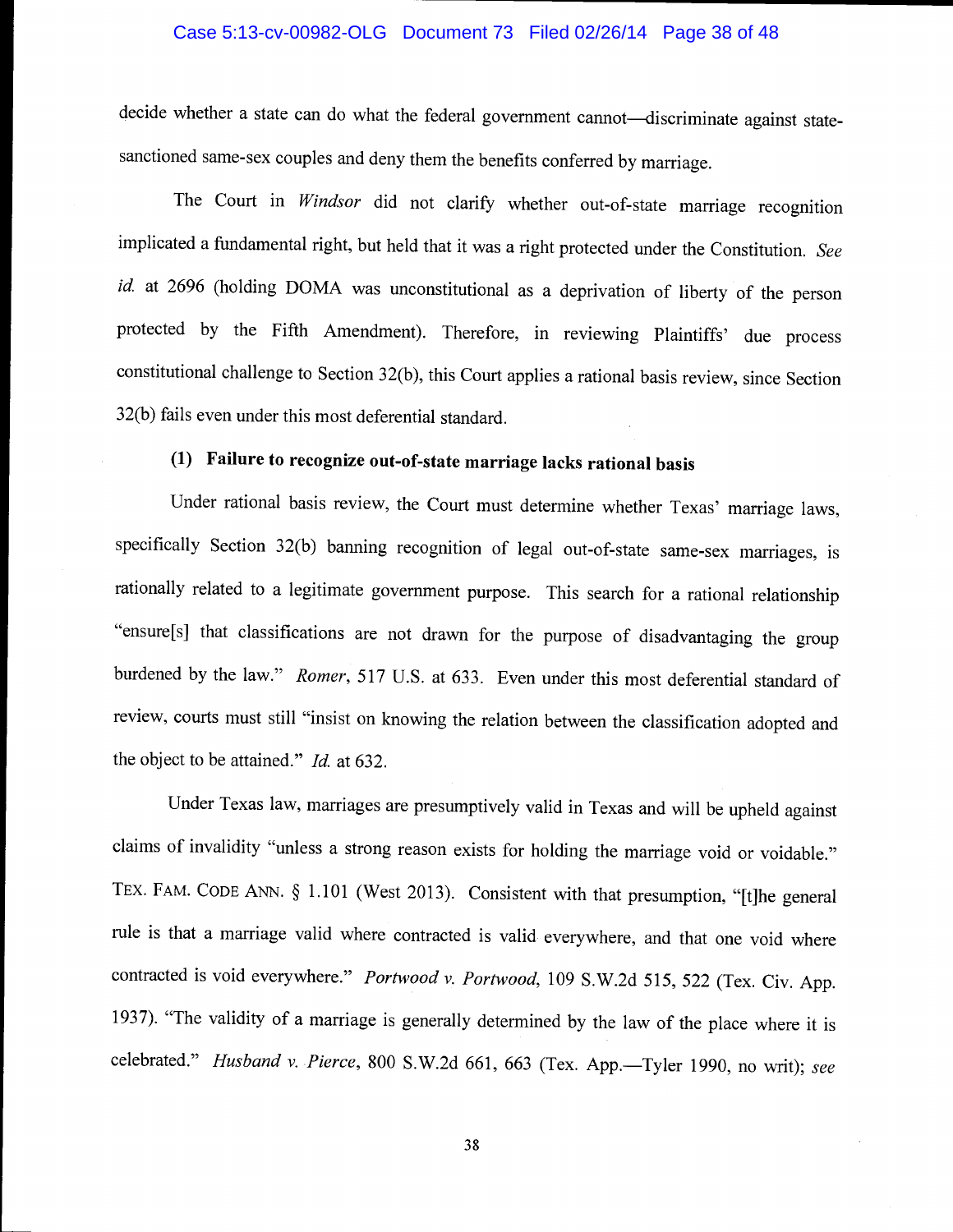## Case 5:13-cv-00982-OLG Document 73 Filed 02/26/14 Page 39 of 48

also Tex. Emp'r Ins. Ass'n v, Borum, 834 S.W.2d 395, 399 (Tex. App.-San Antonio 1992, writ denied) ("[T]he validity of a marriage is generally determined by the law of the place where it is celebrated rather than the law of the place where suit is filed."); Braddock v. Taylor, 592 S.W.2d 40, 42 (Tex. Civ. App. 1979) (same). Therefore, even if Texas itself would not allow a particular marriage to occur within its borders, that marriage generally must be recognized in Texas if lawfully performed in another state or country. See Husband, 800 S.W.2d at 662-63 (noting that although no county clerk in Texas could have lawfully issued a marriage license to a Texas girl without her parents' consent or a court order, a marriage performed in Mexico was legal and would be recognized under Texas law); cf. Braddock, 592 S.W.2d at 42 (refusing to recognize a common law marriage in Texas because California did not recognize common law marriages).

Defendants argue that Plaintiffs' claims are foreclosed by Section 2 of DOMA, 28 U.S.C. § 1738C. Section 2 provides that states may choose not to recognize same-sex marriage, which Defendants contend is authorized by the Full Faith and Credit Clause. This clause states:

Full faith and credit shall be given in each State to the public Acts, Records, and judicial Proceedings of every other State. And the Congress may by general Laws prescribe the Manner in which such Acts, Records, and Proceedings shall be proved, and the Effects thereof

U.S. CONST., art. IV, § 1. Plaintiffs in this case are challenging Texas law, arguing that Section 32 denies them equal protection and due process. Whatever powers Congress may have under the Full Faith and Credit Clause, "Congress does not have the power to authorize the individual States to violate the Equal Protection Clause." Graham v. Richardson, 403 U.S. 365, 382 (1971). The Court in Graham rejected an argument similar to the one Defendants raise in this case, finding that Arizona could not impose a discriminatory fifteen-year residency requirement on aliens seeking government aid despite Arizona's claim that a federal statute gave states the authority to set their own guidelines. Id. at 382-83. Therefore, the Court finds Defendants'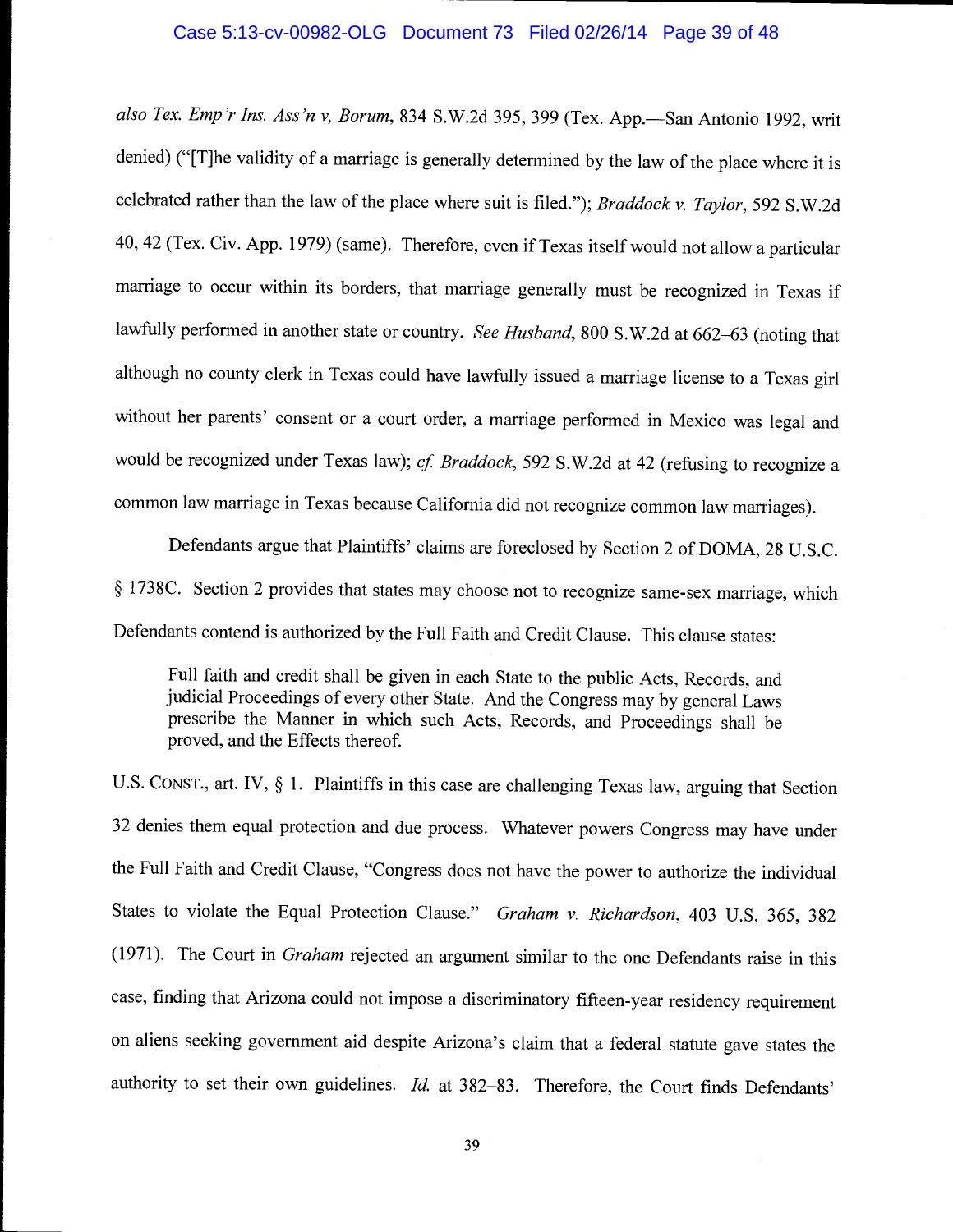## Case 5:13-cv-00982-OLG Document 73 Filed 02/26/14 Page 40 of 48

argument unpersuasive, and holds DOMA is not a barrier to Plaintiffs' claims that Section 32 is unconstitutional because it denies recognition to out-of-state same-sex marriages.

As the Supreme Court has recognized, marriage conveys a host of rights, responsibilities, and benefits beyond the mere act of engaging in the ceremony of marriage. Windsor, 133 S. Ct. at 2694-96 (listing various marriage benefits and rights). Just as the Supreme Court noted that DOMA "divests married same-sex couples of the duties and responsibilities that are an essential part of married life and that they in most cases would be honored to accept were DOMA not in force," this Court finds that Section 32(b) prevents Texas same-sex married couples from taking on those duties and responsibilities. See id. at 2695; see also Turner, 482 U.S. at 94 (finding that even considering limitations imposed by prison conditions, important benefits and attributes of marriage remain). This Court finds that by declaring existing, lawful same-sex marriages void and denying married couples the rights, responsibilities, and benefits of marriage, Texas denies same-sex couples who have been married in other states their due process.

Furthermore, Section 32(b) demeans one group by depriving them of rights provided for others. As noted by the Supreme Court in Windsor:

Responsibilities, as well as rights, enhance the dignity and integrity of the person. And [Texas' laws] contrive[] to deprive some couples [married out of state], but not other couples [married out of state], of both rights and responsibilities. By creating two contradictory marriage regimes within the same State, [Texas' laws] force[] same-sex couples to live as married for the purpose of [federal law] but unmarried for the purpose of [Texas] law. . . . This places same-sex couples [married out of state] in an unstable position of being in a second-tier marriage [in Texas]. The differentiation demeans the couple, whose moral and sexual choices the Constitution protects.

See id. (quoting Windsor, 133 S. Ct. at 2693). In Texas, heterosexual couples enjoy the rights and responsibilities of marriage. By preventing same-sex couples from receiving state and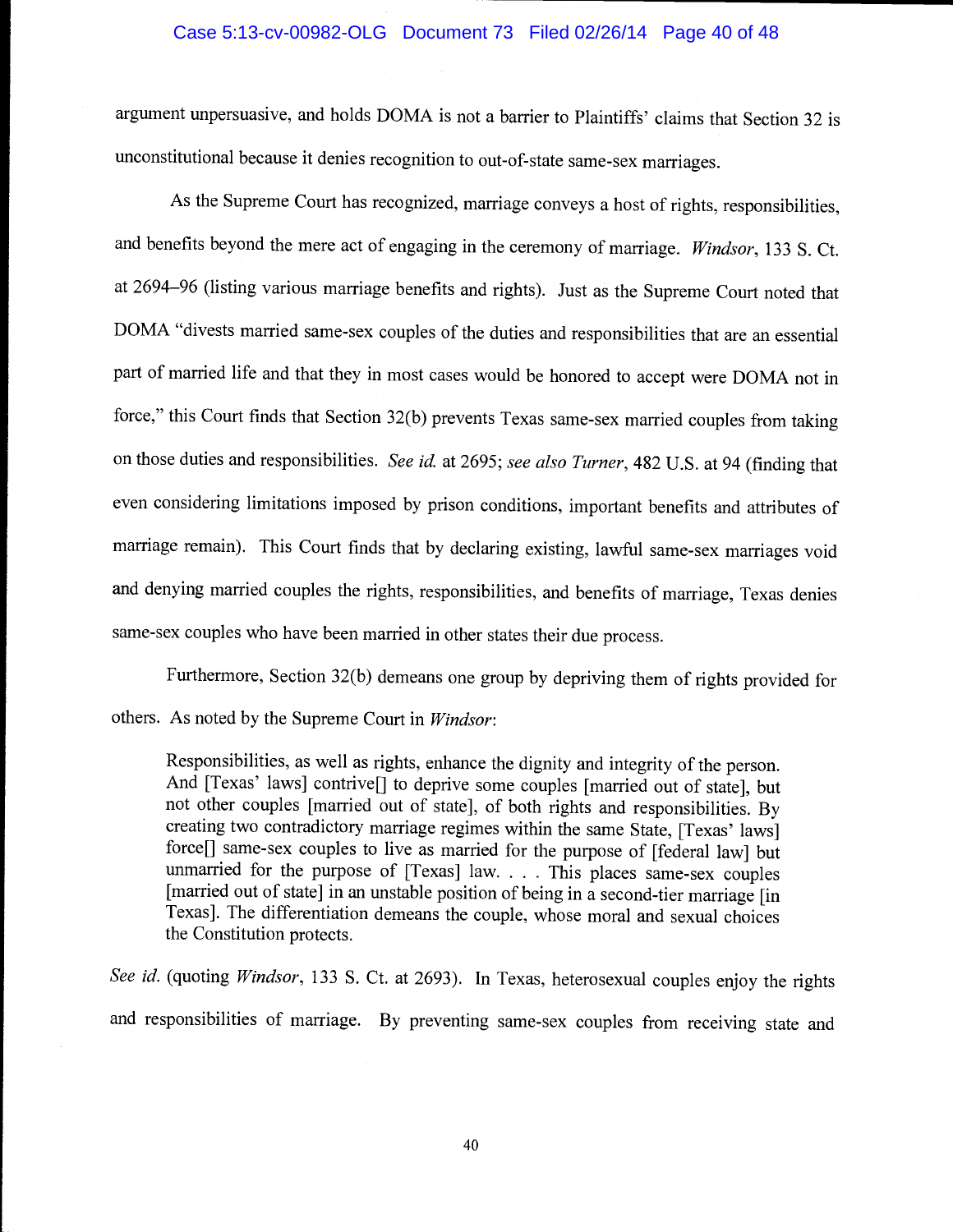## Case 5:13-cv-00982-OLG Document 73 Filed 02/26/14 Page 41 of 48

federal governmental benefits afforded to heterosexual married couples, it places same-sex couples "in an unstable position of being. . . second-tier [citizens]." See id.

Applying a rational basis test, this Court does not find justification for the disparate treatment of homosexuals. Defendants have not provided any specific grounds that justify the refusal to recognize "lawful, out-of-state same-sex marriages that is not related to the impermissible expression of disapproval of same-sex married couples." See id. Defendants mention that Texas' "public policy" allows the state to deny recognition to valid out-of-state marriages, but fail to articulate what that "public policy" is. Assuming Defendants' public policy argument refers to preserving Texas' definition of traditional marriage, the Court finds that tradition alone cannot justify the infringement on individual liberties. See Heller, 509 U.S. at 326. Moreover, Defendants fail to explain how any such public policy can reconcile recognizing some out-of-state marriages but not recognize same-sex marriages.

Plaintiffs assert that it is not enough for Texas to disapprove of same-sex marriage; rather, it must declare them void. See Husband, 800 S.W. at 662-63. Therefore, for Texas' public policy to allow Texas to deny recognition of out-of-state marriages, it must declare that when a same-sex married couple crossed the Texas border, their marriage not only did not exist for purpose of Texas law, but never existed at all. This Court agrees with Plaintiffs' assertion that this notion defies logic.

Accordingly, this Court finds Texas' refusal to recognize Plaintiffs' out-of-state same-sex marriage violates due process and implicates the associational rights discussed in cases like Griswold and Zablocki. See Obergefell, 2013 WL 3814262, at \*6. "Even if there were proffered some attendant governmental purpose to discriminate against gay couples, other than to effect pure animus, it is difficult to imagine how it could outweigh the severe burden imposed by the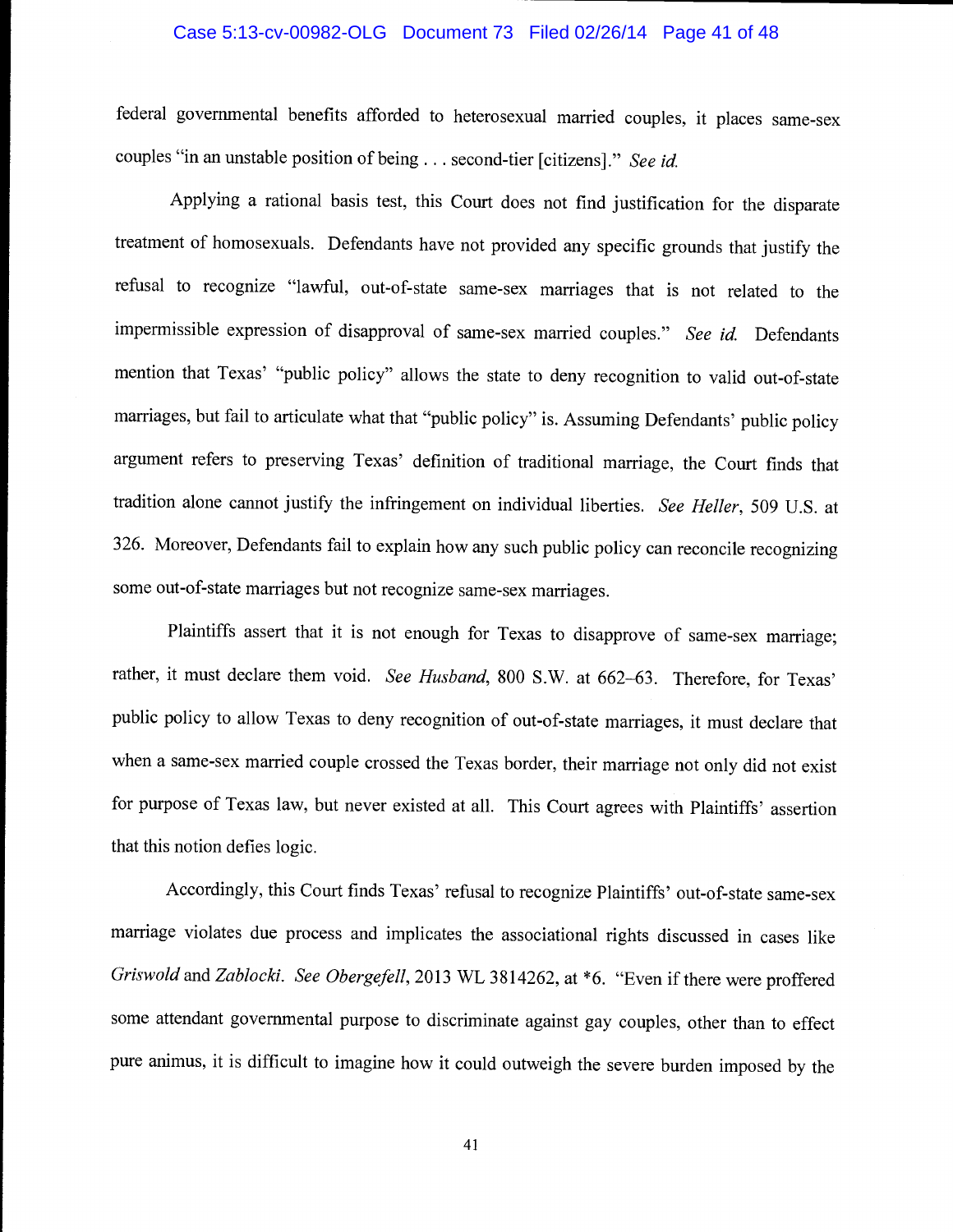## Case 5:13-cv-00982-OLG Document 73 Filed 02/26/14 Page 42 of 48

ban imposed on same-sex couples legally married in other states." Id. In other words, even if Defendants had presented a legitimate reason for the enactment of Section 32(b), the Court finds it would be hard to show how this reason is directly connected and outweighs the refusal of individual rights to some citizens while the same rights are conferred on others.

Accordingly, the Court holds all Plaintiffs have established a likelihood of prevailing on the merits of their due process challenge to Texas' ban on same-sex marriage.

## (B) Irreparable injury

In order to receive the extraordinary remedy of a preliminary injunction, Plaintiffs also have to establish that there is a substantial threat that failure to grant the injunction will result in irreparable injury. Winter, 555 U.S. at 20; Valley, 118 F.3d at 1050. Plaintiffs allege that Texas' refusal to permit them to marry or recognize their out-of-state marriage deprives Plaintiffs of numerous federal protections, benefits, and obligations that are available to married same-sex couples. See Windsor, 133 S. Ct. at 2683 (noting that over 1,000 federal laws address marital or spousal status). These federal rights include, among others, having the same rights as heterosexual married couples in one another's Social Security benefits, 42 U.S.C. § 416, seeking protections under the Family and Medical Leave Act, 29 U.S.C. § 2612, and federal Medicaid benefits.

Plaintiffs allege that same-sex couples residing in Texas cannot rely upon an out-of-state marriage to confer federal protections, benefits, and obligations. Texas same-sex couples who marry in another state must contend with substantial uncertainty regarding whether the federal government will recognize their marriage for all purposes. For instance, while the Internal Revenue Service recently adopted a "state of celebration" rule in recognizing same-sex marriages, it is unclear whether any other federal agencies will enact similar rules.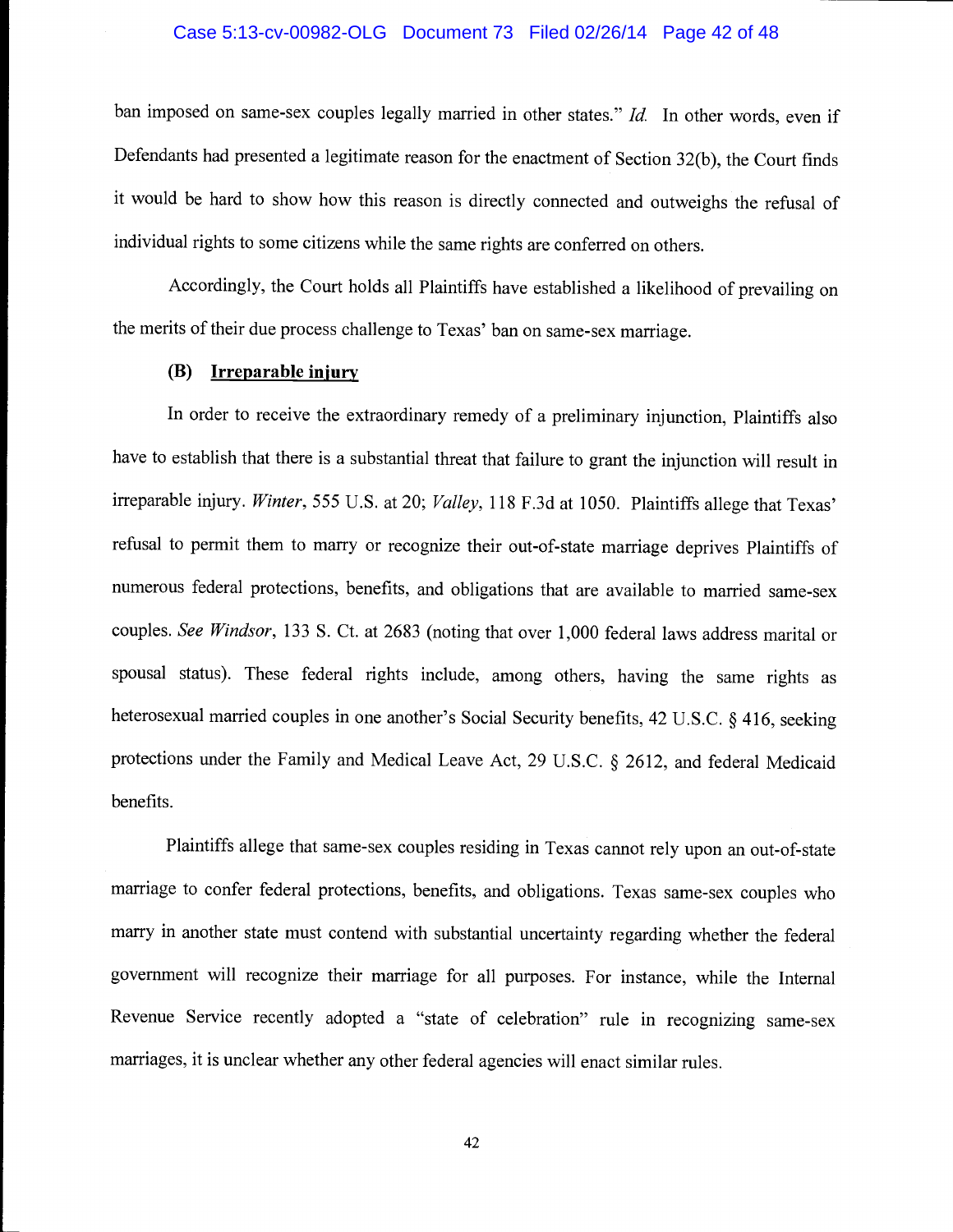## Case 5:13-cv-00982-OLG Document 73 Filed 02/26/14 Page 43 of 48

Indeed, the Department of Labor recently announced that the Family Medical Leave Act applies only to same-sex couples that reside in states recognizing their marriage. Section 32 and the corresponding Texas Family Code statutes similarly operate to deny certain benefits to gay and lesbian service members. In an August 30, 2013 letter to military personnel at state-run installations, Texas Military Forces were directed to deny same-sex couples enrollment access to federal healthcare and retirement benefits at Texas-based National Guard facilities. Instead, these service members and their families must travel to federal installations elsewhere in the state to enroll and obtain access to standard military benefits. In response, United States Secretary of Defense, Chuck Hagel, reprimanded Texas and the Texas National Guard for failing to grant full spousal benefits to the partners of gay and lesbian members of the armed forces. The Court finds that Texas' refusal to marry or recognize Plaintiffs' marriage also denies them many state-law benefits, previously noted in this opinion.

Furthermore, Plaintiffs have established a likelihood of success in their constitutional challenges to Section 32. Plaintiffs have shown that continued enforcement of Section <sup>32</sup> infringes on their due process and equal protection rights under the Fourteenth Amendment to the United States Constitution. Federal courts at all levels have recognized that violation of constitutional rights constitutes irreparable harm as a matter of law. See, e.g., Cohen v. Coahoma County, Miss., 805 F. Supp. 398, 406 (N.D. Miss. 1992). An injury is irreparable if money damages cannot compensate for the harm. Deerfield Med. Ctr. v. City of Deerfield Beach, 661 F.2d 328, 332 (5th Cir. 1981). Not only have Plaintiffs suffered financial harm and expenses due to their inability to marry (e.g, adoption expenses), but they correctly note that no amount of money can compensate the harm for the denial of their constitutional rights. See Elrod v. Burns, 427 U.S. 347, 373 (1976) (noting that loss of constitutional "freedoms, for even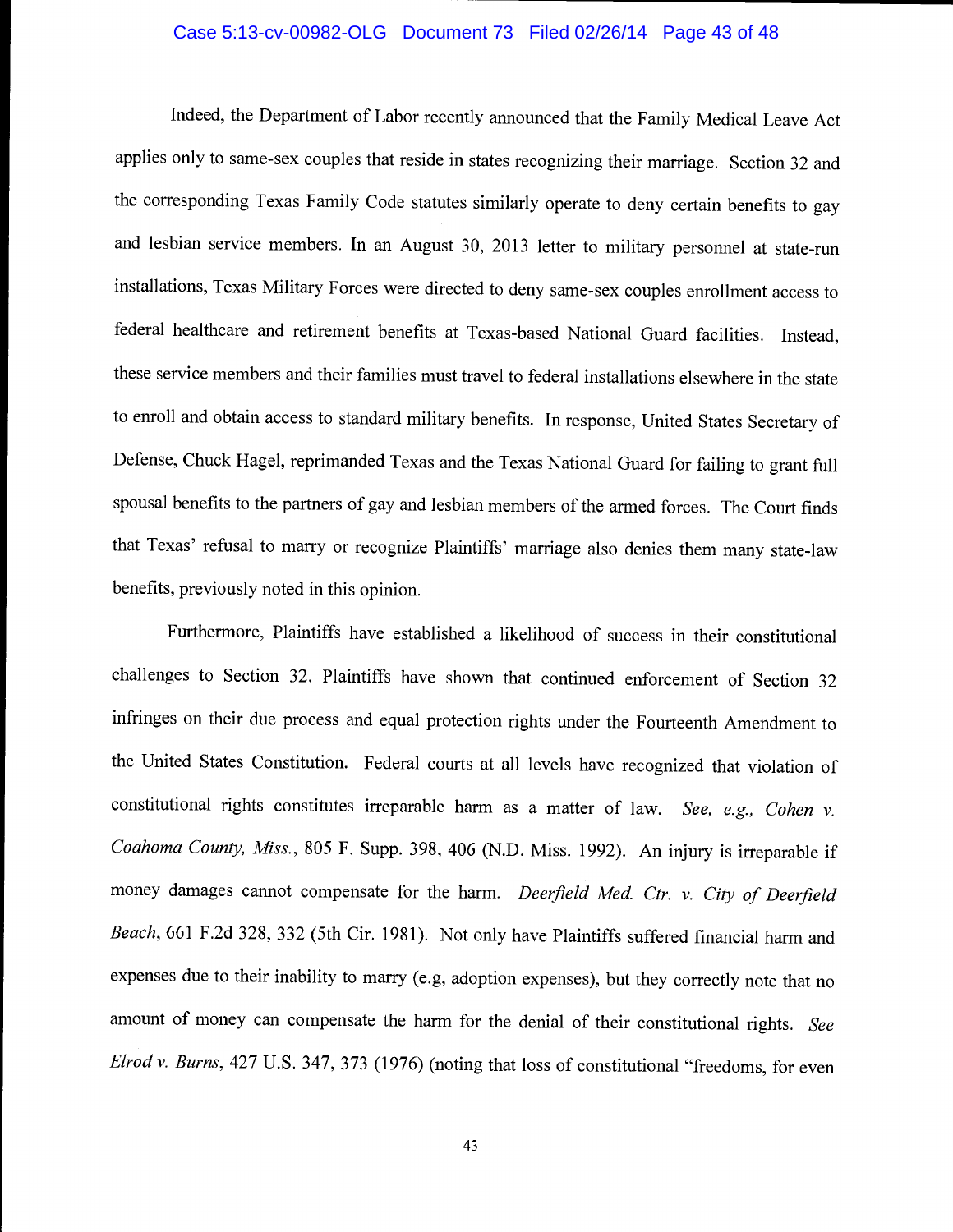## Case 5:13-cv-00982-OLG Document 73 Filed 02/26/14 Page 44 of 48

minimal periods of time, unquestionably constitutes irreparable injury"); Deerfield, 661 F.2d at 338 (noting impairment of the constitutional right to privacy mandates a finding of irreparable harm). Accordingly, this Court finds Plaintiffs have carried their burden of establishing they would suffer irreparable injury if Section 32 continues to be enforced by Defendants.

## $(C)$  Injury outweighs damage from injunction

For the Court to issue a preliminary injunction enjoining Defendants from enforcing Texas' ban on same-sex marriage, Plaintiffs must establish that their threatened injuries outweigh any damage that the injunction may cause to the State. See Winter, 555 U.S. at 20; Valley, 118 F.3d at 1050. Plaintiffs allege the equities greatly favor an injunction, as there is no harm from issuing a preliminary injunction that prevents the enforcement of a likely unconstitutional statute. See Giovani Carandola, Ltd. v. Bason, 303 F.3d 507, 521 (4th Cir. 2002). Plaintiffs note that a preliminary injunction is necessary because otherwise they will continue to suffer state-sanctioned discrimination and the stigma that accompanies it until they can enjoy the same rights as heterosexual couples.

Defendants argue a preliminary injunction would irreparably harm the State. Defendants argue that enjoining democratically enacted legislation harms state officials by restraining them from implementing the will of the people that they represent. Maryland v. King, 133 S. Ct. 1, 3 (2012); New Motor Vehicle Bd. v. Orrin W. Fox. Co., 434 U.S. 1345, 1351 (1977) ("[A]ny time a State is enjoined by a Court from effectuating statutes enacted by representatives of its people, it suffers a form of irreparable injury."). However, this Court disagrees with Defendants. As noted by Plaintiffs during oral argument, "the Fourteenth Amendment----[including] the Equal Protection Clause and the Due Process Clause [found within]—was ratified by the American people and made law. That is a protection that was voted upon. And a citizen in the United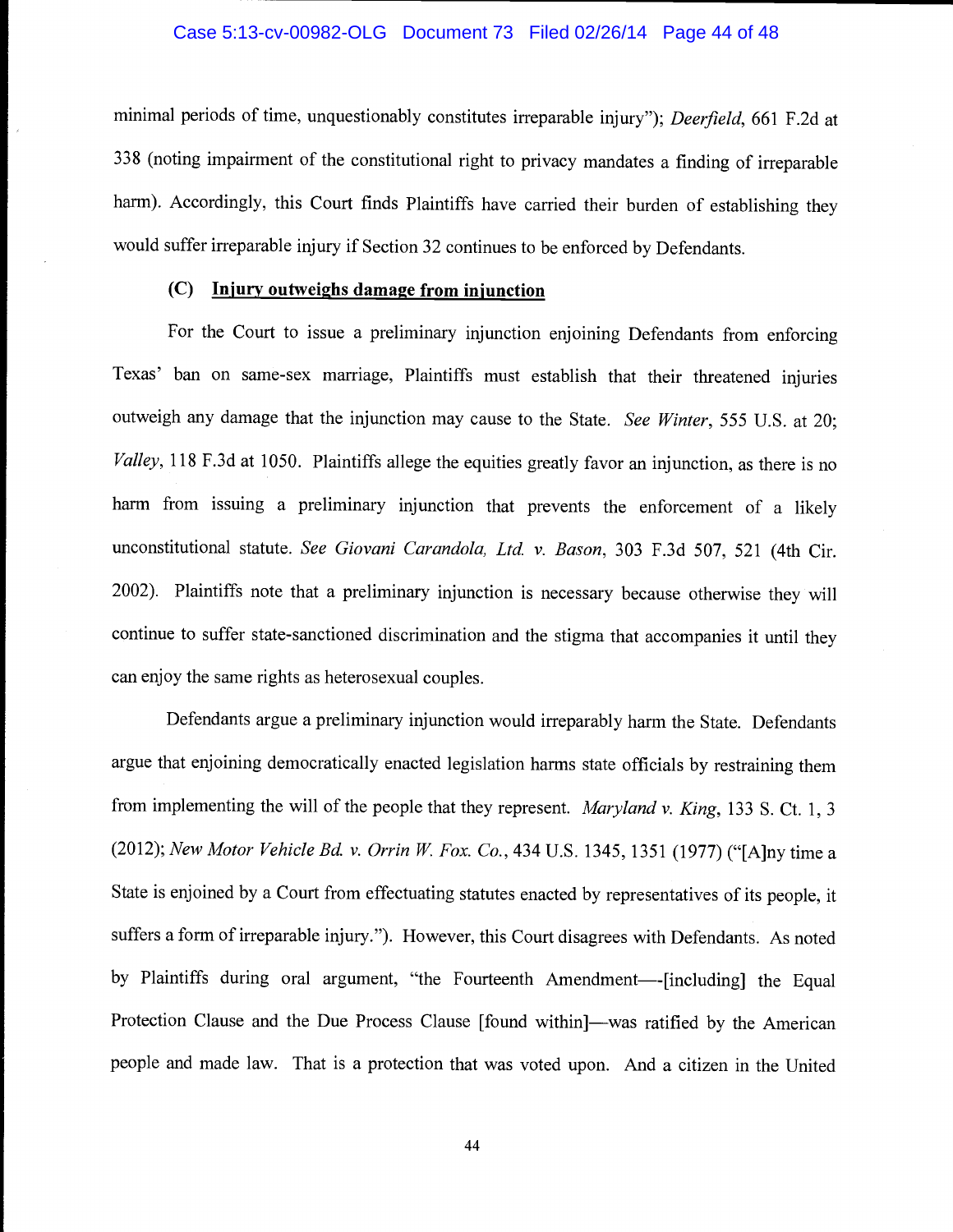#### Case 5:13-cv-00982-OLG Document 73 Filed 02/26/14 Page 45 of 48

States does not have to go to the ballot box to secure equal protection of the laws." Oral Arg. Tr. p. 50. That is, an individual's federal constitutional rights are not submitted to state vote and may not depend on the outcome of state legislation or a state constitution. See Barnette, 319 U.S. at 638. Therefore, Defendants' first argument fails.

Defendants' next argument, that Plaintiffs' harms are illusory, also fails because this Court finds Plaintiffs have established irreparable harm through the enforcement of Section 32. Accordingly, the Court finds Defendants have failed to show that the balance of harm favors the State, and finds that the balance of equities favor an injunction.

## (D) Public interest

Finally, Defendants contend that enforcement of duly enacted law is inherently in the public interest. Defendants argue that a preliminary injunction in this case would override a constitutional amendment and the statutory policy of the legislature, which are themselves "declaration[s] of public interest and policy which should be persuasive." Virginian Ry. Co. v. Sys. Fed'n No. 40, 300 U.S. 515, 552 (1937). However, the Court finds that it is in the public interest to override legislation that, as found here, infringes on an individual's federal constitutional rights. "[T]he public interest is promoted by the robust enforcement of constitutional rights." Am. Freedom Def. Initiative v. Suburban 15 Mobility for Reg. Transp., 698 F.3d 885, 896 (6th Cir. 2012). Therefore, a preliminary injunction preventing the enforcement of an unconstitutional law serves, rather than contradicts, the public interest. Ingebretsen v. Jackson Pub. Sch, Dist., 88 F.3d 274, 280 (5th Cir. 1996).

Defendants also contend that an injunction at this preliminary stage would be injurious to public interest because it would effectively change the legal definition of marriage in Texas, rewriting over 150 years of Texas law, and radically altering the status quo. As mentioned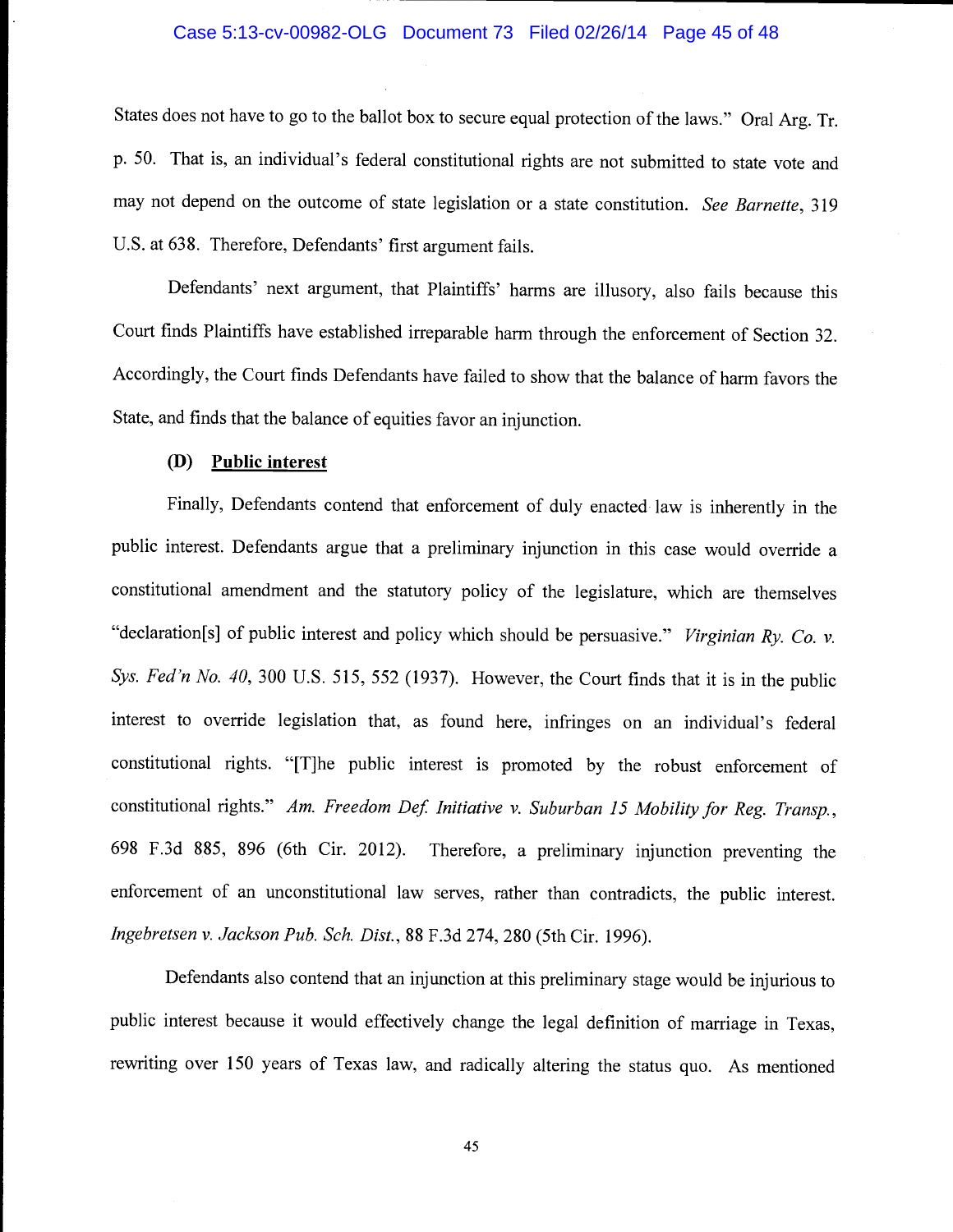## Case 5:13-cv-00982-OLG Document 73 Filed 02/26/14 Page 46 of 48

earlier, this Court finds that keeping tradition and history intact is not a justification for the infringement of an individual's rights.

Finally, Defendants argue that a preliminary injunction would create numerous legal and practical problems for same-sex couples and Defendants alike, because any decision from this Court would likely be undone by an interlocutory decision of the Fifth Circuit, or a ruling on appeal by the Fifth Circuit or the Supreme Court. They argue that any marriages created on the basis of the preliminary injunction will cease to exist when and if the State's definition of marriage is enforceable at a later time. However, as noted by this Court during oral argument, the Court intends to stay execution of this order pending appeal to prevent any legal and practical complications.7

## III. CONCLUSION

The role of the judiciary is to resolve disputes by applying the law to the facts of a particular controversy, independently and impartially. One of the court's main responsibilities is to ensure that individuals are treated equally under the law. Equal treatment of all individuals under the law is not merely an aspiration—it is a constitutional mandate. Consequently, equal protection is at the heart of our legal system and is essential for the existence of a free society.

 $<sup>7</sup>$  For the first time, during oral argument, Defendants argued that if the Court granted a preliminary injunction, it</sup> would be limited to the Plaintiffs in this case pursuant to Rule 65 of the Federal Rules of Civil Procedure. Oral Arg. Tr. p. 47. The Court disagrees. Rule 65(d) states that an injunction only binds the parties in a lawsuit. FED. R. CIV. P. 65(d). However, it does not limit the applicability of the injunction—that is, who is affected by the injunction. In this case, because Plaintiffs brought a facial challenge to Section 32, the Court's injunction applies to all same-sex couples who wish to marry in Texas or want to have their out-of-state same-sex marriage recognized in Texas. See Planned Parenthood of Greater Tex. Surgical Health Servs. v. Abbott, 951 F. Supp. 2d 891, 901 (W.D. Tex. 2013) (enjoining enforcement of a provision that required abortion providers to have hospital privileges within thirty miles of the clinic where they practice, after the court held the provision did not survive a facial challenge and was deemed unconstitutional). Section 32 fails the constitutional facial challenge because, as mentioned before, Defendants have failed to provide any—and the Court finds no—rational basis that banning same-sex marriage furthers a legitimate governmental interest; that is, the Court finds "no set of circumstances" under which Section 32 would be valid. See United States v. Salerno, 481 U.S. 739, 745 (1987); Barnes v. Moore, 970 F.2d 12, 14 (5th Cir. 1992) (holding that when Plaintiffs bring a facial challenge to a law, it must be established that there are no set of circumstances under which the law would be valid).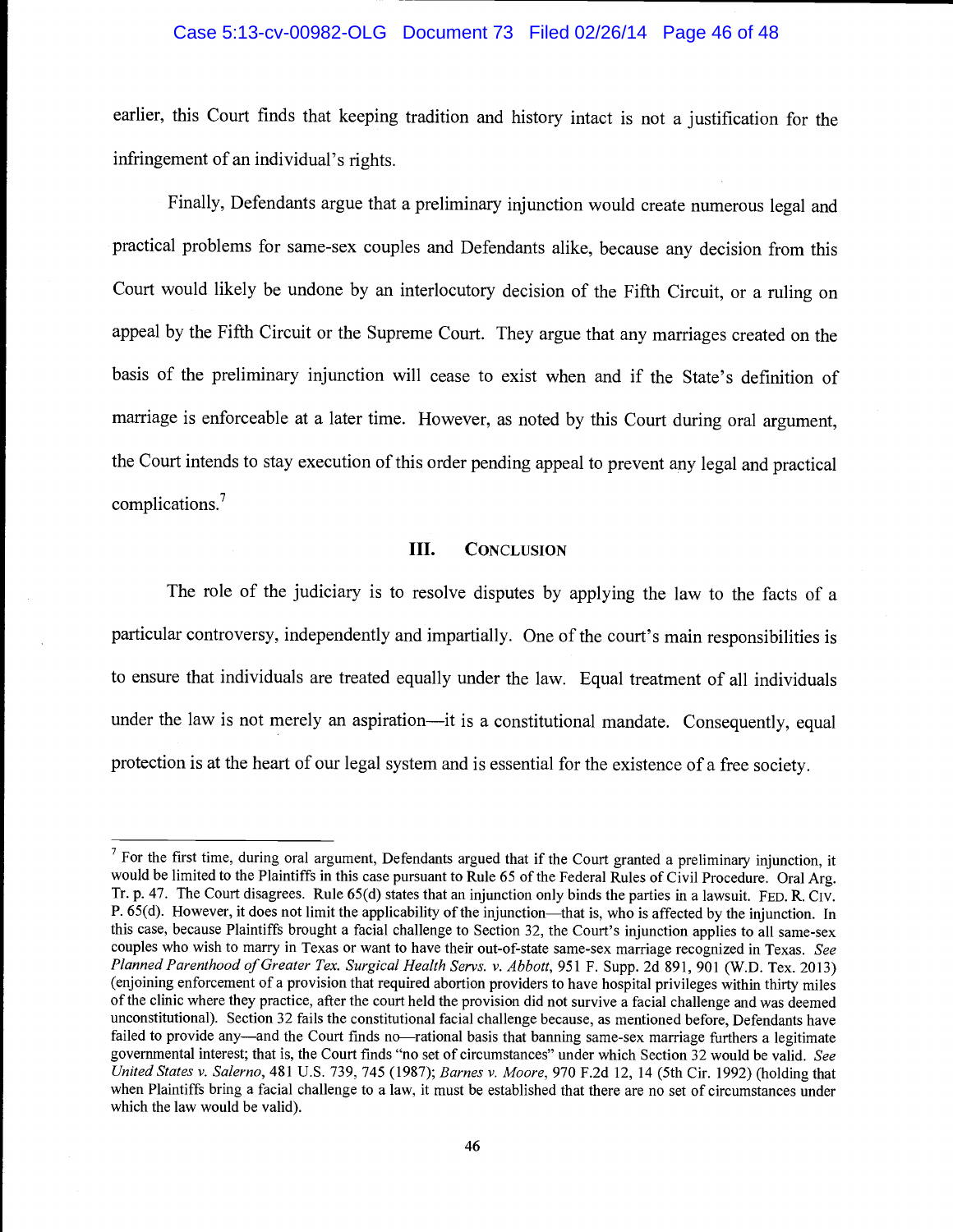## Case 5:13-cv-00982-OLG Document 73 Filed 02/26/14 Page 47 of 48

Today's Court decision is not made in defiance of the great people of Texas or the Texas Legislature, but in compliance with the United States Constitution and Supreme Court precedent. Without a rational relation to a legitimate governmental purpose, state-imposed inequality can find no refuge in our United States Constitution. Furthermore, Supreme Court precedent prohibits states from passing legislation born out of animosity against homosexuals (Romer), has extended constitutional protection to the moral and sexual choices of homosexuals (Lawrence), and prohibits the federal government from treating state-sanctioned opposite-sex marriages and same-sex marriages differently (*Windsor*).

Applying the United States Constitution and the legal principles binding on this Court by Supreme Court precedent, the Court finds that Article I, Section 32 of the Texas Constitution and corresponding provisions of the Texas Family Code are unconstitutional. These Texas laws deny Plaintiffs access to the institution of marriage and its numerous rights, privileges, and responsibilities for the sole reason that Plaintiffs wish to be married to a person of the same sex. The Court finds this denial violates Plaintiffs' equal protection and due process rights under the Fourteenth Amendment to the United States Constitution.

Accordingly, Plaintiffs have carried their burden of clearly showing that the extraordinary remedy of a preliminary injunction is appropriate in this case. Plaintiffs have shown a likelihood of success on the merits, i.e. that Section 32 is unconstitutional; have established that continued enforcement of Section 32 would cause them irreparable harm; have shown that their injuries outweigh any potential harm to Defendants; and finally, the Court concludes a preliminary injunction barring Section 32's enforcement will serve the public interest. See Winter, 555 U.S. at 20; Valley, 118 F.3dat 1050.